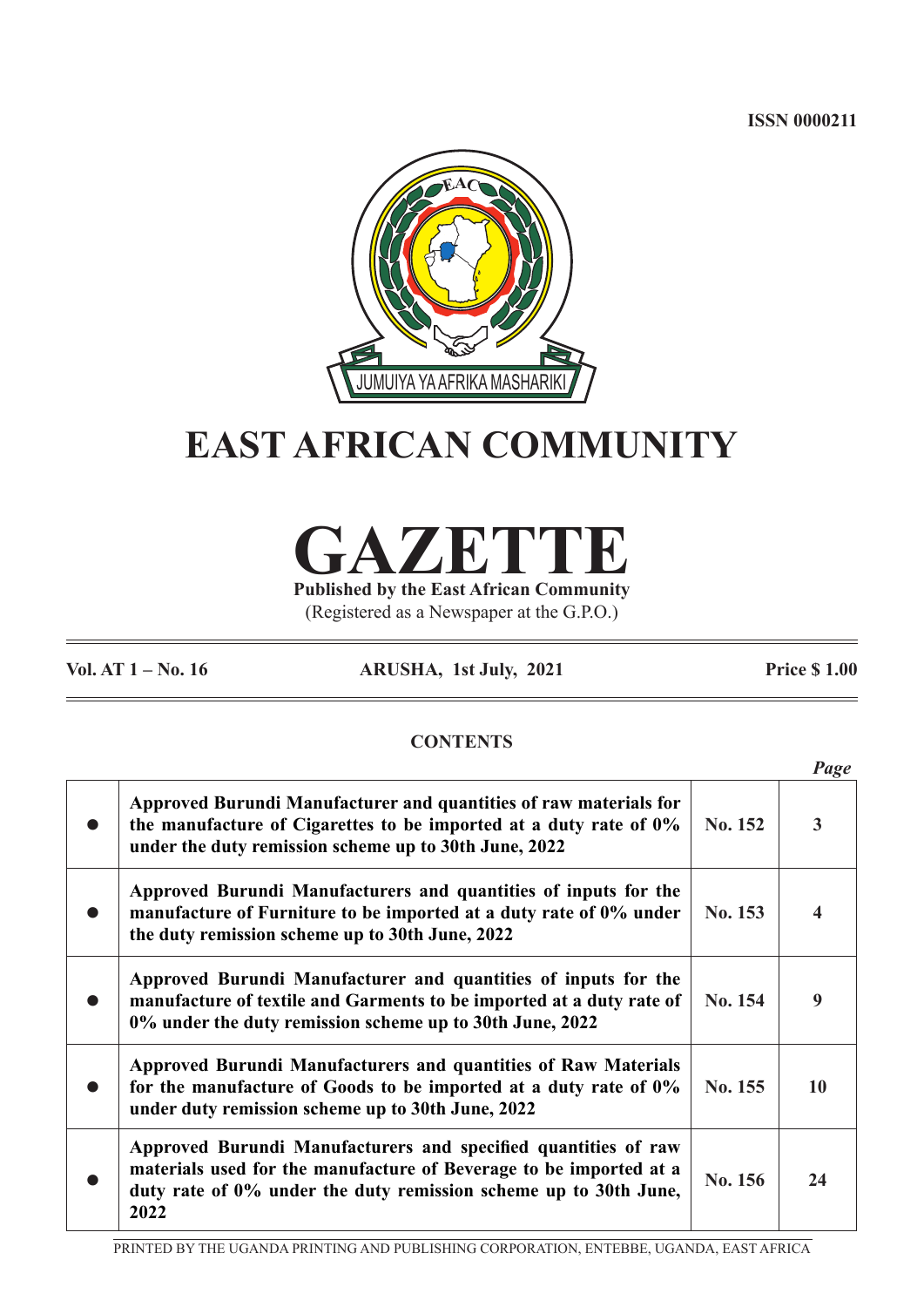| Approved Burundi Manufacturer and specified quantities of raw<br>materials used for the manufacture of Brake Fluid, Thinner and<br>Coolant to be imported at a duty rate of 0% under the duty remission<br>scheme up to 30th June, 2022          | No. 157 | 227 |
|--------------------------------------------------------------------------------------------------------------------------------------------------------------------------------------------------------------------------------------------------|---------|-----|
| Approved Burundi Manufacturer and specified quantities of raw<br>materials used for the manufacture of Electric Cables to be imported<br>at a duty rate of 0% under the duty remission scheme up to 30th June,<br>2022                           | No. 158 | 28  |
| Approved Burundi Manufacturer and specified quantities of raw<br>materials used for the manufacture of Cement to be imported at a<br>duty rate of 0% under the duty remission scheme up to 30th June,<br>2022                                    | No. 159 | 29  |
| Approved Burundi Manufacturer and specified quantities of raw<br>materials used for the manufacture of Sugar to be imported at a duty<br>rate of 0% under the duty remission scheme up to 30th June, 2022                                        | No. 160 | 30  |
| Approved Burundi Manufacturers and specified quantities of raw<br>materials used for the manufacture of Construction Materials to be<br>imported at a duty rate of 0% under the duty remission scheme up to<br>30th June, 2022                   | No. 161 | 31  |
| Approved Burundi Manufacturers and specified quantities of raw<br>materials used for the manufacture of Mattresses to be imported at<br>a duty rate of 10% under the duty remission scheme up to 30th June,<br>2022                              | No. 162 | 33  |
| Approved Burundi Manufacturer and specified quantities of<br>Completely Knocked Down Motorcycle Kits for assembly of<br>Motorcycles to be imported at a duty rate of 10% under the duty<br>remission scheme up to 30th June, 2022                | No. 163 | 35  |
| Approved Burundi Manufacturers and quantities of Wheat and other<br>Raw Materials for the manufacture and packaging of Wheat flour,<br>Bran and Pollard to be imported at a duty rate of 0% under duty<br>remission scheme up to 30th June, 2022 | No. 164 | 36  |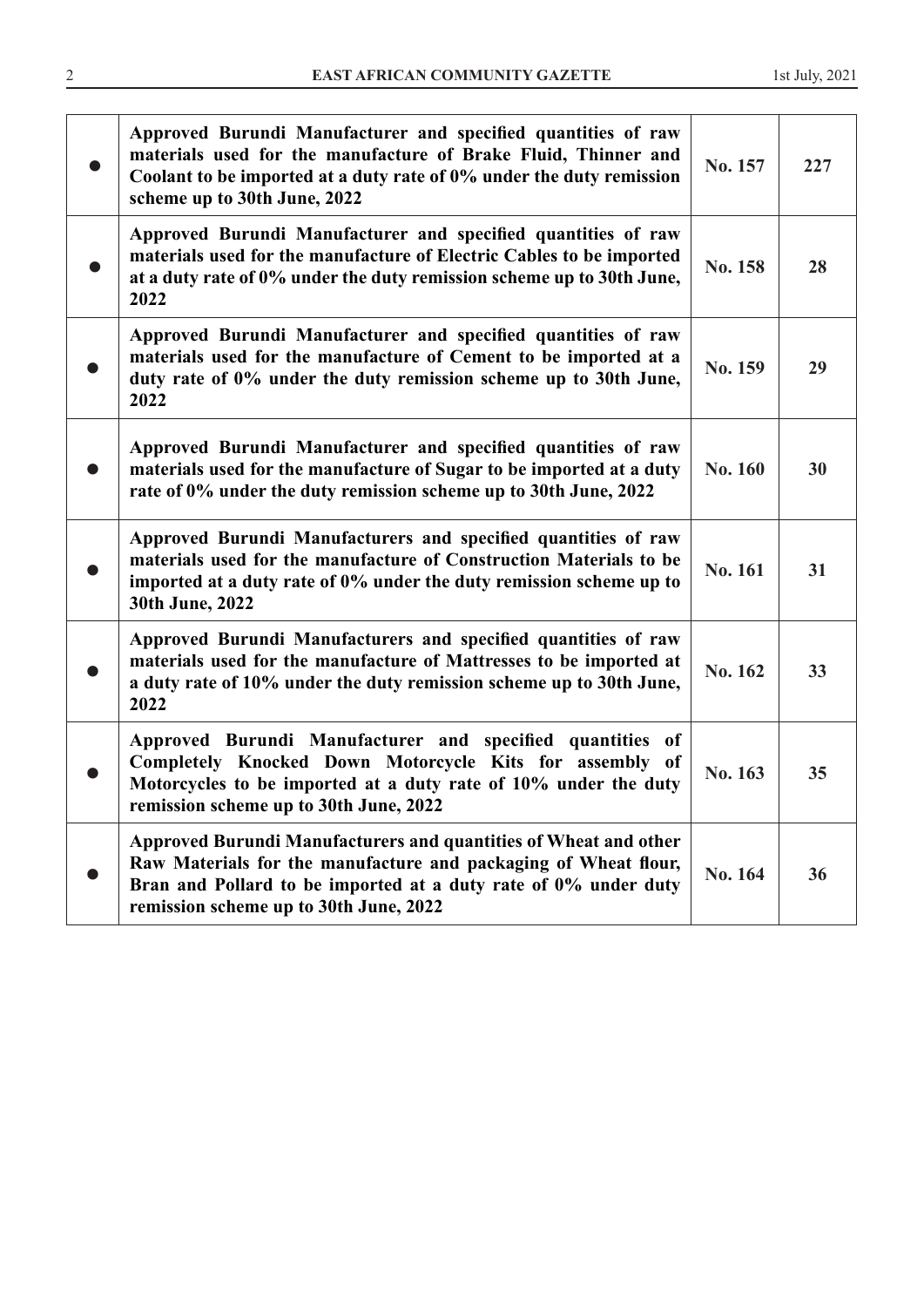Legal Notice No.EAC/152/2021.

#### **THE EAST AFRICAN COMMUNITY CUSTOMS MANAGEMENT ACT 2004**

#### **LEGAL NOTICE**

IN EXERCISE of the powers conferred upon the Council of Ministers by section 140 of the East African Community Customs Management Act 2004, the Council of Ministers has approved the following manufacturer to import specified quantities of raw materials for the manufacture of Cigarettes under the Duty Remission Scheme.

#### **APPROVED BURUNDI MANUFACTURER AND QUANTITIES OF RAW MATERIALS FOR THE MANUFACTURE OF CIGARETTES TO BE IMPORTED AT A DUTY RATE OF 0% UP TO 30TH JUNE 2022**

| S/N | Company<br><b>Name</b> | <b>HS</b> Code | <b>Description</b>                                                                                                                             | <b>Quantity Allocated in</b><br>Kilogrammes (KG)                        | <b>Finished</b><br><b>Product</b> |  |
|-----|------------------------|----------------|------------------------------------------------------------------------------------------------------------------------------------------------|-------------------------------------------------------------------------|-----------------------------------|--|
|     |                        | 2403.99.00     | Other manufactured tobaccoOther                                                                                                                | 1,297,440                                                               |                                   |  |
|     |                        | 7607.20.10     | UNPRINTED ALUMINIUM FOIL                                                                                                                       | 120,000                                                                 |                                   |  |
|     |                        | 3920.20.10     | Other plates, sheets, film, foil and strip, of<br>plastic---unprinted                                                                          | 100,400                                                                 |                                   |  |
|     | <b>BTC</b>             |                | 4819.20.10                                                                                                                                     | Skillets, free hinge lid packets                                        | 52,275                            |  |
|     |                        |                | 4821.10.90                                                                                                                                     | Other Paper or paperboard labels of all<br>kind, whether or not printed | 116,000                           |  |
| 1   |                        | 4811.90.00     | Other paper and paperboard  Unprinted                                                                                                          | 7,400                                                                   | Cigarettes                        |  |
|     |                        | 4819.10.00     | -Cartons, boxes and cases, of corrugated<br>paper or paperboard -Folding cartons,<br>boxes and cases, of non-corrugated paper<br>or paperboard | 139,840                                                                 |                                   |  |
|     |                        | 3919.10.00     | Self adhesive plates, sheets, film,-<br>foil, tape,,,,In rolls of a width not exceeding<br>20cm                                                | 3,000                                                                   |                                   |  |
|     |                        | 3215.19.00     | Printing Ink, writing or drawing ink and<br>other inks, ,,,,OTHER                                                                              | 80                                                                      |                                   |  |
|     |                        | 3506.91.00     | ADHESIVES based on polymers of heaing<br>39.01 to 39.13 or on rubber                                                                           | 29,000                                                                  |                                   |  |

**The sale of the above finished products shall be subject to the following condition:**

**In the event that such goods are sold in the EAC Customs Territory, such goods shall attract duties, levies and other charges provided in the EAC Common External Tariff.**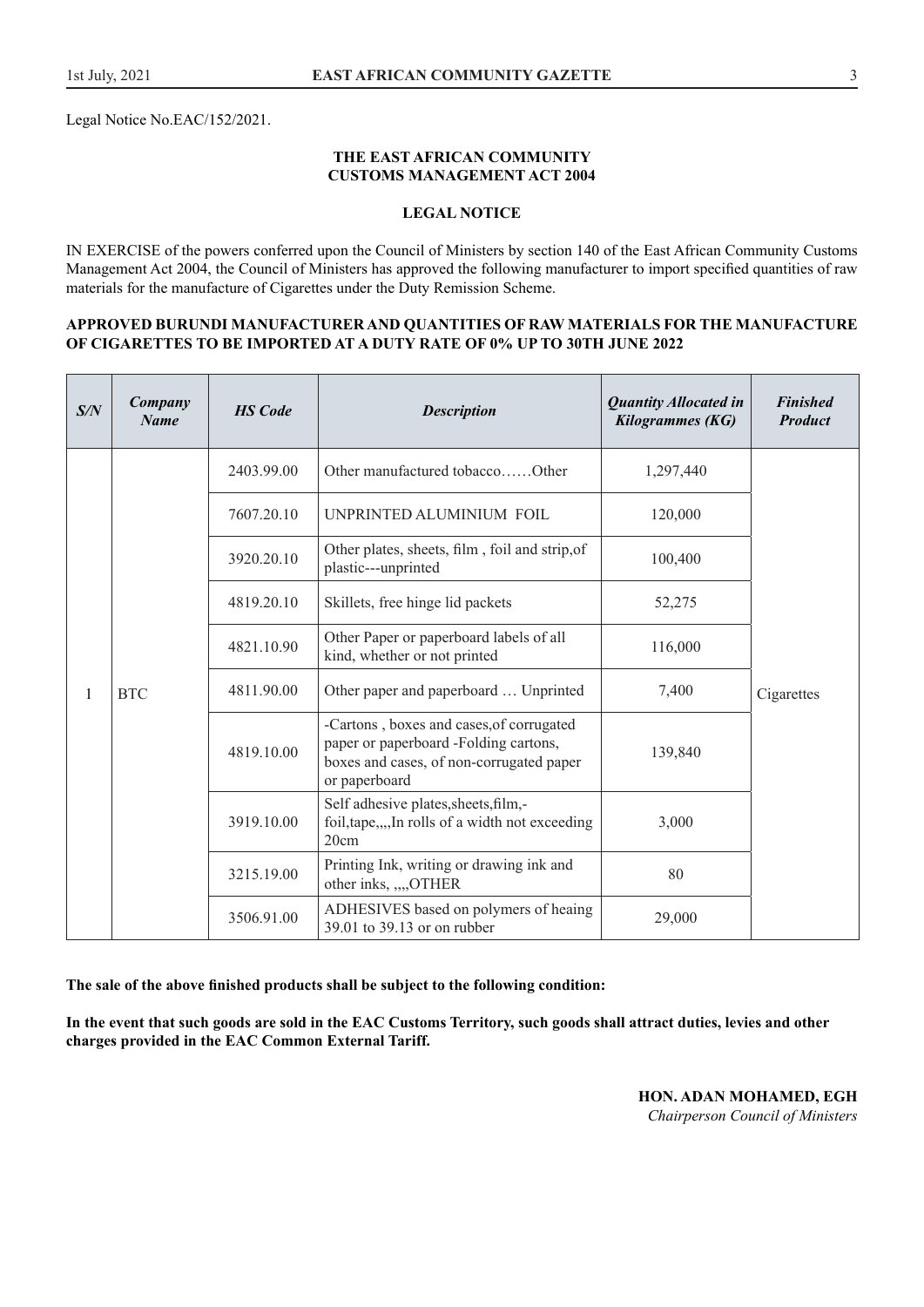Legal Notice No.EAC/153/2021.

#### **THE EAST AFRICAN COMMUNITY CUSTOMS MANAGEMENT ACT 2004**

# **LEGAL NOTICE**

IN EXERCISE of the powers conferred upon the Council of Ministers by section 140 of the East African Community Customs Management Act 2004, the Council of Ministers has approved the following manufacturers to import the specified quantities of inputs for the manufacture of Furniture under the Duty Remission Scheme.

#### **APPROVED BURUNDI MANUFACTURERS AND QUANTITIES OF INPUTS FOR THE MANUFACTURE OF FURNITURE TO BE IMPORTED AT A DUTY RATE OF 0% UP TO 30TH JUNE, 2022**

| S/N          | <b>Company Name</b>                  | <b>HS</b> Code | <b>Description</b>                                                            | <b>Quantity</b><br><b>Allocated</b> | <b>Finished Product</b>                |
|--------------|--------------------------------------|----------------|-------------------------------------------------------------------------------|-------------------------------------|----------------------------------------|
|              |                                      | 3208.90.00     | Other, Paints and varnishes                                                   | 25 MT                               | Windows, tables and<br>doors           |
|              |                                      | 3505.20.00     | Glues                                                                         | 9 MT                                | Cupboard, windows,<br>tables, chairs   |
|              |                                      | 3917.29.00     | Of other plastics, Tubes, pipes and<br>hoses, rigid including edge band       | 18 MT                               | Windows, doors, tables<br>and chairs   |
|              |                                      | 3917.29.00     | Of other plastics, Tubes, pipes and<br>hoses, rigid :                         | 18 MT                               | Chairs and Tables                      |
|              |                                      | 3926.30.00     | Fittings for fumiture, coachwork of<br>the like                               | 6 MT                                | Tables, windows,<br>doors              |
|              |                                      | 3926.90.90     | Other, Articles of plastics and other<br>materials                            | 1 MT                                | Chairs, tables                         |
|              | <b>ALPHA CD</b><br><b>TECHNOLOGY</b> | 4008.11.00     | Plates, sheets and strip, Of cellular<br>rubber                               | 750 ROLLS                           | Mattress, chairs                       |
|              |                                      | 4411.13.00     | Medium density fibreboard (MDF),<br>Of a thickness not exceeding 9mm          | 15000 PCS                           | Cupboard, chairs,                      |
|              |                                      | 4411.14.00     | Medium density fibreboard (MDF),<br>Of a thichkness exceeding 9mm             | 6000 PCS                            | tables                                 |
| $\mathbf{1}$ |                                      | 4412.39.00     | Plywood, veneered panels and simi-<br>lar laminated wood                      | 2000 MT                             | Cabinets, tables, off-<br>fice drawers |
|              |                                      | 4420.90.00     | Other, Wood marquetry and inlaid<br>wood;                                     | 1250 PCS                            | Doors, Cupboard,<br>chairs             |
|              |                                      | 4601.22.00     | Braid and similar articles of woven<br>rattan material(Plastic waeve)         | 12 MT                               | Chairs, sofa, partition-               |
|              |                                      | 4602.12.00     | Rattan wickerwork (Rattan)                                                    | 4 MT                                | ing                                    |
|              |                                      | 4811.49.00     | Other, Self adhesive, Gummed or<br>adhesive paper and paperboard :            | 41 MT                               | Cupboard                               |
|              |                                      | 4823.90.90     | Other paper, paperboard, cellulose<br>wadding and webs of cellulose<br>fibres | 500 ROLLS                           | Mattress, chairs, Cup-<br>board        |
|              |                                      | 5211.20.00     | Bleached, Woven fabrics of cotton                                             | 500 ROLLS                           |                                        |
|              |                                      | 5211.39.00     | Other fabrics                                                                 | 1500 ROLLS                          | Chairs, mattress                       |
|              |                                      | 5212.14.00     | Other woven fabrics of cotton, syn-<br>thetic, of yams of different colours   | 250 ROLLS                           |                                        |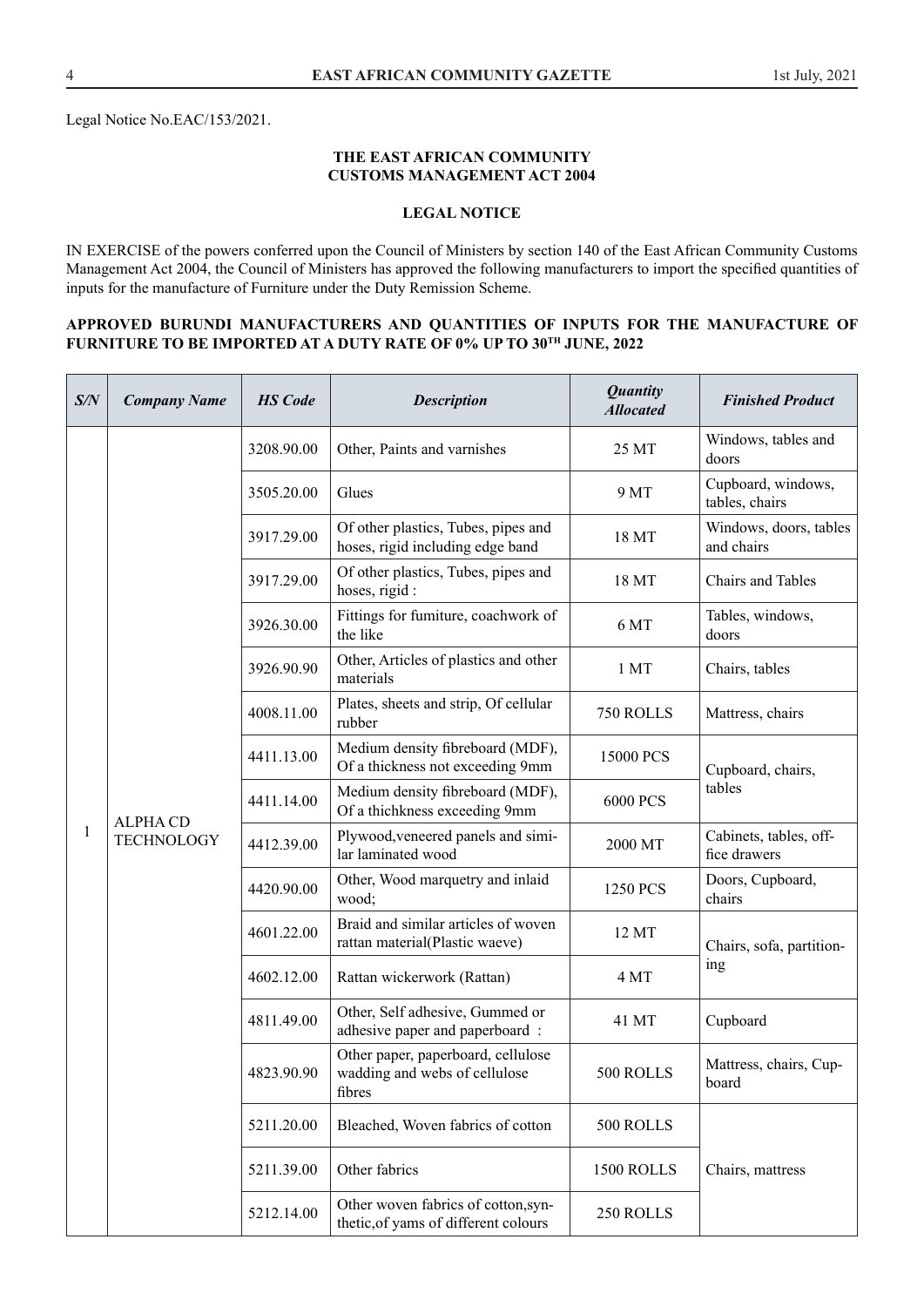| S/N | <b>Company Name</b> | <b>HS</b> Code | <b>Description</b>                                                                                         | <b>Quantity</b><br><b>Allocated</b> | <b>Finished Product</b>               |
|-----|---------------------|----------------|------------------------------------------------------------------------------------------------------------|-------------------------------------|---------------------------------------|
|     |                     | 5508.10.00     | Sewing thread of man-made staple<br>fibres, Of synthetic staples fibres                                    | 1250 PCS                            | tables, mattress, chairs              |
|     |                     | 5903.20.00     | Fabrics impregnated, coated or cov-<br>ered with plastics or laminated with<br>polyurethane (Semi-leather) | 400 ROLLS                           | Sofa, chairs                          |
|     |                     | 6310.90.00     | Other, Used or new rags, scrap<br>twine, cordage, rope and cables                                          | 1250 ROLLS                          | mattress, chairs                      |
|     |                     | 7005.10.00     | Non-wired glass, having an absor-<br>bent, rellecting or non-reflecting<br>layer                           | 20 MT                               | Cupboard                              |
|     |                     | 7005.29.00     | Other, Other non-wired glass :                                                                             | 17 MT                               | Chairs and Tables                     |
|     |                     | 7007.19.00     | Other, Toughcned (tempered) safety<br>glass:                                                               | 20 MT                               | Chairs, Mattress and<br>Tables        |
|     |                     | 7007.29.00     | Other, other non-wired glass                                                                               | 20 MT                               | Chairs, windows and<br>Doors          |
|     |                     | 7209.16.00     | In coils, of a thickness exceeding<br>1mm but less than 3mm, ln coils                                      | 140 ROLLS                           | Chairs and Tables                     |
|     |                     | 7209.18.00     | In coils, of a thickness exceeding<br>less than 0.5mm                                                      | 5 MT                                | Chairs, mattress and<br><b>Tables</b> |
|     |                     | 7210.61.00     | Plated or coated with aluminium<br>zinc alloys                                                             | 150 ROLLS                           |                                       |
|     |                     | 7210.70.00     | painted, vanished or coated with<br>plastics                                                               | 140 ROLLS                           | Chairs and Tables                     |
|     |                     | 7212.20.00     | Electronically plated or coated with<br>zinc                                                               | <b>250 PCS</b>                      |                                       |
|     |                     | 7212.40.00     | Painted, vanished or coated with<br>plastics                                                               | 41 MT                               | Chairs, windows and<br>Doors          |
|     |                     | 7216.50.00     | Other angles, shapes and sections,<br>not further worked than hot-rolled,<br>hot-drawn or extruded         | 8 MT                                |                                       |
|     |                     | 7216.99.00     | Other, Other Angles, shapes and<br>sections of iron or non-alloy steel.                                    | 10 MT                               |                                       |
|     |                     | 7216.99.00     | Other, Other Angles, shapes and<br>sections of iron or non-alloy steel.                                    | 9 MT                                | Chairs and Tables                     |
|     |                     | 7217.10.00     | Not plated or coated, whether or not<br>polished, Wire of iron or non-alloy<br>steel.                      | 10 MT                               | Cupboard                              |
|     |                     | 7217.90.00     | Other, Wire of iron or non-alloy<br>steel.                                                                 | 10 MT                               | Chairs and Tables                     |
|     |                     | 7326.20.00     | Articles of iron or steel wire                                                                             | 50000 PCS                           | chairs, Cupboard,<br>mattress         |
|     |                     | 7604.10.00     | Of aluminium, not alloyed                                                                                  | 7 MT                                | Chairs, Mattress and<br><b>Tables</b> |
|     |                     | 7604.21.00     | Hollow profiles                                                                                            | 12 MT                               | Chairs, windows and                   |
|     |                     | 7604.29.00     | Other, Of aluminium alloys:                                                                                | 13 MT                               | Doors                                 |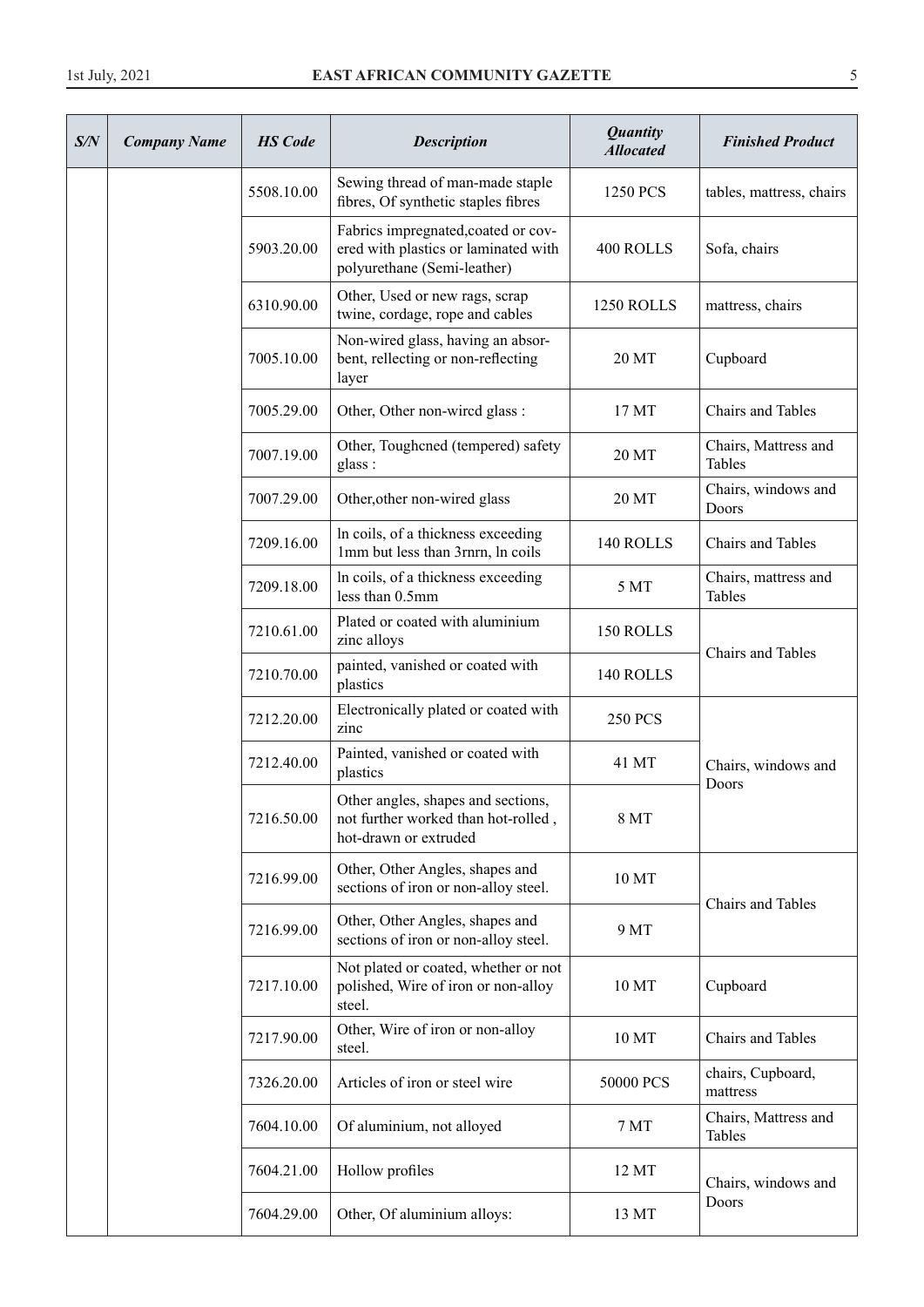| S/N | <b>Company Name</b> | <b>HS</b> Code | <b>Description</b>                                                                                         | <b>Quantity</b><br><b>Allocated</b> | <b>Finished Product</b>              |
|-----|---------------------|----------------|------------------------------------------------------------------------------------------------------------|-------------------------------------|--------------------------------------|
|     |                     | 7607.11.00     | Rolled but not further worked, Alu-<br>minium foi!                                                         | 5 MT                                | Chairs, Mattress and<br>Tables       |
|     |                     | 7616.10.00     | Nail, tacks, staples, screws, bolts,<br>nuts, screws hooks, rivets, cot-<br>ter-pins, and similar articles | 25000 PCS                           | chairs, Cupboard,<br>tables          |
|     |                     | 7905.00.00     | Zinc plates, sheets, strip and foil                                                                        | 150 ROLLS                           | Chairs and Tables                    |
|     |                     | 8302.10.00     | Hinges of all kinds (including<br>hinges and paints)                                                       | 250 CTNS                            | Doors, cupboard,<br>cabinets         |
|     |                     | 9403.90.00     | Parts of furniture of other materials<br>including rattan , wicker , bamboo or<br>similar materials        | 3000 KGS                            | Chairs, tables, offices,<br>cabinets |
|     |                     | 9404.10.00     | Alveolar rubber mattresses or alve-<br>olar plastics                                                       | 25 MT                               | Beds and similar<br>articles         |
|     |                     | 9404.21.00     | Mattress made of cellular rubber or<br>cellular plastics                                                   | <b>20 PCS</b>                       | Mattress                             |
|     |                     | 9404.29.00     | Parts of mattress of other materials                                                                       | 3 MT                                |                                      |
|     |                     | 5211.39.00     | Other fabrics                                                                                              | 1500 ROLLS                          | chairs, matelas                      |
|     |                     | 5212.14.00     | Other woven fabrics of cotton, Of<br>yams of different colours                                             | 250 ROLLS                           | matelas, chairs                      |
|     |                     | 5508.10.00     | Sewing thread of man-made staple<br>fibres, Of synthetic staples fibres                                    | 1250 PCS                            | tables, matelas, chairs              |
|     |                     | 6310.90.00     | Other, Used or new rags, scrap<br>twine, cordage, rope and cables                                          | 1250 ROLLS                          | matelas, chairs                      |
|     |                     | 7326.20.00     | Articles of iron or steel wire                                                                             | 50000 PCS                           | chairs, Cupboard,<br>matelas         |
|     |                     | 7616.10.00     | Nail, tacks, staples, screws, bolts,<br>nuts, screws hooks, rivets, cot-<br>ter-pins, and similar articles | 25000 PCS                           | chairs, Cupboard                     |
|     |                     | 3917.29.00     | Of other plastics, Tubes, pipes and<br>hoses, rigid :                                                      | 20 MT                               | Chairs and Tables                    |
|     |                     | 7005.10.00     | Non-wired glass, having an absor-<br>bent, rellecting or non-reflecting<br>layer                           | 20 MT                               | Cupboard                             |
|     |                     | 7005.29.00     | Other, Other non-wired glass :                                                                             | 17 MT                               | Chairs and Tables                    |
|     |                     | 7007.19.00     | Other, Toughcned (tempered) safety<br>glass :                                                              | 20 MT                               | Chairs, Matelas and<br>Tables        |
|     |                     | 7007.29.00     | Other Laminated safety glass:                                                                              | 20 MT                               |                                      |
|     |                     | 7216.50.00     | Other angles, shapes and sections,<br>not further worked than hot-rolled,<br>hot-drawn or extruded         | 8 MT                                | Chairs, windows and<br>Doors         |
|     |                     | 7216.99.00     | Other, Other Angles, shapes and<br>sections of iron or non-alloy steel.                                    | 8 MT                                | Chairs and Tables                    |
|     |                     | 7216.99.00     | Other, Other Angles, shapes and<br>sections of iron or non-alloy steel.                                    | 9 MT                                | Chairs and Tables                    |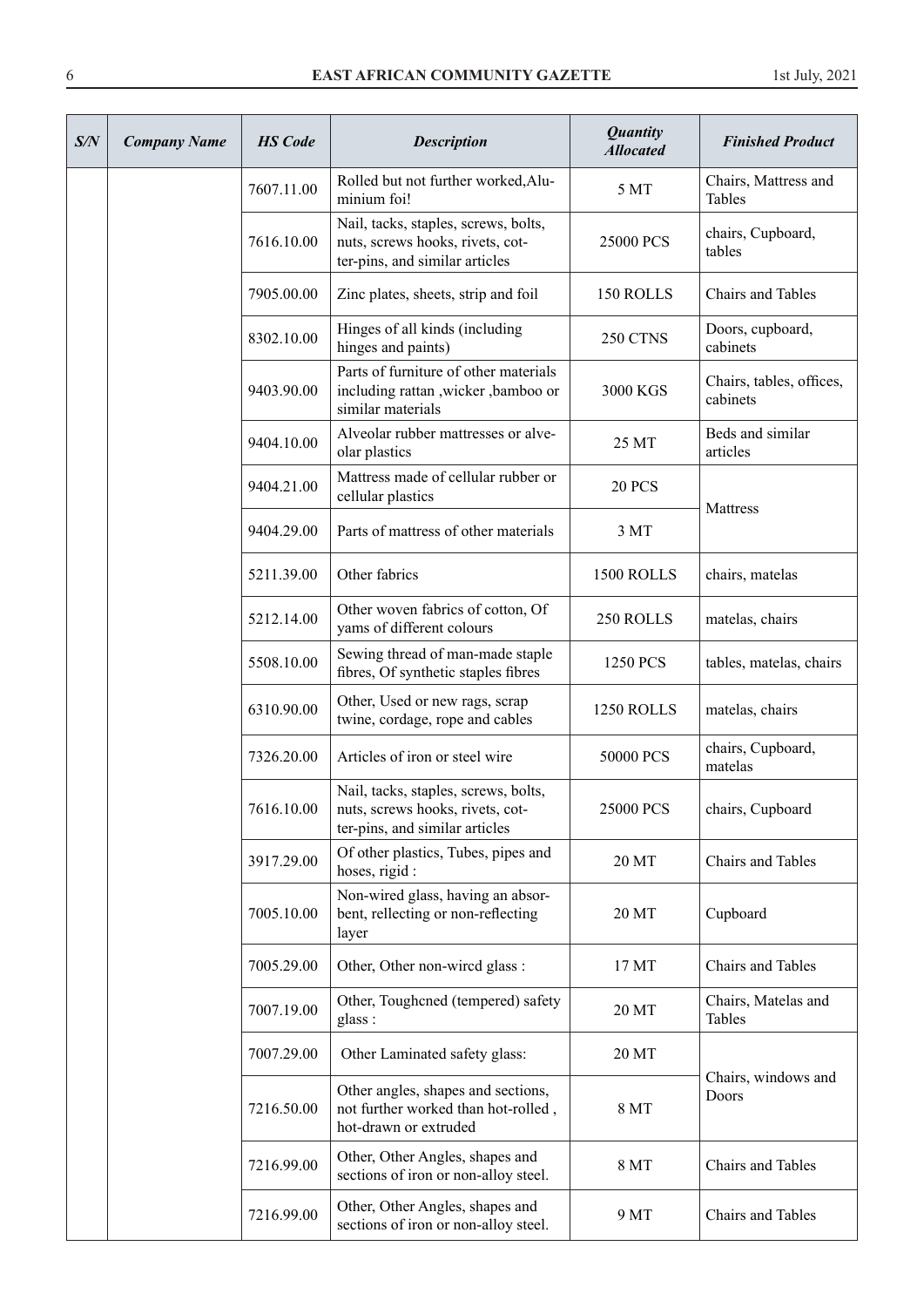| S/N | <b>Company Name</b> | <b>HS</b> Code | <b>Description</b>                                                                    | <b>Quantity</b><br><b>Allocated</b> | <b>Finished Product</b>       |
|-----|---------------------|----------------|---------------------------------------------------------------------------------------|-------------------------------------|-------------------------------|
|     |                     | 7217.10.00     | Not plated or coated, whether or not<br>polished, Wire of iron or non-alloy<br>steel. | 10 MT                               | Cupboard                      |
|     |                     | 7217.90.00     | Other, Wire of iron or non-alloy<br>steel.                                            | 10 MT                               | Chairs and Tables             |
|     |                     | 7604.10.00     | Of aluminium, not alloyed                                                             | 7 MT                                | Chairs, Matelas and<br>Tables |
|     |                     | 7604.21.00     | Hollow profiles                                                                       | 12 MT                               | Chairs, windows and<br>Doors  |
|     |                     | 7604.29.00     | Other, Of aluminium alloys:                                                           | 13 MT                               | Chairs, windows and<br>Doors  |
|     |                     | 7905.00.00     | Zinc plates, sheets, strip and foil                                                   | 150 ROLLS                           | <b>Chairs and Tables</b>      |
|     |                     | 7209.16.00     | In coils, of a thickness exceeding<br>1mm but less than 3rnrn, ln coils               | 140ROLLS                            | Chairs and Tables             |
|     |                     | 7209.18.00     | In coils, of a thickness exceeding<br>less than 0.5mm                                 | 5 MT                                | Chairs, Matelas and<br>Tables |
|     |                     | 7212.20.00     | Electronically plated or coated with<br>zinc                                          | <b>250 PCS</b>                      | Chairs, windows and<br>Doors  |
|     |                     | 7212.40.00     | Painted, vanished or coated with<br>plastics                                          | 41 MT                               | Chairs, windows and<br>Doors  |
|     |                     | 7210.61.00     | Plated or coated with aluminium<br>zinc alloys                                        | 150 ROLLS                           | Chairs and Tables             |
|     |                     | 7210.70.00     | painted, vanished or coated with<br>plastics                                          | 140 ROLLS                           | <b>Chairs and Tables</b>      |
|     |                     | 7607.11.00     | Rolled but not further worked, Alu-<br>minium foi!                                    | 5 MT                                | Chairs, Matelas and<br>Tables |
|     |                     | 3208.90.00     | Others paints and varnishes                                                           | 5000 KG                             | All kind of furniture         |
|     |                     | 3505.20.00     | Glues                                                                                 | 5000 KG                             | Wooden furniture              |
|     |                     | 3926.30.00     | Fittings for furniture, coachwork of<br>the like                                      | 500 KG                              |                               |
|     |                     | 4410.11.00     | Particle boards with decorative<br>surface                                            | 2000 KG                             |                               |
|     |                     | 4411.12.00     | Medium density firbeboard of thik-<br>ness not exceeding 5 mm                         | 3000 KG                             |                               |
| 2   | <b>GTS</b>          | 4411.13.00     | Medium density fibreboard of a<br>thickness exceeding 5mm but not<br>exceeding 9mm    | 2000 KG                             | Office furniture              |
|     |                     | 4411.14.00     | Medium density firbeboard of thik-<br>ness exceeding 9 mm                             | 100000 KG                           |                               |
|     |                     | 4412.33.00     | Other plywood, veneered panels and<br>similar laminated wood                          | <b>40 KG</b>                        |                               |
|     |                     | 4811.49.00     | other self adhesive                                                                   | 1000 KG                             |                               |
|     |                     | 5211.20.00     | Bleached, woven fabrics of cotton                                                     | 1200 KG                             | Sofa                          |
|     |                     | 5211.39.00     | Other fabrics                                                                         | 1000 KG                             |                               |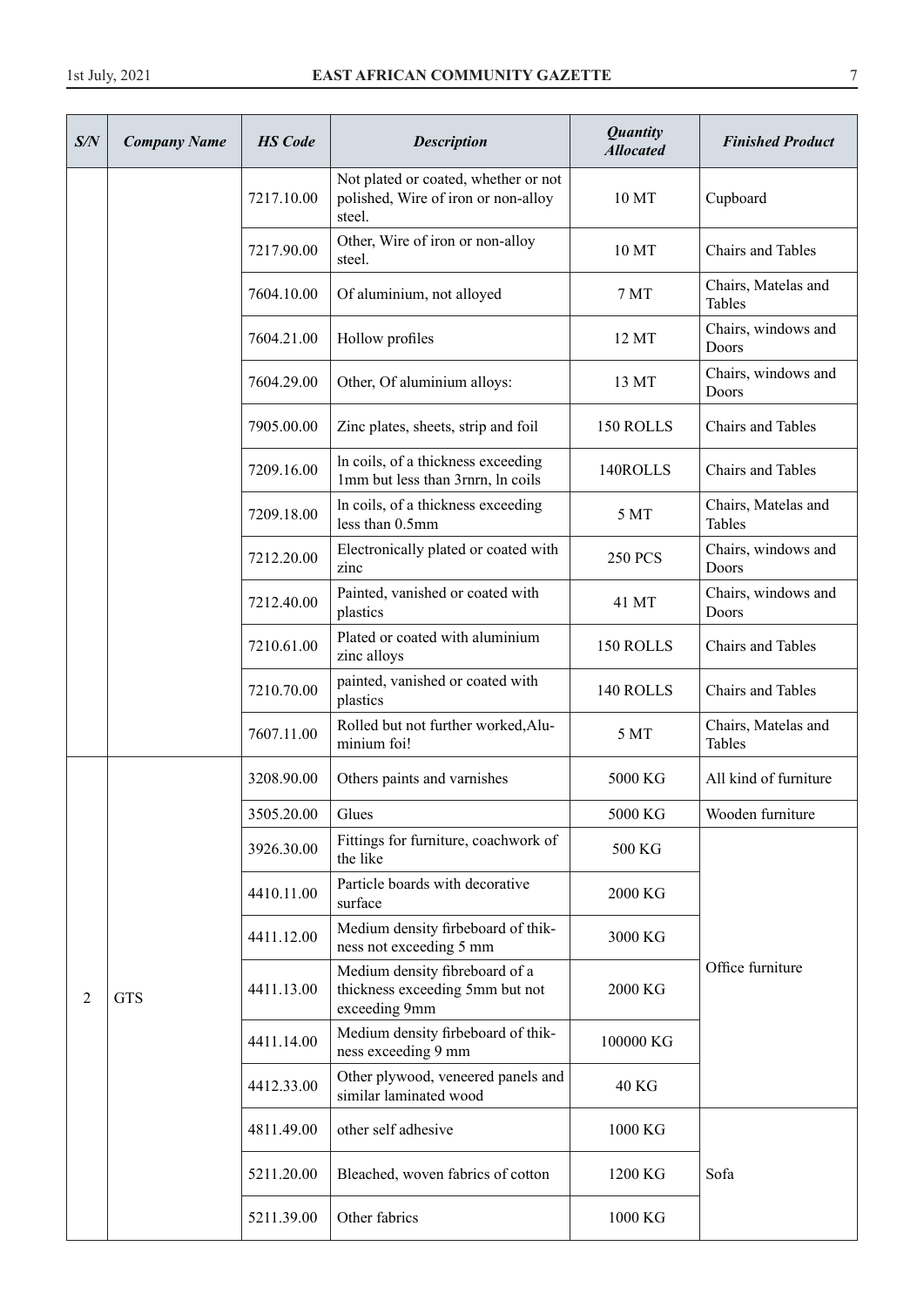| S/N | <b>Company Name</b> | <b>HS</b> Code | <b>Description</b>                                                           | <b>Quantity</b><br><b>Allocated</b> | <b>Finished Product</b>      |
|-----|---------------------|----------------|------------------------------------------------------------------------------|-------------------------------------|------------------------------|
|     |                     | 5212.14.00     | Other woven fabrics of cotton, of<br>varns of different colors               | 2500 KG                             | Outdoor furniture            |
|     |                     | 5407.53.00     | Fabrics of different colors synthe-<br>tique                                 | 2000 KG                             | Sofa                         |
|     |                     | 5601.22.00     | Of man-made fibres                                                           | 2000 KG                             |                              |
|     |                     | 5604.90.00     | Other Rubber cord, textile covered                                           | 2000 KG                             |                              |
|     |                     | 5801.90.00     | Others fabrics of textile material                                           | 2000 KG                             | Sofa, chairs                 |
|     |                     | 5903.10.00     | Textile fabrics coated with polyvi-<br>nyl chloride                          | 2000 KG                             |                              |
|     |                     | 5903.20.00     | Textile fabrics coated with polyu-<br>rethane                                | 2000 KG                             |                              |
|     |                     | 6306.19.00     | tarpolins of other textile materials                                         | 500 KG                              | Sofa                         |
|     |                     | 6802.23.00     | Granite                                                                      | 40000 KG                            | Home furniture               |
|     |                     | 6805.20.00     | On a base of paper or paperboard<br>only                                     | 1000 KG                             | Office furniture             |
|     |                     | 7007.19.00     | other tempered glass                                                         | 1000 KG                             | All kind of furniture        |
|     |                     | 7318.12.00     | Other wood screws                                                            | 1000 KG                             | Office chairs                |
|     |                     | 7318.15.00     | Other screws and bolts, whether or<br>not with their nuts or washers         | 1000 KG                             | All kind of furniture        |
|     |                     | 7320.90.00     | Other springs and leaves for springs,<br>of iron or steel                    | 1000 KG                             | Office chairs                |
|     |                     | 8301.30.00     | Locks of a kind used for furniture                                           | 1000 KG                             | All kind of furniture        |
|     |                     | 8302.10.00     | Hinges                                                                       | 1000 KG                             | Office and home<br>furniture |
|     |                     | 8302.20.00     | Castors                                                                      | 1000 KG                             |                              |
|     |                     | 8302.42.00     | metal mountings for furniture                                                | 2000 KG                             |                              |
|     |                     | 9401.90.00     | Parts of seats, whether or not con-<br>vertible into beds, and parts thereof | 1000 KG                             |                              |
|     |                     | 9403.90.00     | Parts for furniture                                                          | 1000 KG                             | Sofa, chairs                 |
|     |                     | 9404.21.00     | Of cellular rubber or plastics,<br>whether or not covered                    | 2000 UNITS                          |                              |
|     |                     | 9404.90.00     | Other Springs for cushions                                                   | 2000 KG                             |                              |

**The sale of the above finished products shall be subject to the following condition:** 

**In the event that such goods are sold in the United Republic of Tanzania, the Republic of Kenya and the Republic of Burundi, such goods shall attract duties, levies and other charges provided in the EAC Common External Tariff.**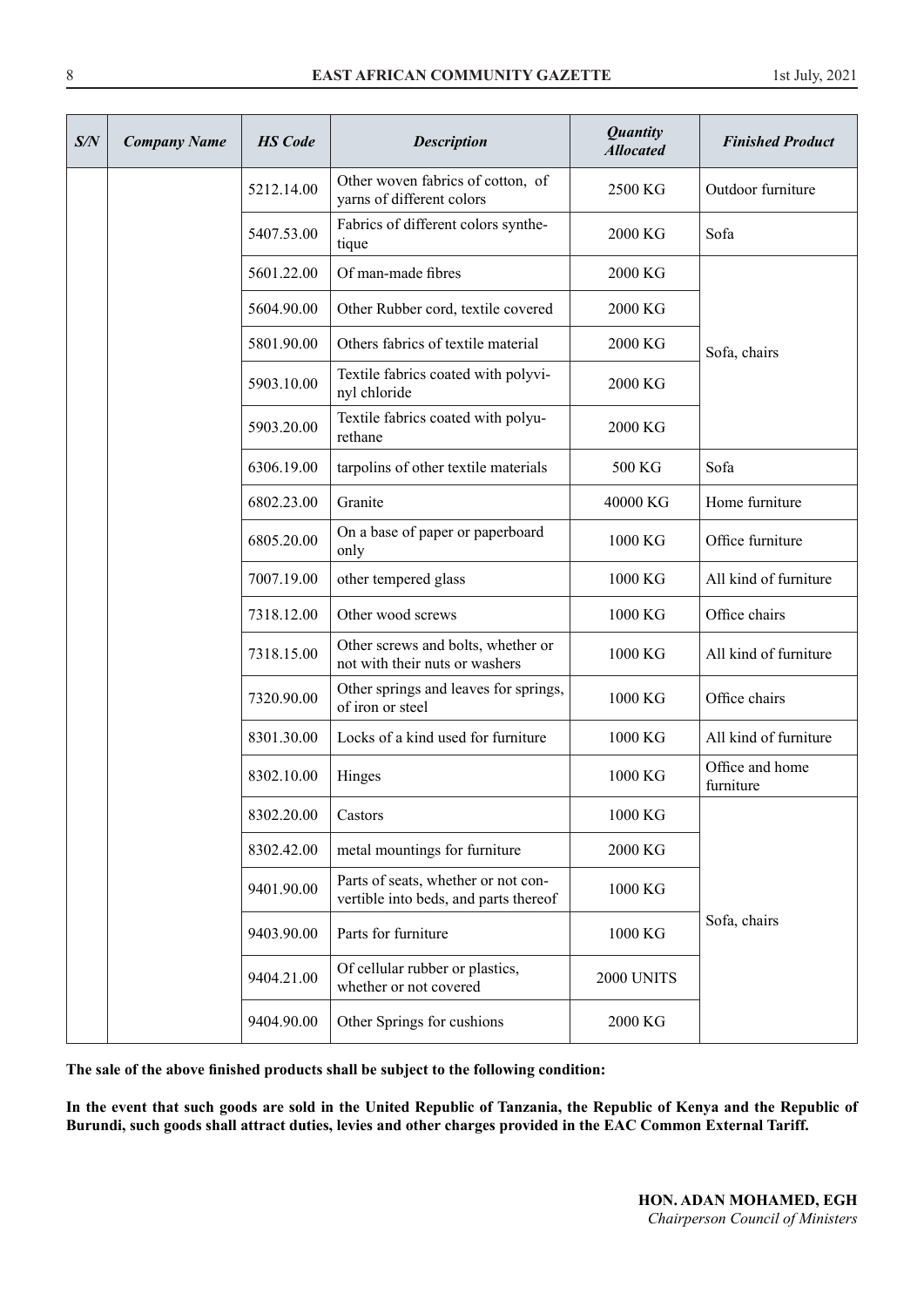Legal Notice No.EAC/154/2021.

#### **THE EAST AFRICAN COMMUNITY CUSTOMS MANAGEMENT ACT 2004**

#### **LEGAL NOTICE**

IN EXERCISE of the powers conferred upon the Council of Ministers by section 140 of the East African Community Customs Management Act 2004, the Council of Ministers has approved the following manufacturer to import the specified quantities of inputs for the manufacture of Textiles and Garments under the Duty Remission Scheme.

#### **APPROVED BURUNDI MANUFACTURER AND QUANTITIES OF INPUTS FOR THE MANUFACTURE OF TEXTILES AND GARMENTS TO BE IMPORTED AT A DUTY RATE OF 0% UP TO 30TH JUNE, 2022**

| S/N | Company<br><b>Name</b>    | <b>HS</b> Code | <b>Description</b>                                                                    | <b>Quantity</b><br><b>Allocated in</b><br><b>Metric Tons</b><br>(MT) | <b>Finished</b><br><b>Product</b> |
|-----|---------------------------|----------------|---------------------------------------------------------------------------------------|----------------------------------------------------------------------|-----------------------------------|
|     |                           | 5204.19.00     | Drill unbleached 100% cotton and PES / CO                                             | 2,000                                                                | Dyed fabric                       |
|     |                           | 5212.11.00     | Plain weave unbleached 100% cottonn fabric                                            | 10,000                                                               | Cotton grey                       |
|     |                           | 5208.19.00     | Plain weave PES / CO fabric                                                           | 1,000                                                                |                                   |
|     | <b>AFRITEXTILE</b><br>S.A | 5208.29.00     | Plain weave 100% COTTON BLEACHED<br>FABRICS 119/120 CM WIDTH & 181 GLM<br>$(151$ GSM) | 3,000                                                                | Printed fabric                    |
|     |                           | 1108.12.00     | Maize (corn) STARCH                                                                   | 48                                                                   | Dyed fabric                       |
|     |                           | 3905.12.00     | Other Poly (vinyl acetate)                                                            | 5                                                                    | Printed fabric                    |
| 1   |                           | 3905.30.00     | Poly (vinyl alcohol)                                                                  | 2                                                                    |                                   |
|     |                           | 3905.99.00     | Vicol Wax                                                                             | 2                                                                    | Grey fabric                       |
|     |                           | 3707.10.00     | Euro Sensir / Sensitizer                                                              | 0.6                                                                  |                                   |
|     |                           | 3815.90.00     | Euro Strip Ac 2031 / Stripper                                                         | 6                                                                    |                                   |
|     |                           | 3919.10.00     | Euro Strip Bc / Cromic Flakes Chips                                                   | $\overline{2}$                                                       | Printed fabric                    |
|     |                           | 3401.19.00     | Neutral Soap                                                                          | 20                                                                   |                                   |
|     |                           | 2501.00.00     | Salt                                                                                  | 72                                                                   |                                   |
|     |                           | 3208.20.00     | Visicol                                                                               | 2                                                                    |                                   |

**The sale of the above finished products shall be subject to the following condition:** 

**In the event that such goods are sold in the EAC Customs Territory, such goods shall attract duties, levies and other charges provided in the EAC Common External Tariff.**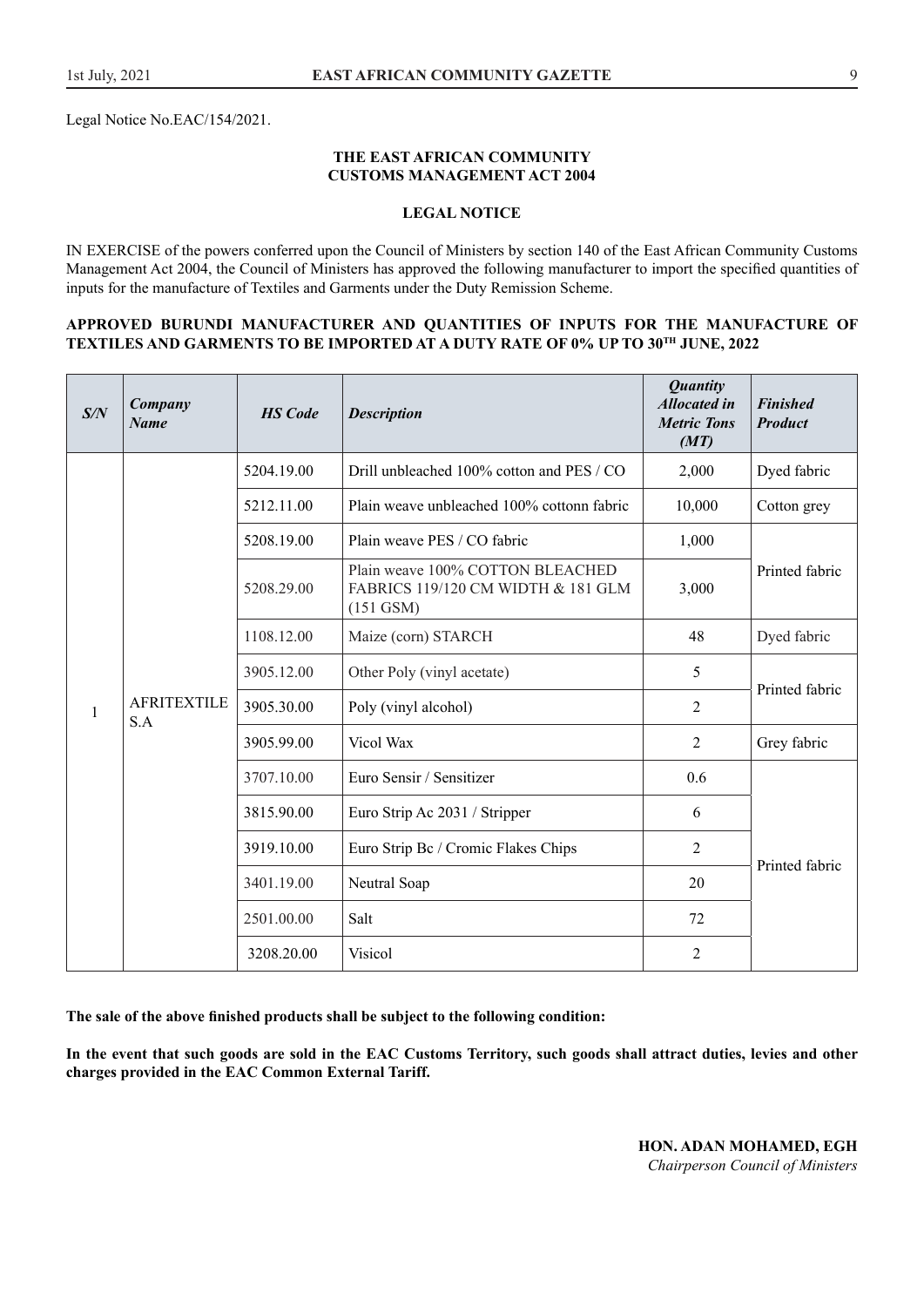#### **THE EAST AFRICAN COMMUNITY CUSTOMS MANAGEMENT ACT 2004**

# **LEGAL NOTICE**

IN EXERCISE of the powers conferred upon the Council of Ministers by section 140 of the East African Community Customs Management Act 2004, the Council of Ministers has approved the following manufacturers to import specified quantities of raw materials for the manufacture of goods under the Duty Remission Scheme.

#### **APPROVED BURUNDI MANUFACTURERS AND QUANTITIES OF RAW MATERIALS FOR THE MANUFACTURE**  OF GOODS TO BE IMPORTED AT A DUTY RATE OF 0% UP TO 30<sup>TH</sup> JUNE, 2022

| S/N | Company<br><b>Name</b>              | <b>HS</b> Code | <b>Description</b>                                                                                                                                                                                                          | <b>Quantity</b><br><b>Allocated</b>                                                                                                                                                                                 | <b>Finished Product</b>                                |
|-----|-------------------------------------|----------------|-----------------------------------------------------------------------------------------------------------------------------------------------------------------------------------------------------------------------------|---------------------------------------------------------------------------------------------------------------------------------------------------------------------------------------------------------------------|--------------------------------------------------------|
|     |                                     | 3215.11.00     | <b>Black Printing Ink</b>                                                                                                                                                                                                   | 200 KG                                                                                                                                                                                                              | Inked black to print                                   |
|     |                                     | 3215.19.00     | Other Printing Ink                                                                                                                                                                                                          | 200 KG                                                                                                                                                                                                              | <b>GTOV</b>                                            |
|     |                                     | 3505.20.00     | Glue based on starch                                                                                                                                                                                                        | 200 KG                                                                                                                                                                                                              | Glue for Binding                                       |
|     |                                     | 3506.99.00     | Other Glue                                                                                                                                                                                                                  | 200 KG                                                                                                                                                                                                              | Other glue for<br>binding                              |
|     | <b>BETA</b><br>1<br><b>GRAPHICS</b> | 3701.99.00     | Other (Photographic plates and films in the<br>flat sinsitised, unexposed, of any material<br>other than paper, paperboard or textile; instant<br>print film in the flat, sensitised, unexposed,<br>whether or not in packs | 500 METER<br><b>SQUARE</b>                                                                                                                                                                                          | Plates and film to<br>develop and any<br>other product |
|     |                                     |                | 3702.31.00                                                                                                                                                                                                                  | Other (Photographic films in rolls sinsitised,<br>unexposed, of any material other than paper,<br>paperboard or textile; instant print film in rolls,<br>sensitised, unexposed, For color photocopy<br>(polychrome) | 100 METER                                              |
|     |                                     | 3707.90.00     | Other chemical preparations for photographic<br>use                                                                                                                                                                         | 100 KG                                                                                                                                                                                                              | Chemical for plates                                    |
|     |                                     | 3921.11.10     | Others plates, sheets, films, foil and strip, of<br>plastic                                                                                                                                                                 | 500 KG                                                                                                                                                                                                              | Plastic materials to<br>make cash                      |
|     |                                     | 4801.00.90     | News print paper in sheet or rolls                                                                                                                                                                                          | 20 MT                                                                                                                                                                                                               | Print the newspa-<br>pers                              |
|     |                                     | 4802.57.00     | Other paper and paper board not containing<br>fibres  Weighting 40 g/m2 - 150 g/m2<br>in sheets                                                                                                                             | 20 MT                                                                                                                                                                                                               | Print the book /80gr<br>offest                         |
|     |                                     | 4802.58.00     | Other paper and paper board not containing<br>fibres  Weighting more than 150 g/m2                                                                                                                                          | 20 MT                                                                                                                                                                                                               | For cover printing<br>$/150$ gr                        |
|     |                                     | 4804.29.00     | Other kraft paper and paperboard weighing<br>$150g/m2$ or less                                                                                                                                                              | 20 MT                                                                                                                                                                                                               | For prints of card-<br>board covers 150gr              |
|     |                                     | 4804.39.00     | Other kraft paper and paperboard weighing<br>150g/m2 but less than 225 g/m2                                                                                                                                                 | 20 MT                                                                                                                                                                                                               | For prints of card-<br>board covers 250gr              |
|     |                                     | 4805.12.00     | Straw fluting Paper                                                                                                                                                                                                         | 20 MT                                                                                                                                                                                                               | Paper registry cover                                   |
|     |                                     | 4809.20.00     | Self Copy Paper                                                                                                                                                                                                             | 40 MT                                                                                                                                                                                                               | Carbonless copy for<br>invoice                         |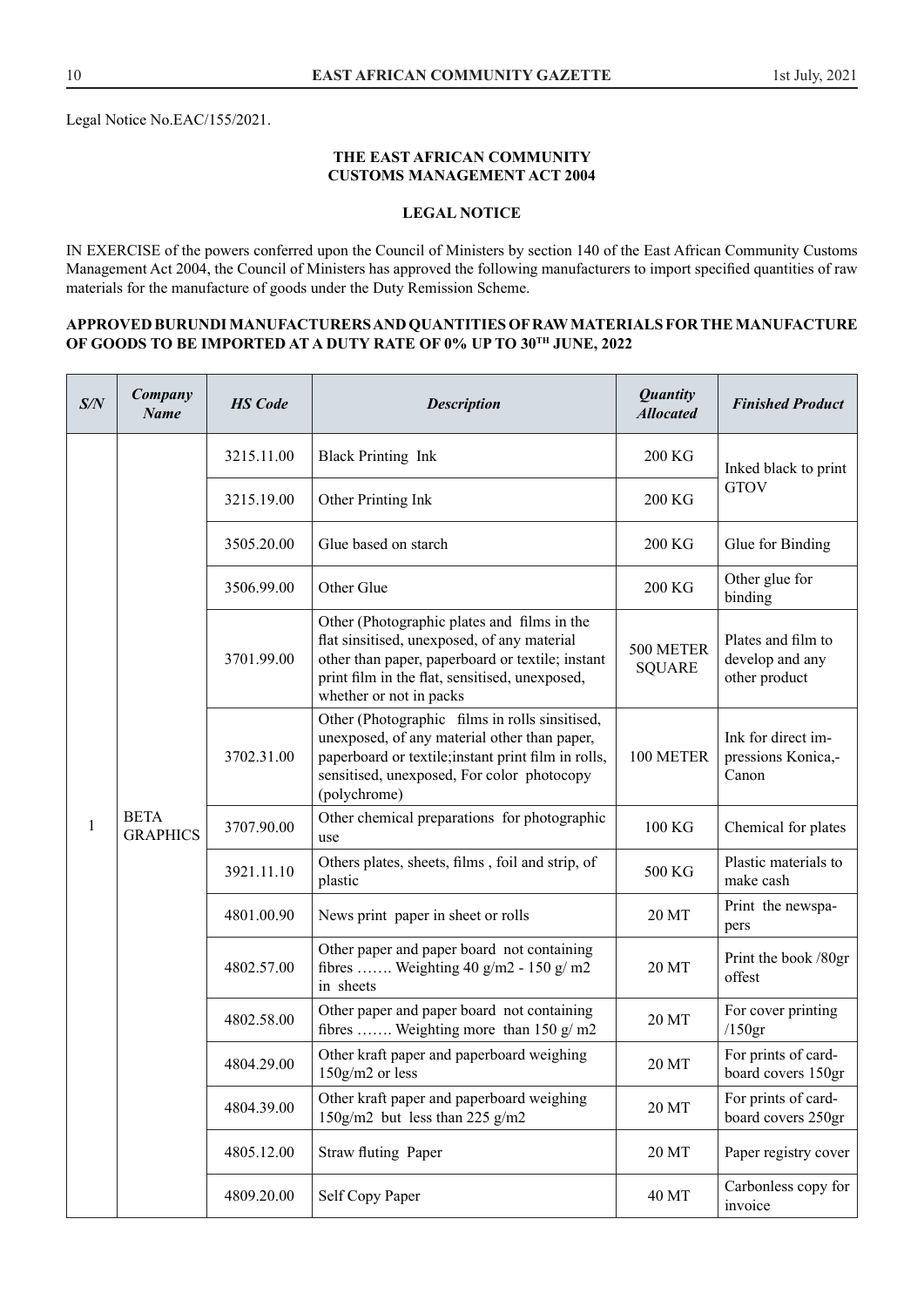| S/N            | Company<br><b>Name</b>                          | <b>HS</b> Code | <b>Description</b>                                                                                                                                                                                                                                                                                  | <b>Quantity</b><br><b>Allocated</b> | <b>Finished Product</b>                |
|----------------|-------------------------------------------------|----------------|-----------------------------------------------------------------------------------------------------------------------------------------------------------------------------------------------------------------------------------------------------------------------------------------------------|-------------------------------------|----------------------------------------|
|                |                                                 | 4810.19.00     | Other coated paper and paperboard one side<br>orboth of a kind used for writing or other<br>graphic proposes                                                                                                                                                                                        | 40 MT                               | $2/s$ label paper                      |
|                |                                                 | 4810.29.00     | Other paper and paperboard  More than<br>10 % by weight of the total fibre                                                                                                                                                                                                                          | 20 MT                               | For cover layer<br>2face               |
|                |                                                 | 4811.49.00     | Other gummed or adhesive paper and paper-<br>board                                                                                                                                                                                                                                                  | 20 MT                               | Paper for businrss<br>card and wedding |
|                |                                                 | 4811.59.90     | Other paper and paperboard coated with<br>plastic                                                                                                                                                                                                                                                   | 20 MT                               | Cover for book                         |
|                |                                                 | 4819.10.00     | Corrugated boxes                                                                                                                                                                                                                                                                                    | <b>5000 PCS</b>                     | Carton for packing                     |
|                |                                                 | 4821.90.00     | Other Paper and Paperboard labels of all<br>kinds, wether or not printed                                                                                                                                                                                                                            | 20 MT                               | For labels of all<br>kinds             |
|                |                                                 | 3923.21.00     | Tea Packing Materiel                                                                                                                                                                                                                                                                                | 2800 KG                             |                                        |
|                |                                                 | 4819.40.00     | Packing Sacks                                                                                                                                                                                                                                                                                       | 4 MT                                |                                        |
| $\overline{2}$ | <b>HOUSE OF</b><br><b>AFRICAN</b><br><b>TEA</b> | 4819.20.90     | Packing Carton                                                                                                                                                                                                                                                                                      | 500 KG                              | Packages Of Tea                        |
|                |                                                 | 4823.20.00     | Filter Paper                                                                                                                                                                                                                                                                                        | 1000 KG                             |                                        |
|                |                                                 | 7607.11.00     | Printed Aluminium Packaging Laminate                                                                                                                                                                                                                                                                | 2800 KG                             |                                        |
|                |                                                 | 4801.00.10     | Newsprint, in rolls or sheets- Weighing less<br>than $42g/m2$                                                                                                                                                                                                                                       | 52000 KG                            |                                        |
|                |                                                 | 4801.00.90     | Newsprint, in rolls or sheets.                                                                                                                                                                                                                                                                      | 26000 KG                            |                                        |
|                |                                                 | 4802.10.00     | Hand-made paper and paperboard                                                                                                                                                                                                                                                                      | 600000 KG                           |                                        |
|                |                                                 | 4802.20.00     | Paper and paperboard of a kind used as a base<br>for photo-sensitive, heat-sensitive or elec-<br>tro-sensitive paper or paperboard                                                                                                                                                                  | 1187000 KG                          |                                        |
|                |                                                 | 4802.40.00     | Wallpaper base                                                                                                                                                                                                                                                                                      | 52000 KG                            |                                        |
| 3              | <b>BUMAC</b>                                    | 4802.55.00     | Other paper and paperboard, not containing<br>fibres obtained by a mechanical or chemi-me-<br>chanical process or of which not more than<br>10% by weight of the total fibre content con-<br>sists of such fibres: Weighing 40 g/m <sup>2</sup> or more<br>but not more than 150 $g/m^2$ , in rolls | 150000 KG                           | Printed materials                      |
|                |                                                 | 4802.56.00     | Weighing 40 $g/m^2$ or more but not more than<br>150 $g/m^2$ , in sheets wiith one side not exceed-<br>ing 435 mm and the other side not exceeding<br>297 mm in the unfolded state                                                                                                                  | 250000 KG                           |                                        |
|                |                                                 | 4802.57.00     | Other, weighing 40 $g/m^2$ or more but not<br>more than $150$ g/m <sup>2</sup>                                                                                                                                                                                                                      | 125000 KG                           |                                        |
|                |                                                 | 4802.58.00     | Weighing more than 150 $g/m^2$                                                                                                                                                                                                                                                                      | 100000 KG                           |                                        |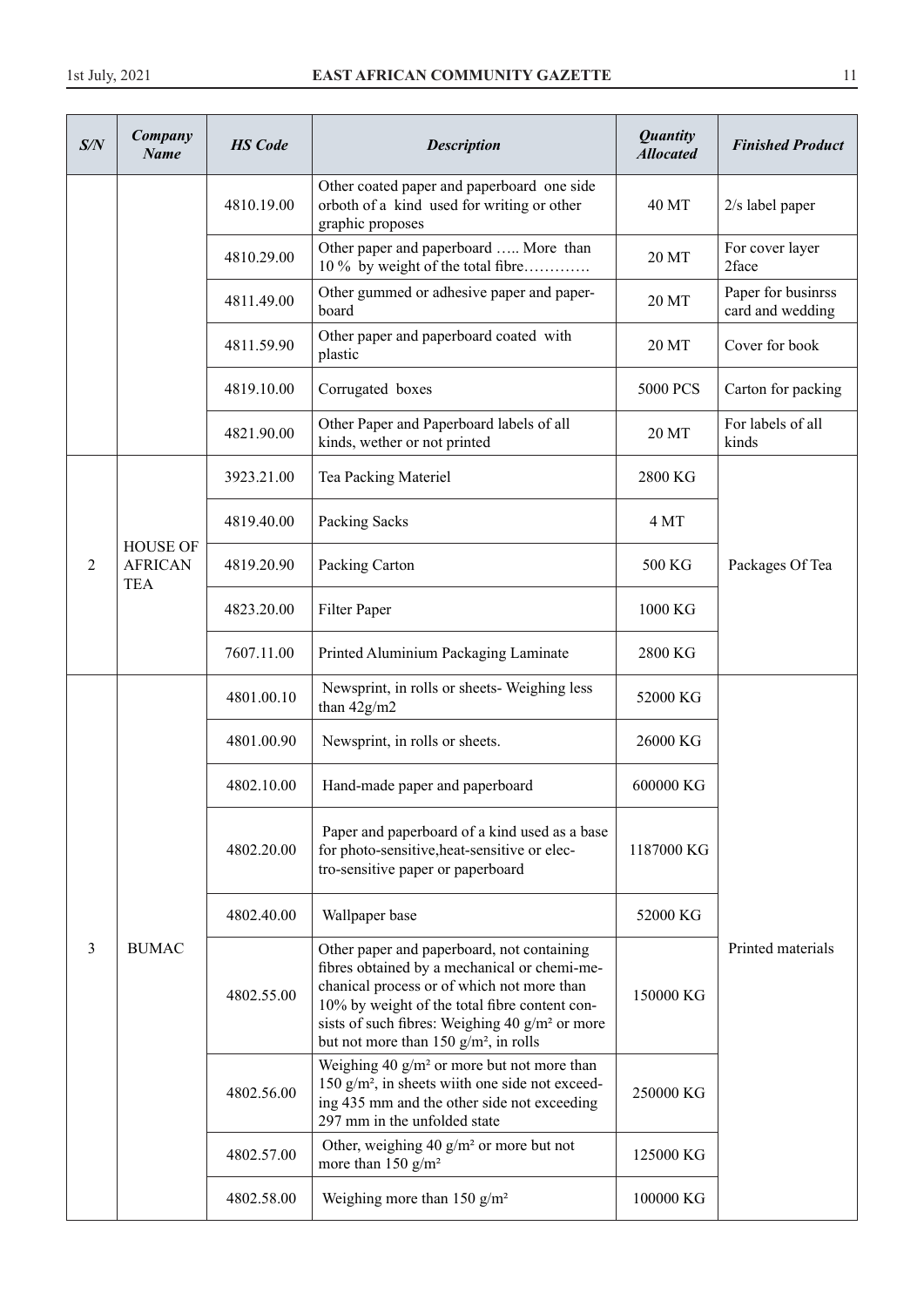| S/N | Company<br><b>Name</b> | <b>HS</b> Code | <b>Description</b>                                                                                                                                                                                                                                                                                                 | <b>Quantity</b><br><b>Allocated</b> | <b>Finished Product</b>  |
|-----|------------------------|----------------|--------------------------------------------------------------------------------------------------------------------------------------------------------------------------------------------------------------------------------------------------------------------------------------------------------------------|-------------------------------------|--------------------------|
|     |                        | 4802.61.00     | Other paper and paperboard, of which more<br>than 10% by weight of the total fibre content<br>consists of fibres obtained by a mechanical or<br>chemi-mechanical process: In rolls                                                                                                                                 | 150000 KG                           |                          |
|     |                        | 4802.62.00     | In sheets with one side not exceeding 435 mm<br>and the other side not exceeding 297 mm in<br>the unfolded state                                                                                                                                                                                                   | 250000 KG                           |                          |
|     |                        | 4802.69.00     | Uncoated paper and paperboard, of a kind<br>used for writing, printing or other graphic<br>purposes, and non perforated punchcards and<br>punch tape paper, in rolls or rectangular (in-<br>cluding square) sheets, of any size, other than<br>paper of heading 48.01 or 48.03; hand-made<br>paper and paperboard. | 250000 KG                           |                          |
|     |                        | 4804.19.90     | Uncoated kraft paper and paperboard, in rolls<br>or sheets                                                                                                                                                                                                                                                         | 600000 KG                           | Packaging material       |
|     |                        | 4810.22.00     | Light-weight coated paper                                                                                                                                                                                                                                                                                          | 387500 KG                           |                          |
|     |                        | 4811.49.00     | Paper and paperboard coated, impregnated or<br>covered with plastics (excluding adhesives)                                                                                                                                                                                                                         | 387500 KG                           |                          |
|     |                        | 4810.39.00     | Other paper and paperboard                                                                                                                                                                                                                                                                                         | 387500 KG                           |                          |
|     |                        | 4809.20.00     | Self-copy paper                                                                                                                                                                                                                                                                                                    | 387500 KG                           | Printed materials        |
|     |                        | 4810.13.00     | Paper and paperboard of a kind used for<br>writing, printing or other graphic purposes,<br>not containing fibres obtained by a mechanical<br>or chemi-mechanical process or of which not<br>more than 10% by weight of the total fibre<br>content consists of such fibres                                          | 125000 KG                           |                          |
|     |                        | 4819.10.00     | Cartons, boxes and cases, of corrugated paper<br>or paperboard                                                                                                                                                                                                                                                     | 75000 KG                            |                          |
|     |                        | 4819.60.00     | Box files, letter trays, storage boxes and sim-<br>ilar articles, of a kind used in offices, shops or<br>the like                                                                                                                                                                                                  | 75000 KG                            | Packaging                |
|     |                        | 3506.10.00     | Products suitable for use as glues or adhe-<br>sives, put up for retail sale as glues or adhe-<br>sives, not exceeding a net weight of 1 KG                                                                                                                                                                        | 5000 KG                             | Packaging mate-          |
|     |                        | 3506.91.00     | Adhesives based on polymers of heading<br>39.01 to 39.13 or on rubber                                                                                                                                                                                                                                              | 5000 KG                             | rials                    |
|     |                        | 3215.19.00     | Printing ink, writing or drawing ink and other<br>inks, whether or not concentrated or solid.                                                                                                                                                                                                                      | 5000 KG                             |                          |
|     |                        | 4801.00.90     | New print paper                                                                                                                                                                                                                                                                                                    | 10000 MT                            |                          |
| 4   | <b>IMOBU</b>           | 4802.55.00     | Woodfree paper                                                                                                                                                                                                                                                                                                     | 10000 MT                            | <b>Printed Materials</b> |
|     |                        | 4802.56.00     | <b>Offset Papier</b>                                                                                                                                                                                                                                                                                               | 30000 MT                            |                          |
|     |                        | 4802.57.00     | Woodfree paper                                                                                                                                                                                                                                                                                                     | 10000 MT                            |                          |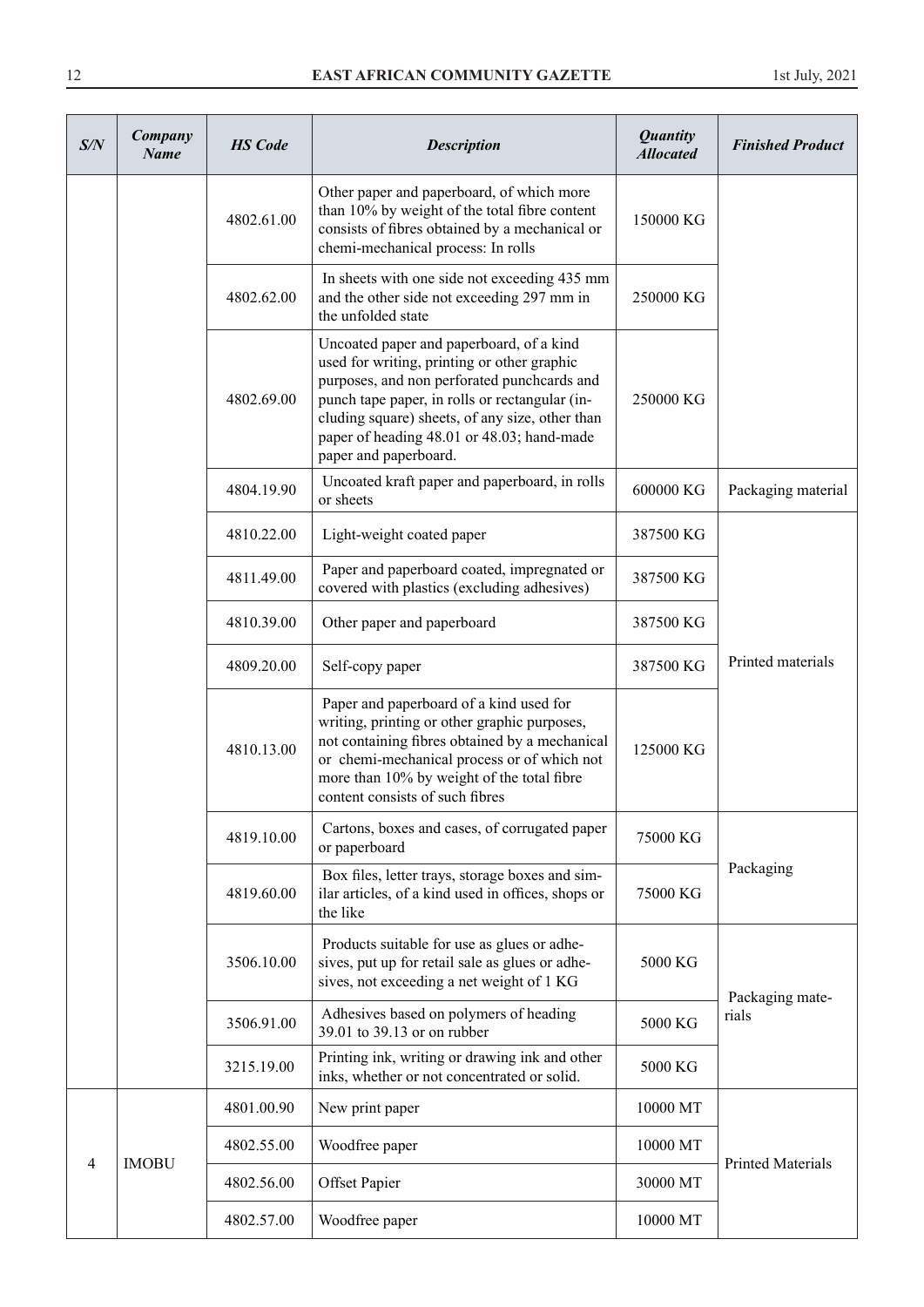| S/N | Company<br><b>Name</b>        | <b>HS</b> Code | <b>Description</b>                                                                                                                                                                                                          | <b>Quantity</b><br><b>Allocated</b> | <b>Finished Product</b> |
|-----|-------------------------------|----------------|-----------------------------------------------------------------------------------------------------------------------------------------------------------------------------------------------------------------------------|-------------------------------------|-------------------------|
|     |                               | 4802.58.00     | Manila board                                                                                                                                                                                                                | 15000 MT                            |                         |
|     |                               | 4802.61.00     | Woodfree paper                                                                                                                                                                                                              | 10000 MT                            |                         |
|     |                               | 4809.20.00     | CB-CF-CFB Paper                                                                                                                                                                                                             | 30000 MT                            |                         |
|     |                               | 4810.13.00     | Coated paper                                                                                                                                                                                                                | 15000 MT                            |                         |
|     |                               | 4810.19.00     | Art glossy paper                                                                                                                                                                                                            | 20000 MT                            |                         |
|     |                               | 4810.99.00     | Others pappers                                                                                                                                                                                                              | 10000 MT                            |                         |
|     |                               | 4804.39.00     | Cover paper                                                                                                                                                                                                                 | 7000 MT                             |                         |
|     |                               | 4804.59.00     | Cover paper                                                                                                                                                                                                                 | 7000 MT                             |                         |
|     |                               | 4810.92.00     | Duplex board                                                                                                                                                                                                                | 5000 MT                             |                         |
|     |                               | 4821.10.90     | Other printed paper paper board labels of all<br>kind                                                                                                                                                                       | 5000 MT                             |                         |
|     |                               | 4823.90.10     | Gray board paper                                                                                                                                                                                                            | 10000 MT                            |                         |
|     |                               | 3215.11.00     | Black Inks in KG                                                                                                                                                                                                            | 1000 KG                             |                         |
|     |                               | 3215.19.00     | Others Inks                                                                                                                                                                                                                 | 1000 KG                             |                         |
|     |                               | 3707.90.00     | Others chemicals                                                                                                                                                                                                            | 4100 KG                             |                         |
|     |                               | 3815.19.00     | Other reaction initiators reaction accelera-<br>tor and catalytic preparations, not elsewhere<br>specified                                                                                                                  | 200 KG                              |                         |
|     |                               | 3815.90.00     | Other reaction initiators reaction accelerator<br>and catalytic preparation not elsewhere                                                                                                                                   | 200 KG                              |                         |
|     |                               | 3215.11.00     | Black Printing Ink (in KG)                                                                                                                                                                                                  | 3 MT                                |                         |
|     |                               | 3215.19.00     | Other Printing Ink (in KG)                                                                                                                                                                                                  | 5 MT                                |                         |
|     | <b>MAIMO</b>                  | 3505.20.00     | Glue based on starch                                                                                                                                                                                                        | 2MT                                 |                         |
| 5   | (PRINT-<br>ING IN-<br>DUSTRY) | 3506.99.00     | Other Glue                                                                                                                                                                                                                  | 1 <sub>MT</sub>                     | Printed Materials       |
|     |                               | 3701.99.00     | Other (Photographic plates and films in the<br>flat sinsitised, unexposed, of any material<br>other than paper, paperboard or textile; instant<br>print film in the flat, sensitised, unexposed,<br>whether or not in packs | 3 MT                                |                         |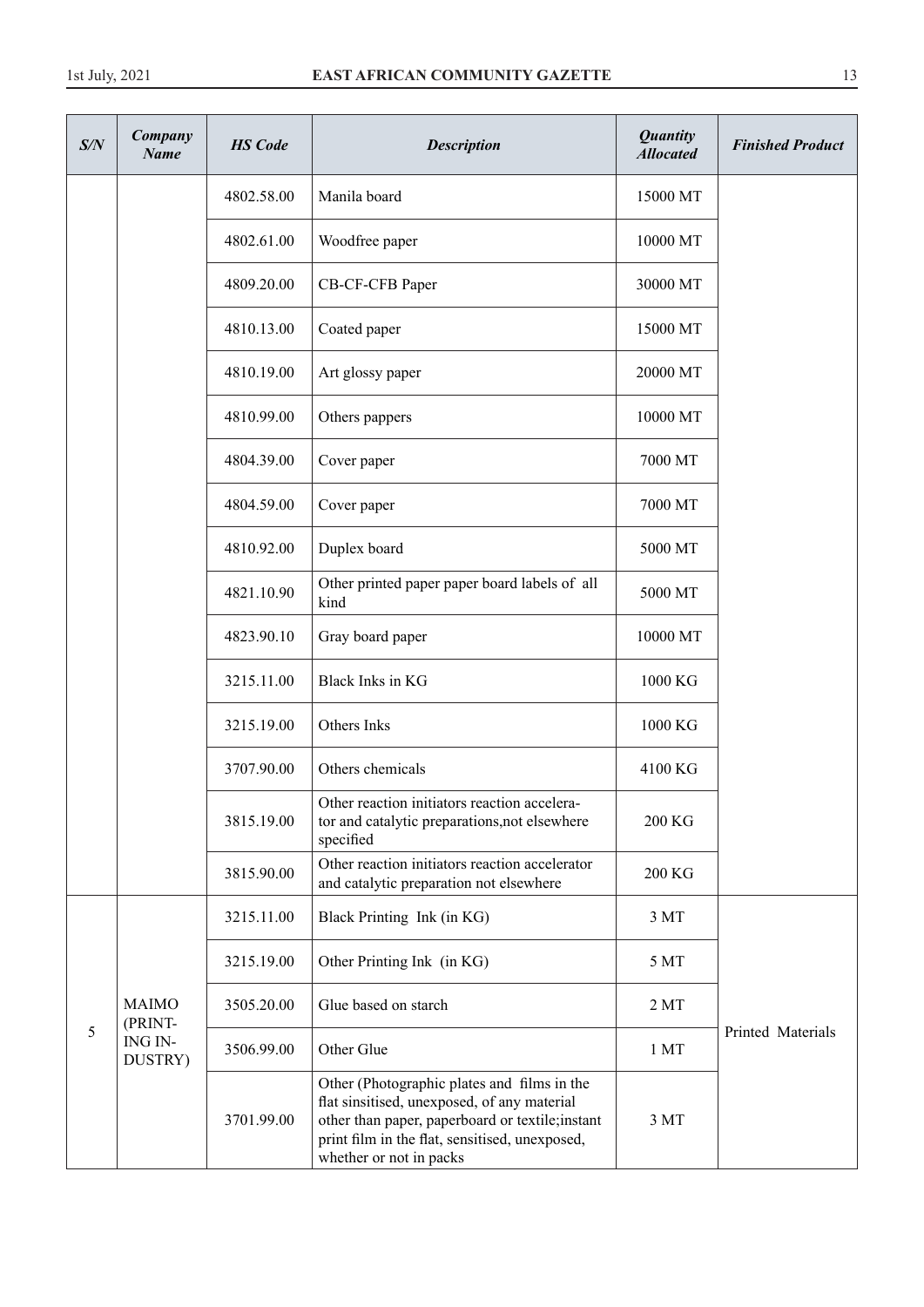| S/N | Company<br>Name | <b>HS</b> Code | <b>Description</b>                                                                                                                                                                                                   | <b>Quantity</b><br><b>Allocated</b> | <b>Finished Product</b> |
|-----|-----------------|----------------|----------------------------------------------------------------------------------------------------------------------------------------------------------------------------------------------------------------------|-------------------------------------|-------------------------|
|     |                 | 3702.31.00     | Other (Photographic films in rolls sinsitised,<br>unexposed, of any material other than paper,<br>paperboard or textile; instant print film in rolls,<br>sensitised, unexposed, For color photocopy (<br>polychrome) | 2MT                                 |                         |
|     |                 | 3707.90.00     | Other chemical preparations for photographic<br>use                                                                                                                                                                  | 5 MT                                |                         |
|     |                 | 3921.11.10     | Others plates, sheets, films, foil and strip, of<br>plastic Unprinted                                                                                                                                                | 1 <sub>MT</sub>                     |                         |
|     |                 | 3921.90.00     | Others plates, sheets, films, foil and strip, of<br>plastic                                                                                                                                                          | 1 <sub>MT</sub>                     |                         |
|     |                 | 4801.00.90     | News print paper in sheet or rolls                                                                                                                                                                                   | 30 MT                               |                         |
|     |                 | 4802.57.00     | Other paper and paper board not containing<br>fibres  Weighting 40 g/m2 - 150 g/m2<br>in sheets                                                                                                                      | 50 MT                               |                         |
|     |                 | 4802.58.00     | Other paper and paper board not containing<br>fibres  Weighting more than 150 $g/m2$                                                                                                                                 | 30 MT                               |                         |
|     |                 | 4809.20.00     | Self Copy Paper                                                                                                                                                                                                      | 50 MT                               |                         |
|     |                 | 4810.19.00     | Other coated paper and paperboard one side<br>or both of a kind used for writing or other<br>graphic proposes                                                                                                        | 50 MT                               |                         |
|     |                 | 4810.29.00     | Other paper and paperboard  More than<br>10 % by weight of the total fibre                                                                                                                                           | 10 MT                               |                         |
|     |                 | 4811.49.00     | Other gummed or adhesive paper and paper-<br>board                                                                                                                                                                   | 10 MT                               |                         |
|     |                 | 4811.59.90     | Other paper and paperboard coated with<br>plastic                                                                                                                                                                    | 10 MT                               |                         |
|     |                 | 4821.90.00     | Other Paper and Paperboard labels of all<br>kinds, wether or not printed                                                                                                                                             | 10 MT                               |                         |
|     |                 | 3215.11.00     | paper and paperboard in rolls. Other printing<br>inks, Other printing ink, writing and drawing<br>ink and other inks, whether or not concentrated<br>or solid                                                        | 25 MT                               |                         |
|     |                 | 3215.19.00     | Printing ink, writing or drawing ink and other<br>inks, wheter or not concentrated or solid                                                                                                                          | 25 MT                               |                         |
| 6   | <b>HOPE</b>     | 3705.00.00     | Photographic plates and film, exposed and<br>developed, other than cinematographic film.                                                                                                                             | 5 MT                                |                         |
|     | <b>DESIGN</b>   | 3707.10.00     | Sensitising emulsions.                                                                                                                                                                                               | 2000 Liters                         | Printed materials       |
|     |                 | 3707.90.00     | Other chemical preparations for photographic<br>uses                                                                                                                                                                 | 2000 Liters                         |                         |
|     |                 | 3815.19.00     | other reaction initiators; reactions accelerations<br>and catalytic preparation, not elsewhere speci-<br>fied or included                                                                                            | 2000 KG                             |                         |
|     |                 | 3815.90.00     | other reaction initiators; reactions accelerations<br>and catalytic preparation, not elsewhere                                                                                                                       | 5000 KG                             |                         |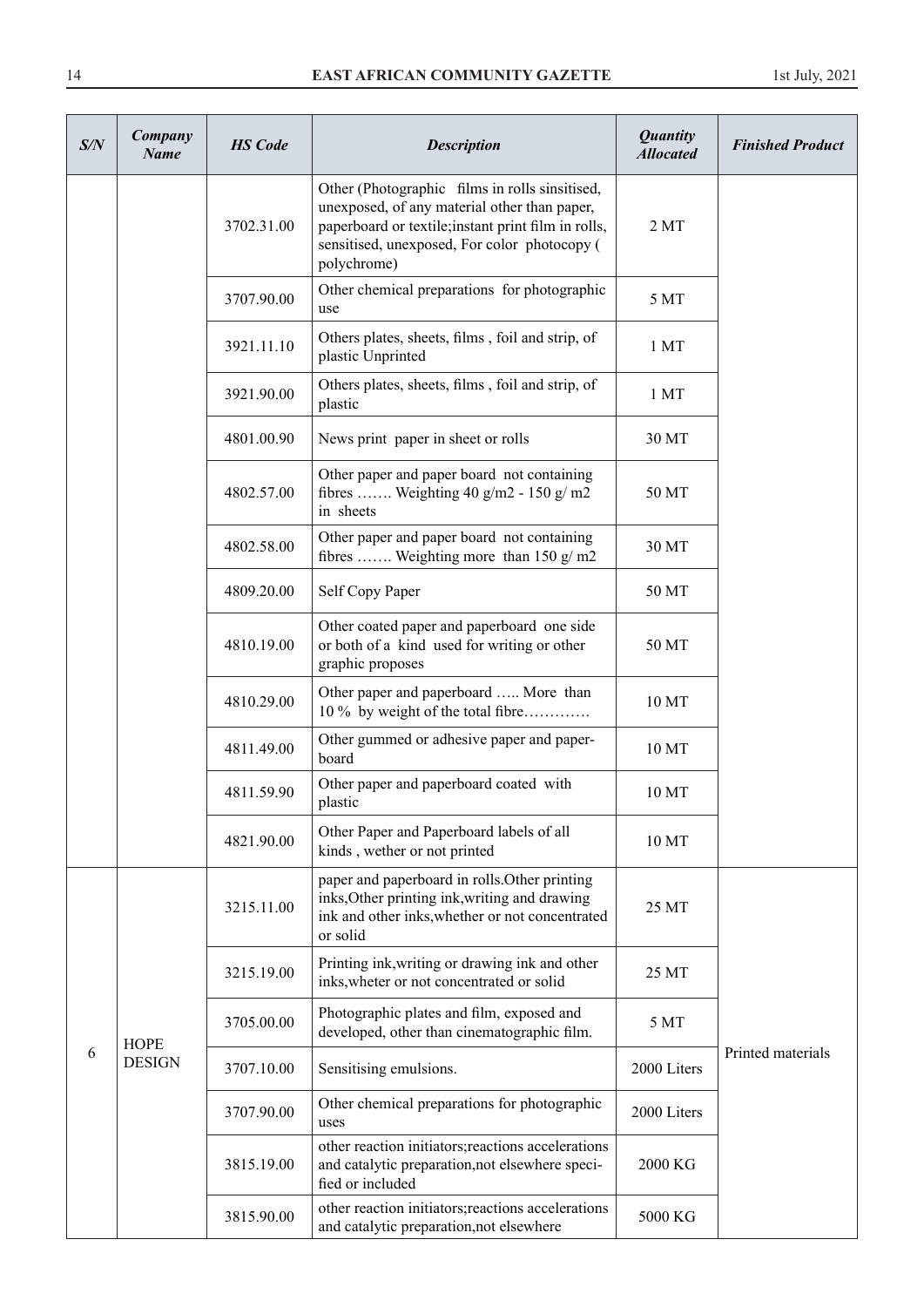| S/N | Company<br><b>Name</b> | <b>HS</b> Code | <b>Description</b>                                                                                                                                                       | <b>Quantity</b><br><b>Allocated</b> | <b>Finished Product</b> |
|-----|------------------------|----------------|--------------------------------------------------------------------------------------------------------------------------------------------------------------------------|-------------------------------------|-------------------------|
|     |                        | 3921.11.10     | Other unprinted plates, sheets, of polymers of<br>Colop product                                                                                                          | 5000 KG                             |                         |
|     |                        | 3921.90.00     | Styrene, Photopolymère, Sel de post-exposi-<br>tion                                                                                                                      | 5000 KG                             | <b>Stamps</b>           |
|     |                        | 4801.00.10     | Newsprint, in rolls or sheets                                                                                                                                            | 15 MT                               |                         |
|     |                        | 4801.00.90     | Other newsprint rolls or sheets                                                                                                                                          | 15 MT                               | Printed materials       |
|     |                        | 4802.20.00     | Paper and paperboard of a kind used as a base<br>for photo-sensitive, heart-sensitive or elet-<br>ro-sensitive                                                           | 2MT                                 |                         |
|     |                        | 4802.55.00     | Other plates, sheets, film, foil and strips                                                                                                                              | 600 MT                              | <b>Stamps</b>           |
|     |                        | 4802.56.00     | <b>Offset Paper</b>                                                                                                                                                      | 60 MT                               | Printed materials       |
|     |                        | 4802.57.00     | Plastics, COLOP solution de lavage                                                                                                                                       | 150 KG                              | <b>Stamps</b>           |
|     |                        | 4802.58.00     | Other paper and paper and paper board not<br>containing fibres weithing 40g/m <sup>2</sup> or more but<br>not more than $150g/m^2$ , in rolls or sheets                  | 85 MT                               |                         |
|     |                        | 4804.11.00     | Other uncoated Papers and Paper Board of<br>a king used for writing, printing, or other<br>graphic purpose, weighting 40 $g/m^2$ not more<br>than $150$ g/m <sup>2</sup> | 40 MT                               |                         |
|     |                        | 4804.19.90     | Other uncoated Papers and Paper Board of<br>a king used for writing, printing, or other<br>graphic purpose, weighting 40 $g/m^2$ more than<br>$150$ g/m <sup>2</sup>     | 35 MT                               |                         |
|     |                        | 4804.21.00     | Unbleached kraftiner                                                                                                                                                     | 500 KG                              |                         |
|     |                        | 4804.29.00     | Other uncoated Kraft paper and paperboard,<br>in rolls or<br>sheets, other than that heading 48.02<br>or 48.03                                                           | 10 MT                               | Printed materials       |
|     |                        | 4804.39.00     | Unbleached sach kraft paper                                                                                                                                              | 20 MT                               |                         |
|     |                        | 4804.49.00     | Other sach kraft paper                                                                                                                                                   | 20 MT                               |                         |
|     |                        | 4805.11.00     | Other of other kraft paper and paperboard<br>weighting $150g/m^2$ or less                                                                                                | 19 MT                               |                         |
|     |                        | 4805.19.00     | other fluting paper                                                                                                                                                      | 2MT                                 |                         |
|     |                        | 4805.91.00     | Other of other kraft paper and paperboard<br>weighting 150g/m <sup>2</sup> or less but less than 225g/<br>m <sup>2</sup>                                                 | 40 MT                               |                         |
|     |                        | 4807.00.00     | composite paper and paperboard                                                                                                                                           | 35 MT                               |                         |
|     |                        | 4809.20.00     | CB, CFB paper                                                                                                                                                            | 20 MT                               |                         |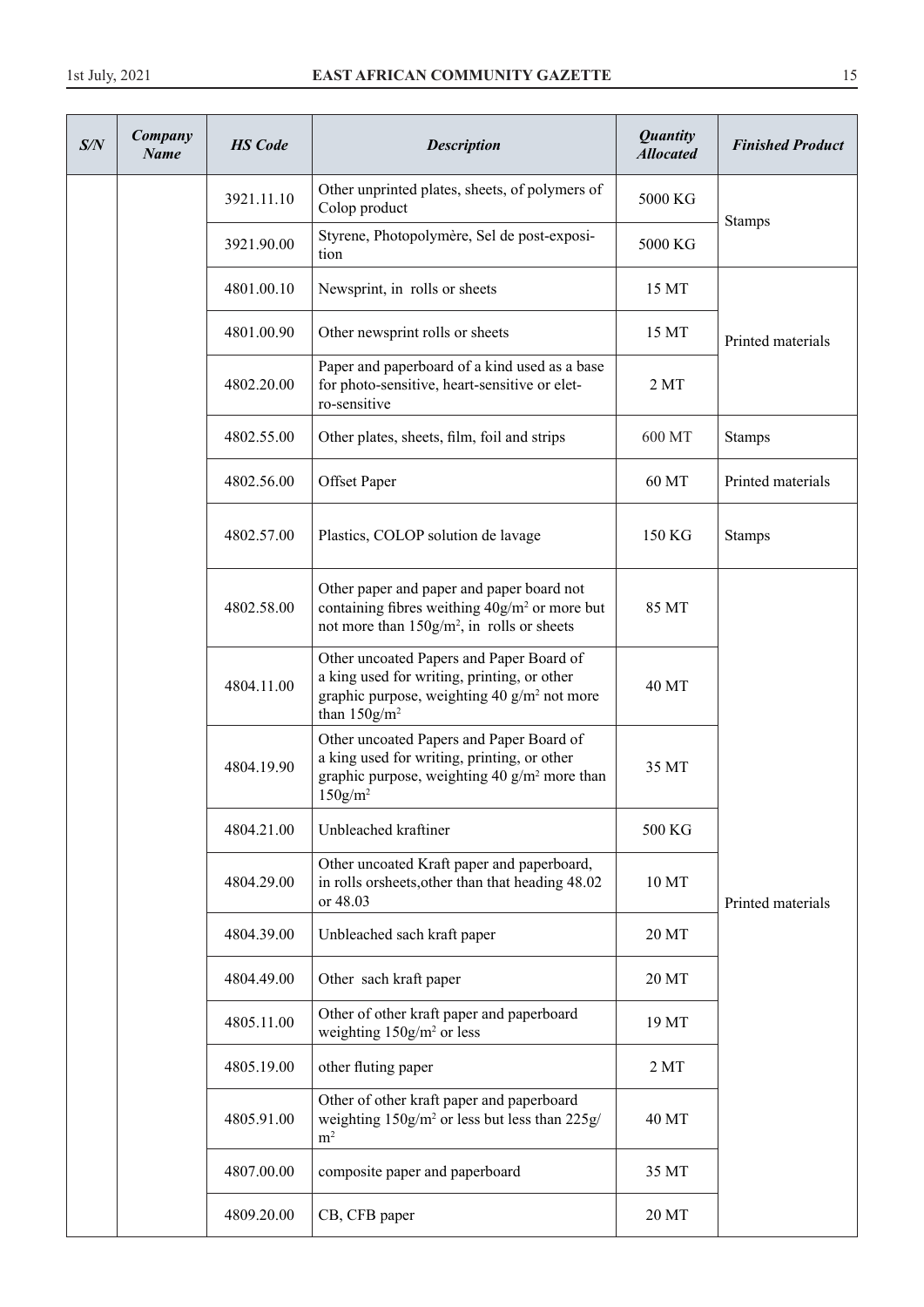| S/N | Company<br><b>Name</b> | <b>HS</b> Code | <b>Description</b>                                                                                                                          | <b>Quantity</b><br><b>Allocated</b> | <b>Finished Product</b>  |
|-----|------------------------|----------------|---------------------------------------------------------------------------------------------------------------------------------------------|-------------------------------------|--------------------------|
|     |                        | 4810.13.00     | Corrugated paper and paperboard whether or<br>not perforated.                                                                               | 50 MT                               |                          |
|     |                        | 4810.19.00     | Other paper and paper board coated with<br>kaolin or inorganic substances of kind used for<br>writing, printing and other graphic purposes. | 45 MT                               |                          |
|     |                        | 4810.99.00     | Other of other paper and paperboard                                                                                                         | 45 MT                               |                          |
|     |                        | 4811.10.00     | Tarred, bituminized or asphalted paper and<br>paperboard                                                                                    | 5 MT                                |                          |
|     |                        | 4811.49.00     | Other Unprinted self-adhesive gummed or<br>adhesive paper and paperboard.                                                                   | 80 MT                               |                          |
|     |                        | 4811.90.00     | Other paperboard, cellulose wading and webs<br>of cellulose fibres.                                                                         | 5 MT                                |                          |
|     |                        | 4821.10.90     | Other printed paper or labels of all kinds                                                                                                  | 40 MT                               |                          |
|     |                        | 4822.90.00     | Other bobbins, spools, cops and similar<br>supports of paper pulp, paper or paperboard<br>(whether or no perforated or hardened).           | 5 MT                                |                          |
|     |                        | 3215.11.00     | Printing ink, writing or drawing ink and other<br>inks, whether or not concentrated or solid.<br><b>Black</b>                               | 400 KG                              |                          |
|     |                        | 4811.49.00     | Other, Gummed or adhesive paper and paper-<br>board                                                                                         | 78 MT                               |                          |
|     |                        | 3215.19.00     | Other ink                                                                                                                                   | 400 KG                              |                          |
|     |                        | 3215.90.90     | Other, Printing ink                                                                                                                         | 400 KG                              |                          |
|     |                        | 3505.20.00     | Glues                                                                                                                                       | 1200 KG                             |                          |
|     |                        | 3701.91.00     | For colour photography (polychrome)                                                                                                         | 4000 KG                             |                          |
| 7   | <b>MEX SA</b>          | 3704.00.00     | Photographic plates, film, paper, paperboard<br>and textiles, exposed but not developed.                                                    | 5000 KG                             | <b>Printed Materials</b> |
|     |                        | 3707.90.00     | Other, Chemical preparations for photographic<br>uses                                                                                       | 6000 KG                             |                          |
|     |                        | 3815.19.00     | Other, Supported catalysts                                                                                                                  | 2000 KG                             |                          |
|     |                        | 3815.90.00     | Other, Reaction initiators, reaction accelera-<br>tors and catalytic preparations                                                           | 2000 KG                             |                          |
|     |                        | 3919.10.00     | In rolls of a width not exceeding 20 cm, Sel-<br>fadhesive plates, sheets, film, foil, tape, strip of<br>plastics                           | 5000 KG                             |                          |
|     |                        | 4008.29.00     | Other, Plates, sheets, strip, rods and profile<br>shapes, of vulcanised rubber other than hard<br>rubber.                                   | 5000 KG                             |                          |
|     |                        | 4801.00.10     | Weighing less than 42g/m2, Newsprint, in<br>rolls or sheets.                                                                                | 26 MT                               |                          |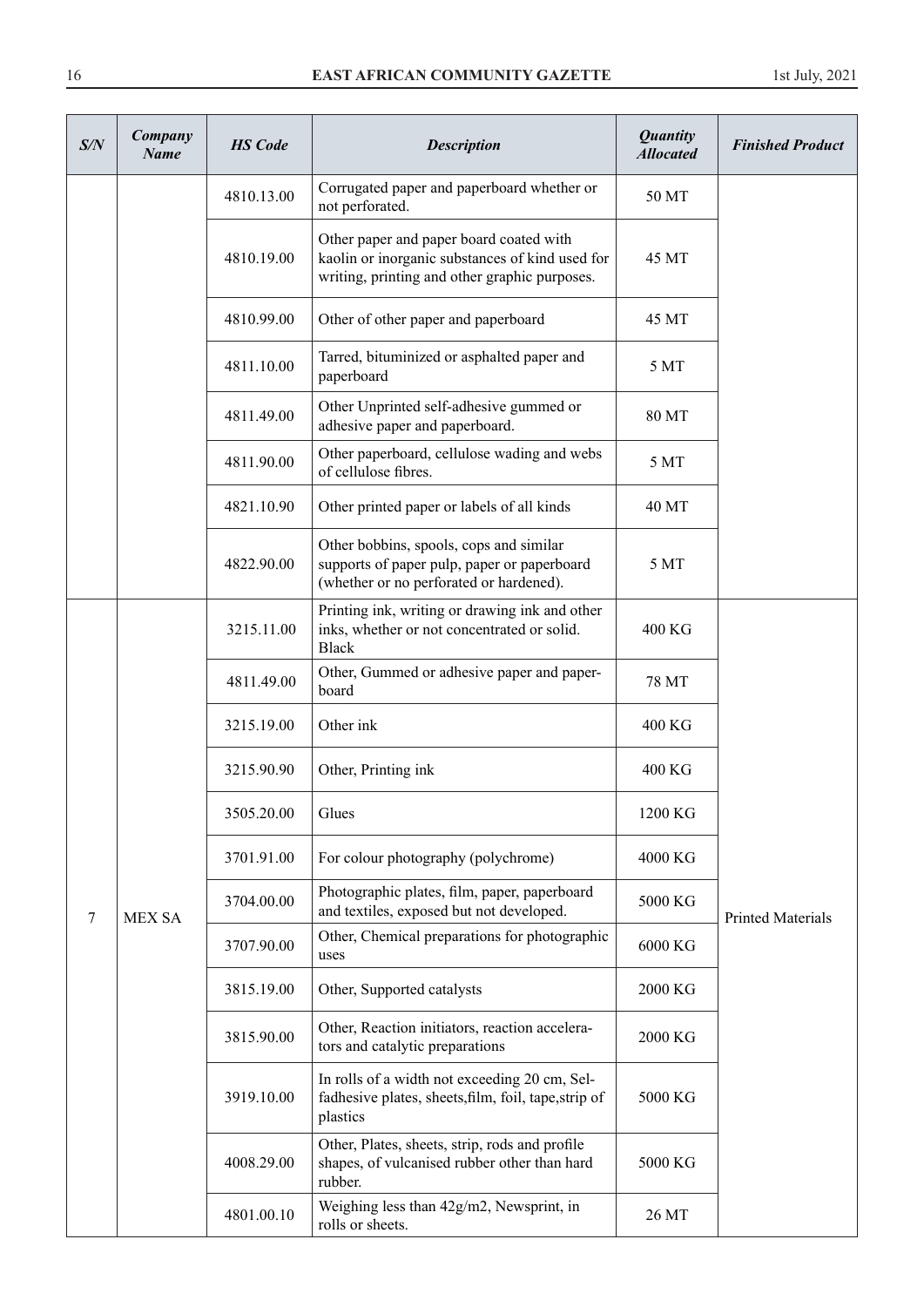| S/N | Company<br><b>Name</b> | <b>HS</b> Code | <b>Description</b>                                                                                            | <b>Quantity</b><br><b>Allocated</b> | <b>Finished Product</b> |
|-----|------------------------|----------------|---------------------------------------------------------------------------------------------------------------|-------------------------------------|-------------------------|
|     |                        | 4801.00.90     | Other, Newsprint, in rolls or sheets.                                                                         | 26 MT                               |                         |
|     |                        | 4802.54.00     | Weighing less than 40g/m2, Other paper and<br>paperboard                                                      | 26 MT                               |                         |
|     |                        | 4802.55.00     | Weighing less than 40g/m2 or more but not<br>more than 150g/m2, in rolls, Other paper and<br>paperboard       | 26 MT                               |                         |
|     |                        | 4802.56.00     | Weighing 40 $g/m^2$ or more but not more than<br>150 $g/m^2$ , in sheets                                      | 130 MT                              |                         |
|     |                        | 4802.57.00     | Other, weighing 40 $g/m^2$ or more but not more<br>than 150 $g/m^2$                                           | 156 MT                              |                         |
|     |                        | 4802.58.00     | Weighing more than $150$ g/m2                                                                                 | 130 MT                              |                         |
|     |                        | 4804.19.90     | Other, Kraftliner                                                                                             | 26 MT                               |                         |
|     |                        | 4804.39.00     | Other, Other kraft paper and paperboard                                                                       | 26 MT                               |                         |
|     |                        | 4804.49.00     | weighing more than 150 $g/m^2$ but less than<br>225 $g/m^2$                                                   | 130 MT                              |                         |
|     |                        | 4805.12.00     | Straw fluting paper                                                                                           | 26 MT                               |                         |
|     |                        | 4805.24.00     | Weighing 150 g/m2 or less, Testliner (recy-<br>cled liner board)                                              | 26 MT                               |                         |
|     |                        | 4807.00.00     | Composite paper and paperboard                                                                                | 26 MT                               |                         |
|     |                        | 4809.20.00     | Self-copy paper                                                                                               | 52 MT                               |                         |
|     |                        | 4809.90.00     | Other, Carbon paper, self-copy paper and<br>other copying or transfer papers                                  | 130 MT                              |                         |
|     |                        | 4810.13.00     | In rolls, Paper and paperboard                                                                                | 26 MT                               |                         |
|     |                        | 4810.14.00     | In sheet, Paper and paperboard                                                                                | 78 MT                               |                         |
|     |                        | 4810.19.00     | Other, Paper and paperboard                                                                                   | 78 MT                               |                         |
|     |                        | 4810.92.00     | Multi-ply, Other paper and paperboard                                                                         | 78 MT                               |                         |
|     |                        | 4810.99.00     | Other, Other paper and paperboard                                                                             | 78 MT                               |                         |
|     |                        | 4811.10.00     | Tarred, bituminised or asphalted paper and<br>paperboard                                                      | 78 MT                               |                         |
|     |                        | 4811.59.90     | Other, Other, Paper and paperboard coated,<br>impregnated or covered with plastics (exclud-<br>ing adhesives) | 78 MT                               |                         |
|     |                        | 4821.10.90     | Other, Paper or paperboard labels of all kinds,<br>whether or not printed.                                    | 26 MT                               |                         |
|     |                        | 5911.90.00     | Other, Woven fabrics of carded wool or of<br>carded fine animal hair                                          | 26 MT                               |                         |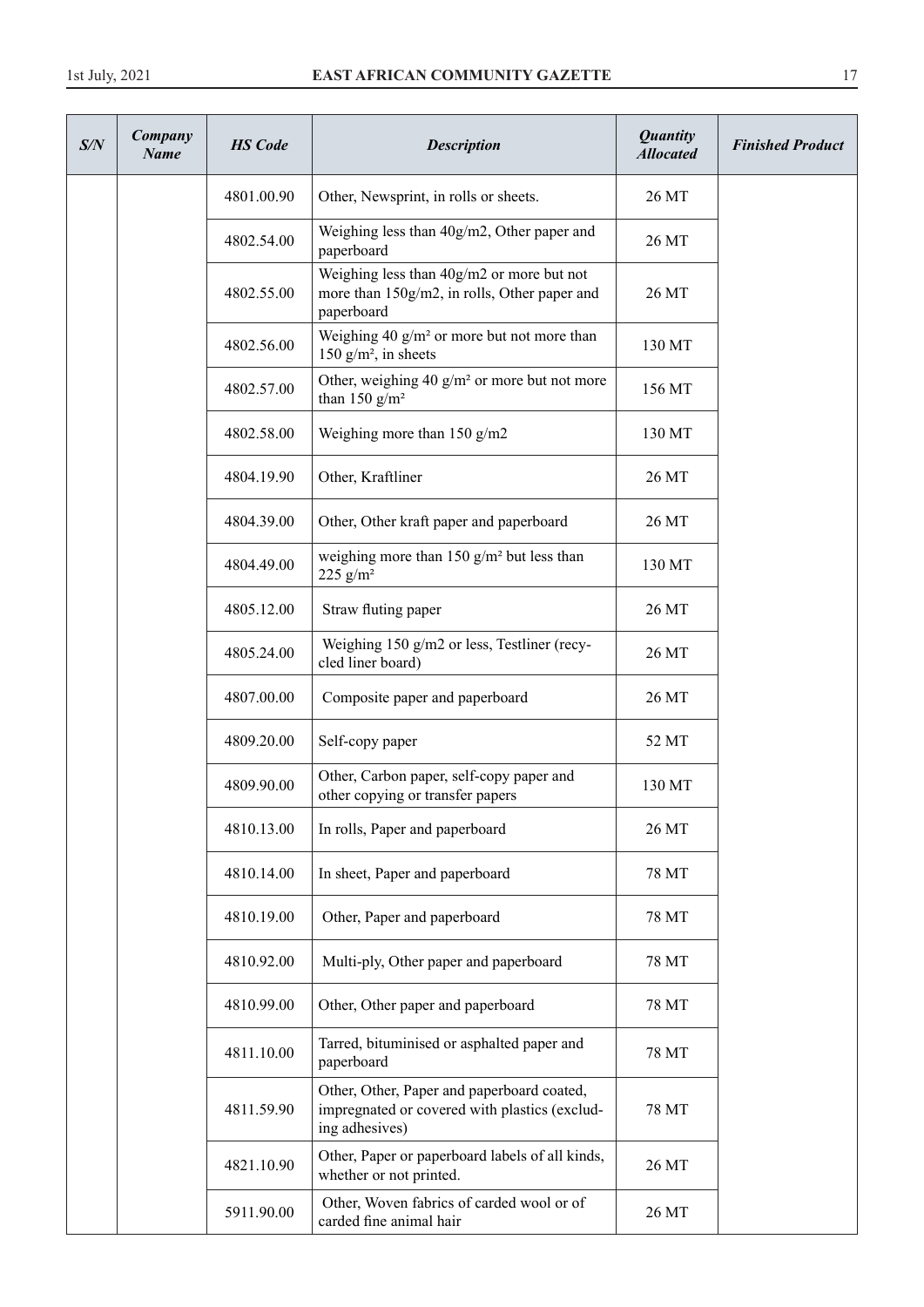| S/N | Company<br><b>Name</b> | <b>HS</b> Code | <b>Description</b>                                                                                                                     | <b>Quantity</b><br><b>Allocated</b> | <b>Finished Product</b> |
|-----|------------------------|----------------|----------------------------------------------------------------------------------------------------------------------------------------|-------------------------------------|-------------------------|
|     |                        | 7229.20.00     | Of silico-manganese steel                                                                                                              | 26 MT                               |                         |
|     |                        | 7229.90.00     | Other, Wire of other alloy steel.                                                                                                      | 26 MT                               |                         |
|     |                        | 3215.11.00     | Black printing ink, writing or drawing ink and<br>other inks, whether or not concentrated or<br>solid Black                            | 5000 KG                             | Cahier                  |
|     |                        | 3215.19.00     | Other printing ink                                                                                                                     | 5000 KG                             |                         |
|     |                        | 3215.90.90     | Other, ink                                                                                                                             | 5000 KG                             | Imprimé                 |
|     |                        | 3505.20.00     | Glues                                                                                                                                  | 500 KG                              | Emballage               |
|     |                        | 3701.91.00     | Other for colour photography (polychrome)                                                                                              | 500 KG                              | Imprimé                 |
|     |                        | 3704.00.00     | Photographic plates, film, paper, paperboard and<br>textiles, exposed but not developed                                                | 10000 KG                            | Cahier & Embal-<br>lage |
|     | <b>PACOBU</b>          | 3705.00.00     | Photographic plates and film, exposed and<br>developed, other than cinematographic film                                                | 5000 KG                             | Imprimé                 |
|     |                        | 3707.90.00     | Other , chemical, preparations for photographic<br>uses                                                                                | 90000 KG                            | Cahier & Embal-<br>lage |
|     |                        | 3815.90.00     | Other, supported catalysts                                                                                                             | 8500 KG                             |                         |
|     |                        | 3815.90.00     | Other, reaction initiators, reaction acceleration<br>and catalytic preparations                                                        | 8000 KG                             |                         |
| 8   |                        | 3919.10.00     | In rolls of a width not exceeding 20 cm,<br>self-adhesive plates, sheets, film, foil, tape,<br>strip and other #at shapes, of plastics | 1000 MT                             |                         |
|     |                        | 4008.29.00     | Other, plates, sheets, strip, rods and profile<br>shapes, of vulcanized rubber other than hard<br>rubber                               | 1000 KG                             | Imprimé                 |
|     |                        | 4801.00.10     | Weighing less than 42g/m2, newsprint, in rolls<br>or sheets                                                                            | 25000 MT                            |                         |
|     |                        | 4801.00.90     | Other, newsprint, in rolls sheets                                                                                                      | 25000 MT                            |                         |
|     |                        | 4802.55.00     | Weighing less than 40g/m2, other paper and<br>paperboard                                                                               | 5000 MT                             |                         |
|     |                        | 4802.55.00     | Weighing less than 40g/m2, more but not<br>more than 150g/m2, in rolls, other paper and<br>paperboard                                  | 5000 MT                             |                         |
|     |                        | 4802.56.00     | Weighing 40g/m2 or more but not more than<br>150g/m2, in sheets                                                                        | 5000 MT                             |                         |
|     |                        | 4802.57.00     | Other, weighing 40g/m2 or more but not more<br>than $150g/m2$                                                                          | 100 MT                              | Emballage               |
|     |                        | 4802.58.00     | weighing more but not more than 150g/m2                                                                                                | 10000 MT                            | Imprimé                 |
|     |                        | 4804.19.90     | Other, kraftliner                                                                                                                      | 50 MT                               |                         |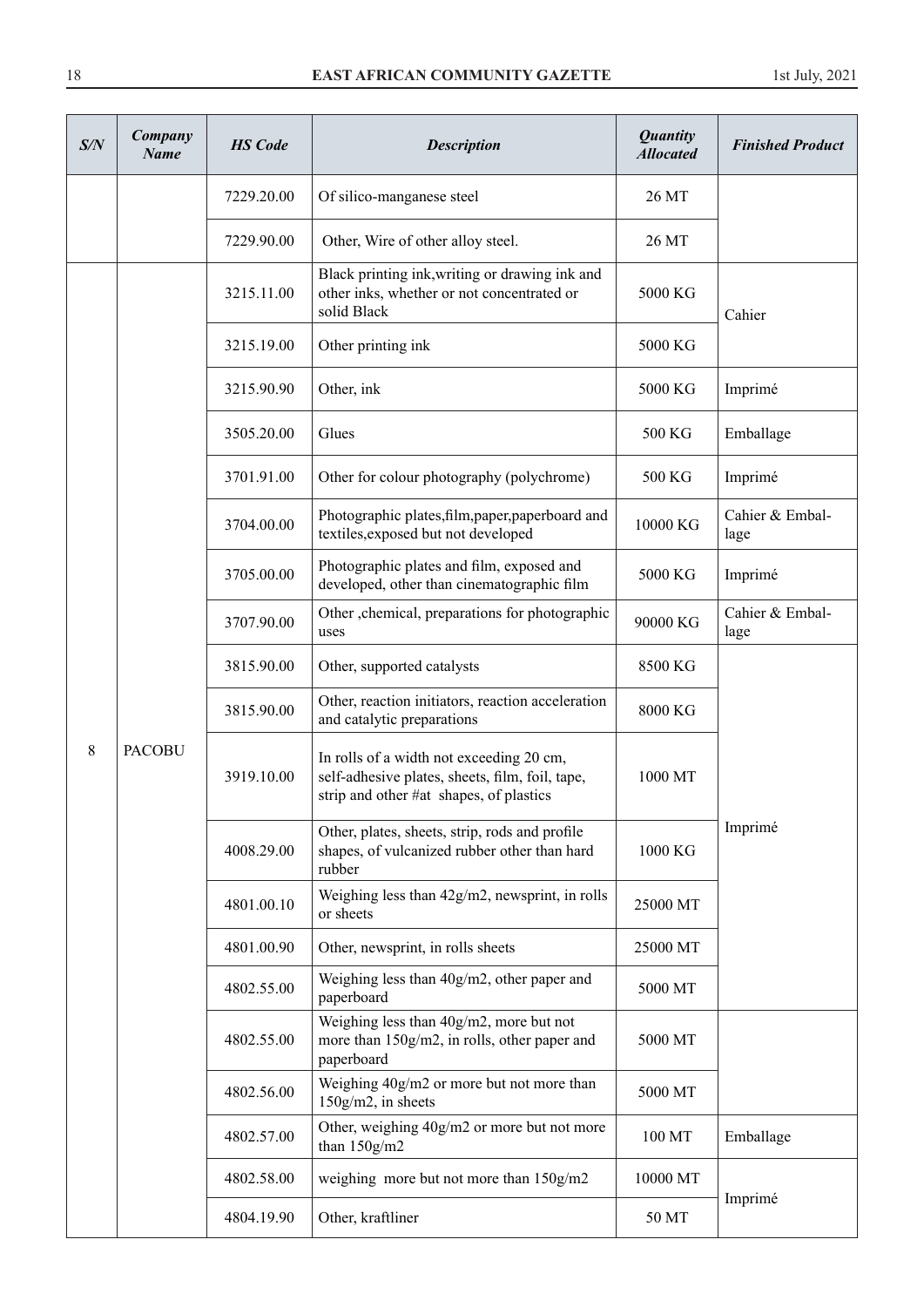| S/N | Company<br><b>Name</b> | <b>HS</b> Code | <b>Description</b>                                                                                                                                                                        | <b>Quantity</b><br><b>Allocated</b> | <b>Finished Product</b> |
|-----|------------------------|----------------|-------------------------------------------------------------------------------------------------------------------------------------------------------------------------------------------|-------------------------------------|-------------------------|
|     |                        | 4804.39.00     | Other, other kraft paper and paperboard<br>weighing 150g/m2 or less                                                                                                                       | 1500 MT                             |                         |
|     |                        | 4804.49.00     | Other, other kraft paper and paperboard<br>weighing more than 150g/m2 but less than<br>225g/m2                                                                                            | 1000 MT                             | Emballage               |
|     |                        | 4805.12.00     | Straw#uting paper                                                                                                                                                                         | 48 MT                               |                         |
|     |                        | 4805.24.00     | Weighing 150g/m2 or less, testliner(recycled<br>liner board):                                                                                                                             | 45 MT                               | Imprimé                 |
|     |                        | 4807.00.00     | Composite paper and paperboard (made by<br>sticking#at layers of paper or paperboard to-<br>gether with an adhesive) not surface coated or<br>impregnated, reinforced, in rolls or sheets | 1200 MT                             | Cahier                  |
|     |                        | 4809.20.00     | Self-copy paper                                                                                                                                                                           | 500 MT                              |                         |
|     |                        | 4809.90.00     | Other, carbon paper, self-copy paper and other<br>copying or transfer papers                                                                                                              | 500 MT                              | Imprimé                 |
|     |                        | 4810.13.00     | In rolls, paper and paperboard                                                                                                                                                            | 15000 MT                            | Cahier                  |
|     |                        | 4810.14.00     | In sheets with one side note exceeding 435mm<br>and the other side not exceeding 297mm in the<br>unfolded state, paper and paperboard                                                     | 5000 MT                             | Imprimé                 |
|     |                        | 4810.19.00     | Other, paper and paperboard                                                                                                                                                               | 2000 MT                             | Emballage               |
|     |                        | 4810.92.00     | Multi-ply, other paper and paperboard                                                                                                                                                     | 500 MT                              |                         |
|     |                        | 4810.99.00     | Other, other paper and paperboard                                                                                                                                                         | 100 MT                              |                         |
|     |                        | 4811.10.00     | Tarred, bituminized or asphalted or paper and<br>paperboard                                                                                                                               | 15000 KG                            |                         |
|     |                        | 4811.49.00     | Other, gummed or adhesive paper and paper-<br>board                                                                                                                                       | 15000 KG                            | Imprimé                 |
|     |                        | 4811.59.90     | Other, other, paper and paperboard coated<br>impregnated or covered with plastics (exclud-<br>ing adhesives)                                                                              | 15000 KG                            |                         |
|     |                        | 4821.10.90     | Other, paper and paperboard labels of all kinds<br>(excluding adhesives):                                                                                                                 | 50000 KG                            |                         |
|     |                        | 5911.90.00     | Other, textile products and articles, for techni-<br>cal uses                                                                                                                             | 2500 KG                             |                         |
|     |                        | 5911.90.00     | Other, textile products and articles, for techni-<br>cal uses                                                                                                                             | 2500 KG                             |                         |
|     |                        | 7229.20.00     | Of silico-manganese steel, wire of other alloy<br>steel                                                                                                                                   | 850 KG                              | Emballage               |
|     |                        | 7229.90.00     | Other, wire of other alloy steel                                                                                                                                                          | 1000 KG                             |                         |
|     |                        | 6305.33.00     | Vest bags ou fabric wrapping                                                                                                                                                              | 5000 KG                             |                         |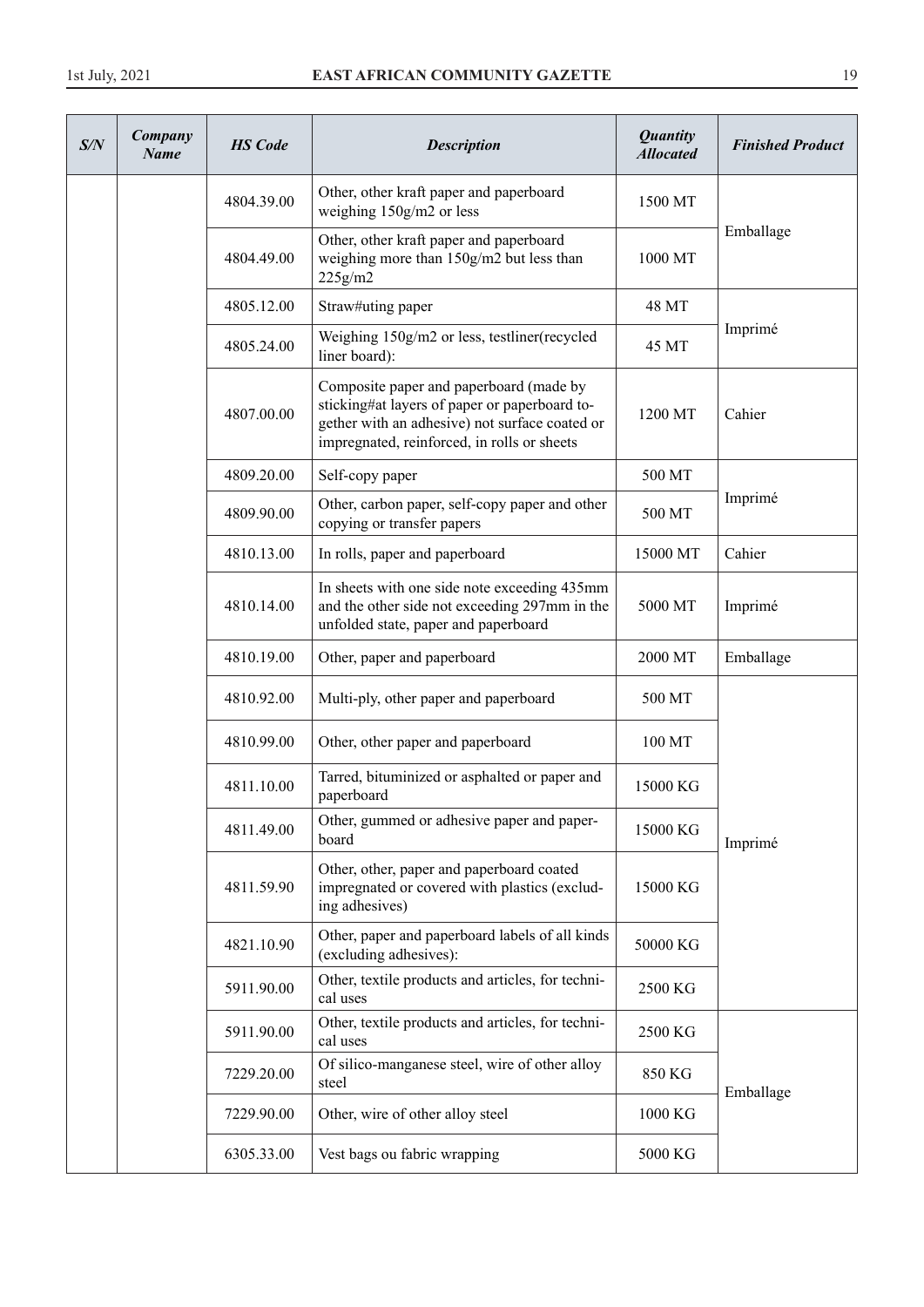| S/N | Company<br><b>Name</b> | <b>HS</b> Code | <b>Description</b>                                                                                                                                                                                                                                                                                                                                                                                                                 | <b>Quantity</b><br><b>Allocated</b> | <b>Finished Product</b>                                                             |
|-----|------------------------|----------------|------------------------------------------------------------------------------------------------------------------------------------------------------------------------------------------------------------------------------------------------------------------------------------------------------------------------------------------------------------------------------------------------------------------------------------|-------------------------------------|-------------------------------------------------------------------------------------|
|     |                        | 3923.30.00     | Carboys, bottles, flasks and similar articles<br>(PET PREFORM which are used for packag-<br>ing mineral water)                                                                                                                                                                                                                                                                                                                     | 450 MT                              |                                                                                     |
| 9   | <b>JUCAR SA</b>        | 3923.50.90     | other stoppers, lids, caps and other closures<br>(Plastic caps for closing bottles for mineral<br>water)                                                                                                                                                                                                                                                                                                                           | 100 MT                              | Items for mineral<br>water packaging                                                |
|     |                        | 3923.21.00     | Sacks and bags of polymers of ethylene (In-<br>dustrial plastic packaging in rolls for mineral<br>water)                                                                                                                                                                                                                                                                                                                           | 60 MT                               |                                                                                     |
| 10  |                        | 3402.19.00     | Other organic surface -active agents, wheth-<br>re or not put up for retail sale (GENAPOL<br>LRO, TEFOSE 2000, WAX SX (cetostearylic<br>alcohol and sodium laurylsulfate), GENAMIN<br>KDMP, Imidazolidinyl urea, Insect repellent<br>IR 3535) 1.GENAPOL LR0: 6000KG 2.<br>TEFOSE2000: 140 KG, 3. WAX SX:1200 KG<br>4.GENAMIN KDMP: 1000 KG, 5.Imidazo-<br>lidinyl Urea: 250 KG, 6. Insect repellent IR<br>3535:31 KG               | 8651 KG                             | Shampoos, Foam<br>baths, body milks,<br>baume disentan-<br>gling                    |
|     | <b>COPAR</b>           | 2207.20.00     | Ethyl alcohol and other spirits , denatured<br>(WITH JASMINE), of any strength (ALCOOL<br>99%+2DEP+0,05% Jasmin oil                                                                                                                                                                                                                                                                                                                | 760 Liters                          | Mosquito lotion,<br>colognes, Hydroal-<br>coholique solutions                       |
|     |                        | 3923.30.00     | Carboys, bottles , flasks and similar articles<br>-plastic bottles of half and one liter / year                                                                                                                                                                                                                                                                                                                                    | 63000 KG                            | Various packaging<br>and accessoires for                                            |
|     |                        | 3923.40.00     | Spools, cops, bobbins and similar supports                                                                                                                                                                                                                                                                                                                                                                                         | 5000 KG                             |                                                                                     |
|     |                        | 3923.50.10     | Stoppers, lids, caps, closures                                                                                                                                                                                                                                                                                                                                                                                                     | 4300 KG                             | the packaging of<br>finish products                                                 |
|     |                        | 3923.50.90     | Other stoppers, lids, caps and other closures                                                                                                                                                                                                                                                                                                                                                                                      | 9000 KG                             |                                                                                     |
|     |                        | 4821.90.00     | Other paper or paperboard labels of all kinds<br>, whether or not printed                                                                                                                                                                                                                                                                                                                                                          | 294 KG                              | Equipment labeling                                                                  |
|     |                        | 9612.10.00     | Ribbons                                                                                                                                                                                                                                                                                                                                                                                                                            | 132 KG                              | of our products.                                                                    |
| 11  | RUDI-<br><b>PAINTS</b> | 1518.00.00     | Animal or vegetal fats and oils and their<br>fraction, boiled, oxidized, dehydrated,<br>sulphuresed, blown, polymerised by heat in<br>vacuum or in inert gas or otherwise chemical-<br>ly modified, excluding those of heading 15.16;<br>inedible mixtures or preparations of animal<br>or vegetable fats or oils or of fractions of dif-<br>ferent fats or oils of ths chapter, not elswhere<br>specified or included (STANDOLIN) | 25000 KG                            | Manufactures of<br>mastics glaziers<br>and printing ink for<br>export coffee's bags |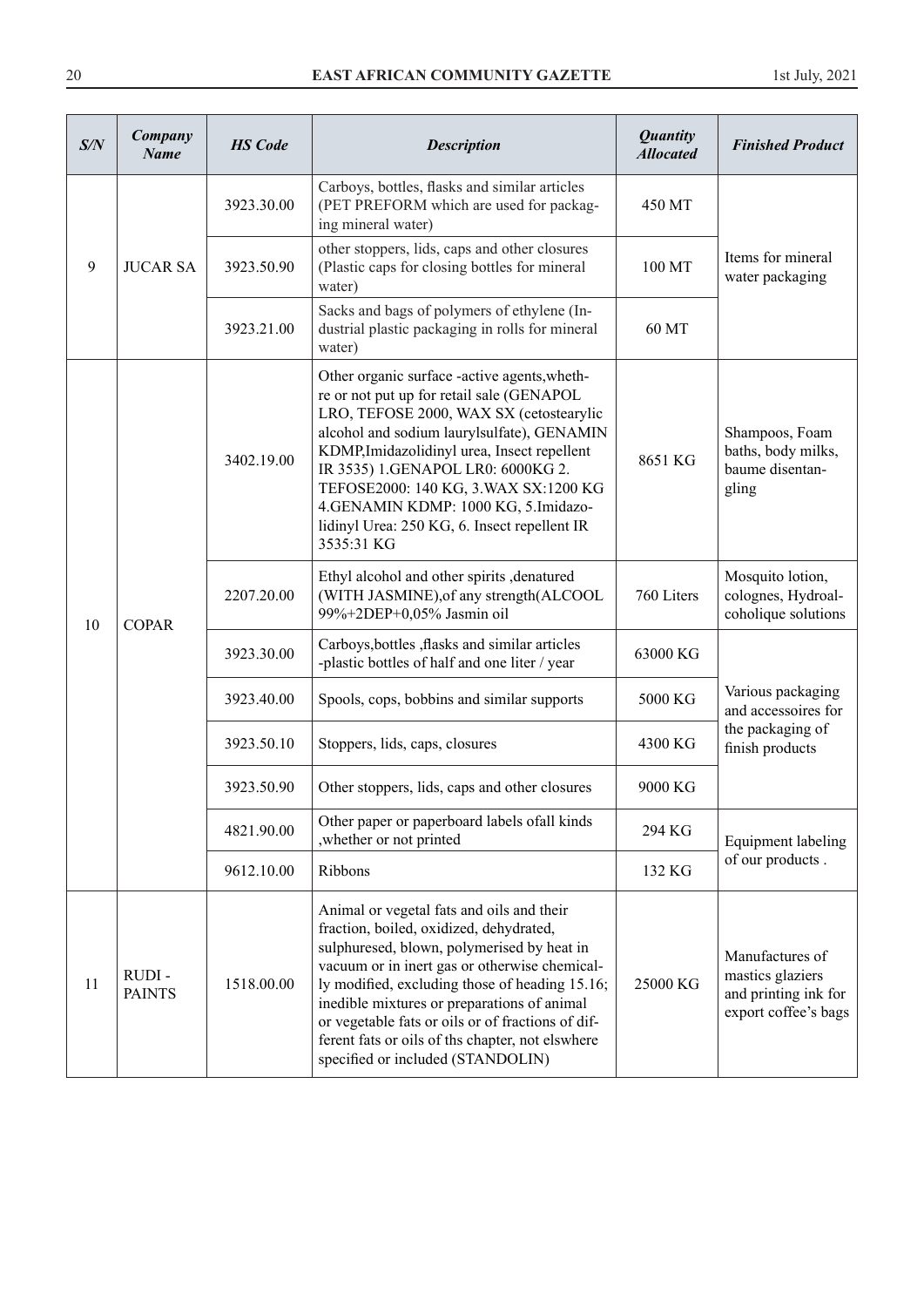| S/N | Company<br><b>Name</b>   | <b>HS</b> Code | <b>Description</b>                                                                                                                                                                                                                                                                                     | <b>Quantity</b><br><b>Allocated</b> | <b>Finished Product</b>                           |
|-----|--------------------------|----------------|--------------------------------------------------------------------------------------------------------------------------------------------------------------------------------------------------------------------------------------------------------------------------------------------------------|-------------------------------------|---------------------------------------------------|
|     |                          | 3402.19.00     | Other organic surface -active agents (other<br>than soap); surface-active preparations, wash-<br>ing prepartions (including auxiliary washing<br>preparations) and cleaning preparations,<br>whether or not containing soap, other than<br>those of heading 34.01 (HOSTAPUR SAS 60<br>and GENAPOL LR0) | 16000 KG                            | Detergent and pow-<br>der soap                    |
|     |                          | 4821.90.00     | Other paper or paperboard labels of all kinds<br>, whether or not printed                                                                                                                                                                                                                              | 780 KG                              | Equipement labe-                                  |
|     |                          | 9612.10.00     | Ribbons                                                                                                                                                                                                                                                                                                | 165 KG                              | ling of our products                              |
|     |                          | 3923.50.90     | Other articles for the conveyance or packing<br>of goods , of plastics , stoppers , lids, capsand<br>other closures ,of plastics: (Natural plastic<br>drums of 220 Liters and IBC 1.000 liters)                                                                                                        | 365 Drums                           | Packaging of<br>special products for<br>breweries |
|     |                          | 2501.00.00     | Salt(including table salt and denatured salt)<br>and puree sodium chloride , whether or not<br>in aqueous solution or containing added anti<br>-caking or fre-flowing agent; seawater (S0FT)<br>-SEL*REGULAR)                                                                                          | 15000 KG                            |                                                   |
|     |                          | 3402.90.00     | Other organic surface -active agents(other<br>than soap);surface-active preparations ,wash-<br>ing prepartions (including auxiliary washing<br>preparations) and cleaning preparations<br>, whether or not containing soap , other than<br>those of heading 34.01 (CHLOROSEPT B and<br>ALCAFOAM CL-M)  | 25000 KG                            | Alcaline Chlorine<br>Detergent                    |
|     |                          | 3402.90.00     | Other organic surface -active agents(other<br>than soap);surface-active preparations ,wash-<br>ing prepartions (including auxiliary washing<br>preparations) and cleaning preparations<br>, whether or not containing soap , other than<br>those of heading 34.01(DEPEX BW)                            | 7000 KG                             | Acid detergent                                    |
|     |                          | 3402.19.00     | Other organic surface -active agents(other<br>than soap);surface-active preparations ,wash-<br>ing prepartions (including auxiliary washing<br>preparations) and cleaning preparations<br>, whether or not containing soap , other than<br>those of heading 34.01 (MIX KTA)                            | 45000 KG                            |                                                   |
|     |                          | 6115.99.00     | Of other textile materials                                                                                                                                                                                                                                                                             | 30 MT                               | <b>Gum Boots</b>                                  |
|     | <b>BRA</b><br>MANU-      | 3506.99.00     | Glue                                                                                                                                                                                                                                                                                                   | 10 MT                               |                                                   |
| 12  | FACTUR-<br><b>ING SA</b> | 3704.00.00     | Film                                                                                                                                                                                                                                                                                                   | 10 MT                               | <b>PVC Celling</b>                                |
|     |                          | 3919.10.00     | <b>Stickers</b>                                                                                                                                                                                                                                                                                        | 10 MT                               |                                                   |
|     |                          | 4819.10.00     | Packaging Sprayer Pump                                                                                                                                                                                                                                                                                 | 10 MT                               | Sprayer Pump                                      |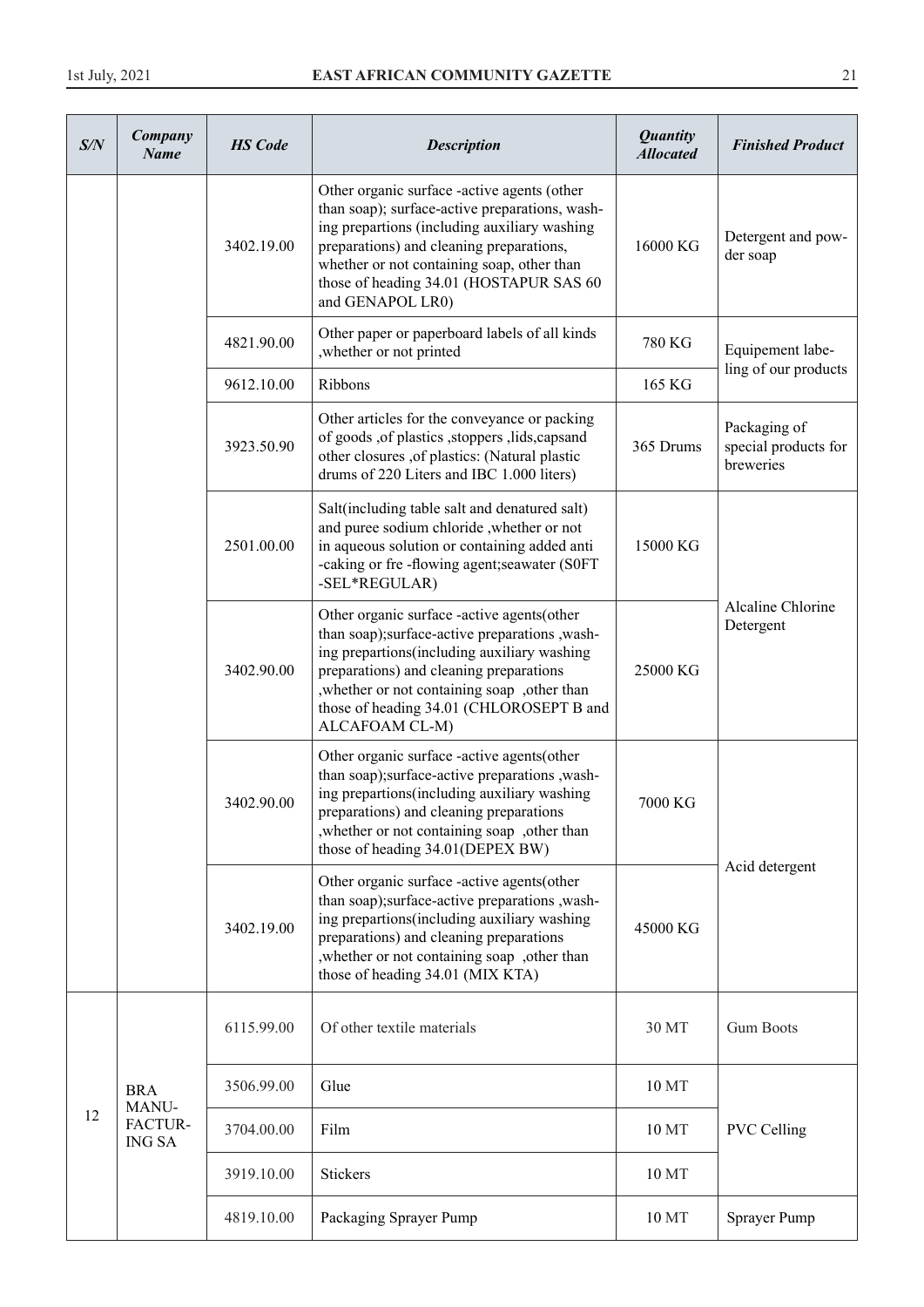| S/N | Company<br><b>Name</b> | <b>HS</b> Code          | <b>Description</b>                                                                                                                                                                                                                                                                                  | <b>Quantity</b><br><b>Allocated</b> | <b>Finished Product</b>                                         |
|-----|------------------------|-------------------------|-----------------------------------------------------------------------------------------------------------------------------------------------------------------------------------------------------------------------------------------------------------------------------------------------------|-------------------------------------|-----------------------------------------------------------------|
|     |                        | 3402.19.00              | Other organic surface -active agents, whether<br>or not put up for retail sale - TEFOSE2000:                                                                                                                                                                                                        | 8950 KG                             |                                                                 |
|     |                        | 2807.00.00              | Sulphuric acid                                                                                                                                                                                                                                                                                      | 1000 KG                             |                                                                 |
|     |                        | 2501.00.00              | Salt (including table salt and denatured salt)<br>and pure sodium chloride, whether or not<br>in aqueous solution or containing added an-<br>ti-caking or free-flowing agents; seawater.                                                                                                            | 2000 KG                             | Champoos, Foam<br>Baths, Body Milks,<br><b>Baume Dissentan-</b> |
|     |                        | 3401.20.10              | Noodles for manufacture of toilet soap                                                                                                                                                                                                                                                              | 2500 KG                             | gling                                                           |
|     |                        | 3401.30.00              | Organic surface-active products and prepa-<br>rations for washing the skin, in the form of<br>liquid or cream and put up for retail sale,<br>whether or not containing soap                                                                                                                         | 4000 KG                             |                                                                 |
|     |                        | 2207.20.00              | Ethyl alcohol and other spirits, denatured<br>(WITH JASMINE), of any strength (AL-<br>COOL 99%+2DEP+0,05%Jasmin oil                                                                                                                                                                                 | 12000 Ltrs                          | Mosquito Lo-<br>tion, Colognes,<br>Hydro-Alcohol<br>Solution    |
|     | <b>DITCO</b>           | 7326.20.00              | Articles of iron or steel wire                                                                                                                                                                                                                                                                      | 2000 KG                             | <b>BROOMS</b>                                                   |
|     |                        | 3208.10.00              | Based on polyesters                                                                                                                                                                                                                                                                                 | 8000 KG                             | Paints                                                          |
|     |                        | 3208.20.00              | Based on acrylic or vinyl polymers                                                                                                                                                                                                                                                                  | 10000 KG                            |                                                                 |
|     |                        | 3208.90.00              | Other                                                                                                                                                                                                                                                                                               | 3000 KG                             |                                                                 |
| 13  |                        | 4821.90.00              | Other paper or paperboard labels of all kinds,<br>whether or not printed                                                                                                                                                                                                                            | 1000 KG                             |                                                                 |
|     |                        | 3909.50.00              | Polyurathane alkyd/synald 1490                                                                                                                                                                                                                                                                      | 10000 KG                            |                                                                 |
|     |                        | 3905.30.00              | Poly(vinyl alcohol), whether or not contain-<br>ing unhydrolysed acetate groups                                                                                                                                                                                                                     | 3000 KG                             |                                                                 |
|     |                        | 8007.00.00              | Other article of tin (tin cans for packaging)                                                                                                                                                                                                                                                       | 5000 KG                             |                                                                 |
|     |                        | 4804.19.90<br>or sheets | Unicoated kraft paper and paperboard, in roll                                                                                                                                                                                                                                                       | 600000 KG                           |                                                                 |
|     |                        | 4810.22.00              | Light-weight coated paper                                                                                                                                                                                                                                                                           | 387500 KG                           |                                                                 |
|     |                        | 4809.20.00              | Self-copy paper                                                                                                                                                                                                                                                                                     | 387500 KG                           |                                                                 |
|     |                        | 4819.10.00              | Cartons, boxes and cases, of Corrugated<br>paper or paperboard                                                                                                                                                                                                                                      | 75000 KG                            | Boxes And Embal-                                                |
|     |                        | 4802.55.00              | Other paper and paperboard, not containing<br>fibres obtained by a mechanical or chemi-me-<br>chanical process or of which not more than<br>10% by weight of the total fibre content con-<br>sists of such fibres: Weighing 40 g/m <sup>2</sup> or more<br>but not more than 150 $g/m^2$ , in rolls | 150000 KG                           | lages For Packag-<br>ing                                        |
|     |                        | 4802.56.00              | Weighing 40 $g/m^2$ or more but not more than<br>150 $g/m^2$ , in sheets wiith one side not exceed-<br>ing 435 mm and the other side not exceeding<br>297 mm in the unfolded state                                                                                                                  | 250000 KG                           |                                                                 |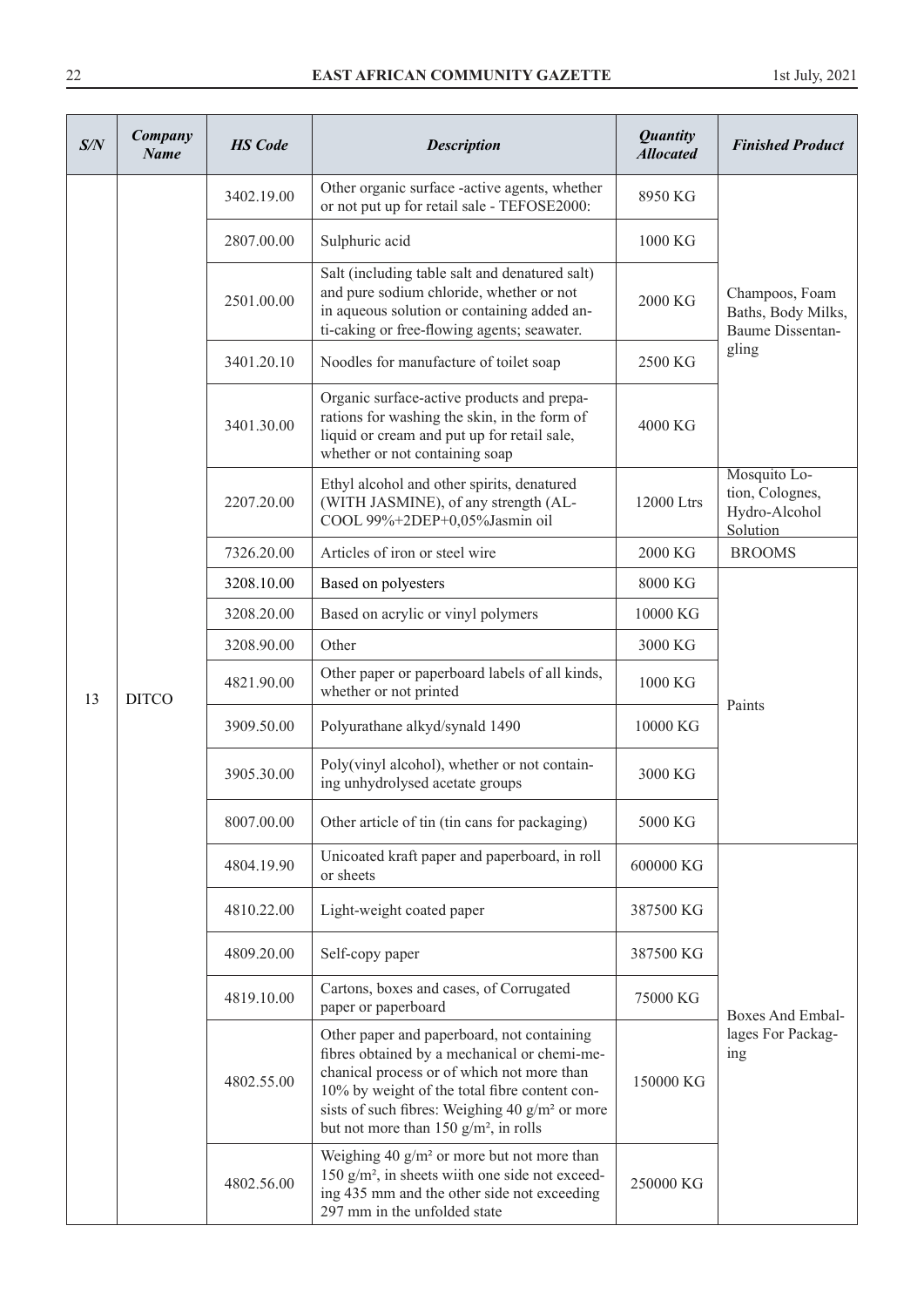| S/N | Company<br><b>Name</b> | <b>HS</b> Code | <b>Description</b>                                                                                                                                                                 | <b>Quantity</b><br><b>Allocated</b> | <b>Finished Product</b> |
|-----|------------------------|----------------|------------------------------------------------------------------------------------------------------------------------------------------------------------------------------------|-------------------------------------|-------------------------|
|     |                        | 4802.61.00     | Other paper and paperboard, of which more<br>than 10% by weight of the total fibre content<br>consists of fibres obtained by a mechanical or<br>chemi-mechanical process: In rolls | 150000 KG                           |                         |
|     |                        | 4802.57.00     | Other, weighing 40 $g/m^2$ or more but not<br>more than 150 $g/m^2$                                                                                                                | 100000 KG                           |                         |
|     |                        | 3505.20.00     | glues                                                                                                                                                                              | $2000 \text{ KG}$                   |                         |
|     |                        | 3923.30.00     | Carboys, bottles, flasks and similar support                                                                                                                                       | 4000 KG                             |                         |
|     |                        | 3923.40.00     | Spools, cops, bobbins and similar articles                                                                                                                                         | 2500 KG                             |                         |
|     |                        | 3917.23.00     | polymers of vinyl chloride (perform bottles)                                                                                                                                       | 3000 KG                             | Packaging               |
|     |                        | 3923.50.10     | Inserts, stoppers, lids, caps and other closures                                                                                                                                   | 5000 KG                             |                         |
|     |                        | 3923.50.90     | Other, stoppers, lids, caps, and other closures                                                                                                                                    | 4000 KG                             |                         |
|     |                        | 3919.10.00     | Self-adhesive plates, film, in rolls of a width<br>not exceeding 20 cm                                                                                                             | 600 KG                              |                         |
|     |                        | 3215.19.00     | Other printing ink, writing or drawing ink<br>others inks, wether or not concentrated or<br>solid                                                                                  | 500 KG                              | Label                   |

**The sale of the above finished products shall be subject to the following condition:**

**In the event that such goods are sold in the EAC Customs Territory, such goods shall attract duties, levies and other charges provided in the EAC Common External Tariff.** 

**HON. ADAN MOHAMED, EGH** 

*Chairperson Council of Ministers*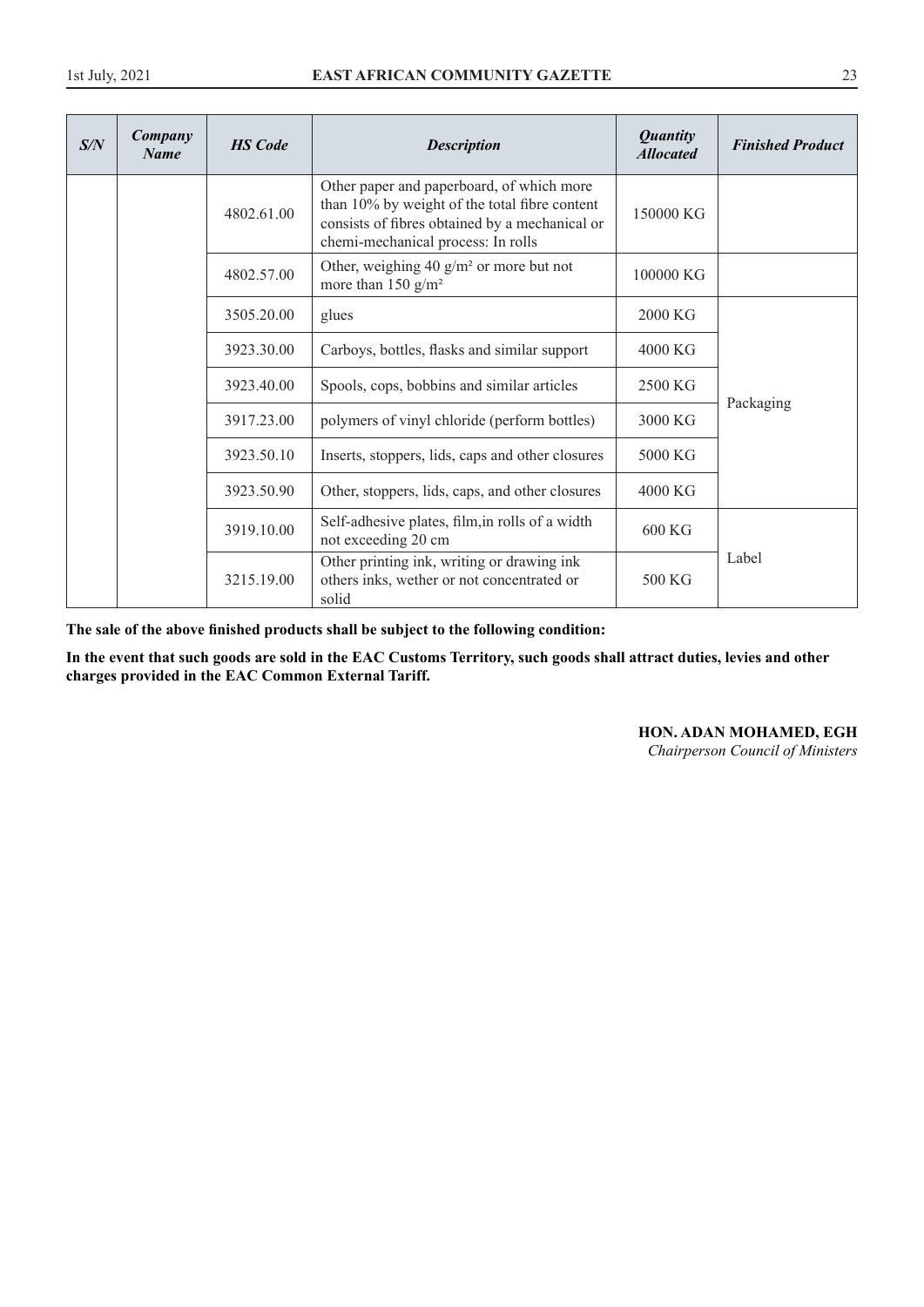Legal Notice No.EAC/156/2021.

#### **THE EAST AFRICAN COMMUNITY CUSTOMS MANAGEMENT ACT 2004**

## **LEGAL NOTICE**

IN EXERCISE of the powers conferred upon the Council of Ministers by section 140 of the East African Community Customs Management Act 2004, the Council of Ministers has approved the following manufacturers to import specified quantities of raw materials for the manufacture of Beverage under the Duty Remission Scheme.

#### **APPROVED BURUNDI MANUFACTURERS AND QUANTITIES OF RAW MATERIALS FOR THE MANUFACTURE OF BEVARAGE TO BE IMPORTED AT A DUTY RATE OF 0% UP TO 30TH JUNE, 2022**

| S/N | Company<br><b>Name</b>           | <b>HS</b> Code | <b>Description</b>                                                                                                        | <b>Quantity Allocated</b>                           | <b>Finished Product</b> |  |
|-----|----------------------------------|----------------|---------------------------------------------------------------------------------------------------------------------------|-----------------------------------------------------|-------------------------|--|
|     |                                  | 1107.10.00     | Not roasted malt                                                                                                          | 500 MT                                              |                         |  |
|     |                                  | 1702.90.00     | Other, including invert sugar and other<br>sugar syrup blends, containing the dry state<br>50% by weight of fructose      | 100 MT                                              |                         |  |
|     |                                  | 2202.10.00     | Waters, including mineral waters and<br>aerated waters, containing added sugar or<br>other sweetening matter or flavoured | 20 MT                                               |                         |  |
|     |                                  | 2207.20.00     | Ethyl alcohol and other spirits, denatured<br>of any strength                                                             | 25 MT                                               |                         |  |
|     |                                  | 2501.00.00     | Salt and pure sodium Chloride                                                                                             | 100 MT                                              |                         |  |
|     | <b>BURUNDI</b><br><b>BREWERY</b> | 3215.19.00     | Other printing Ink                                                                                                        | 1 MT                                                | Beer and soft<br>drinks |  |
|     |                                  | 3215.90.90     | Other, printing ink, writing or drawing ink<br>and other inks                                                             | 1 MT                                                |                         |  |
| 1   |                                  | 3302.10.00     | Of a kind used in the food or drink<br>industries, Mixtures of odoriferous<br>substances and Mixtures.                    | 30 MT                                               |                         |  |
|     |                                  | 3402.90.00     | Other, organic surface-active agents                                                                                      | 35 MT                                               |                         |  |
|     |                                  | 3905.99.00     | Other, polymers of vinyl acetate or of other<br>vinyl esters, in primary forms                                            | 20 MT                                               |                         |  |
|     |                                  | 3923.10.00     | Boxes, cases, crates and similar articles                                                                                 | 500 MT                                              |                         |  |
|     |                                  |                | 3923.50.10                                                                                                                | Inserts, stoppers, lids, caps and other<br>closures | 30 MT                   |  |
|     |                                  | 3923.50.90     | Other, stoppers, lids, caps and other<br>closures                                                                         | 30 MT                                               |                         |  |
|     |                                  | 4821.10.90     | Other printed papers or paperboard labels<br>of all kinds                                                                 | 10 MT                                               |                         |  |
|     |                                  | 7010.90.00     | Other, carboys, bottles, flasks, jars, pots,<br>phials, ampoules and other containers, of<br>glass                        | 1 <sub>MT</sub>                                     |                         |  |
|     |                                  | 8309.10.00     | Crown corks                                                                                                               | 30 MT                                               |                         |  |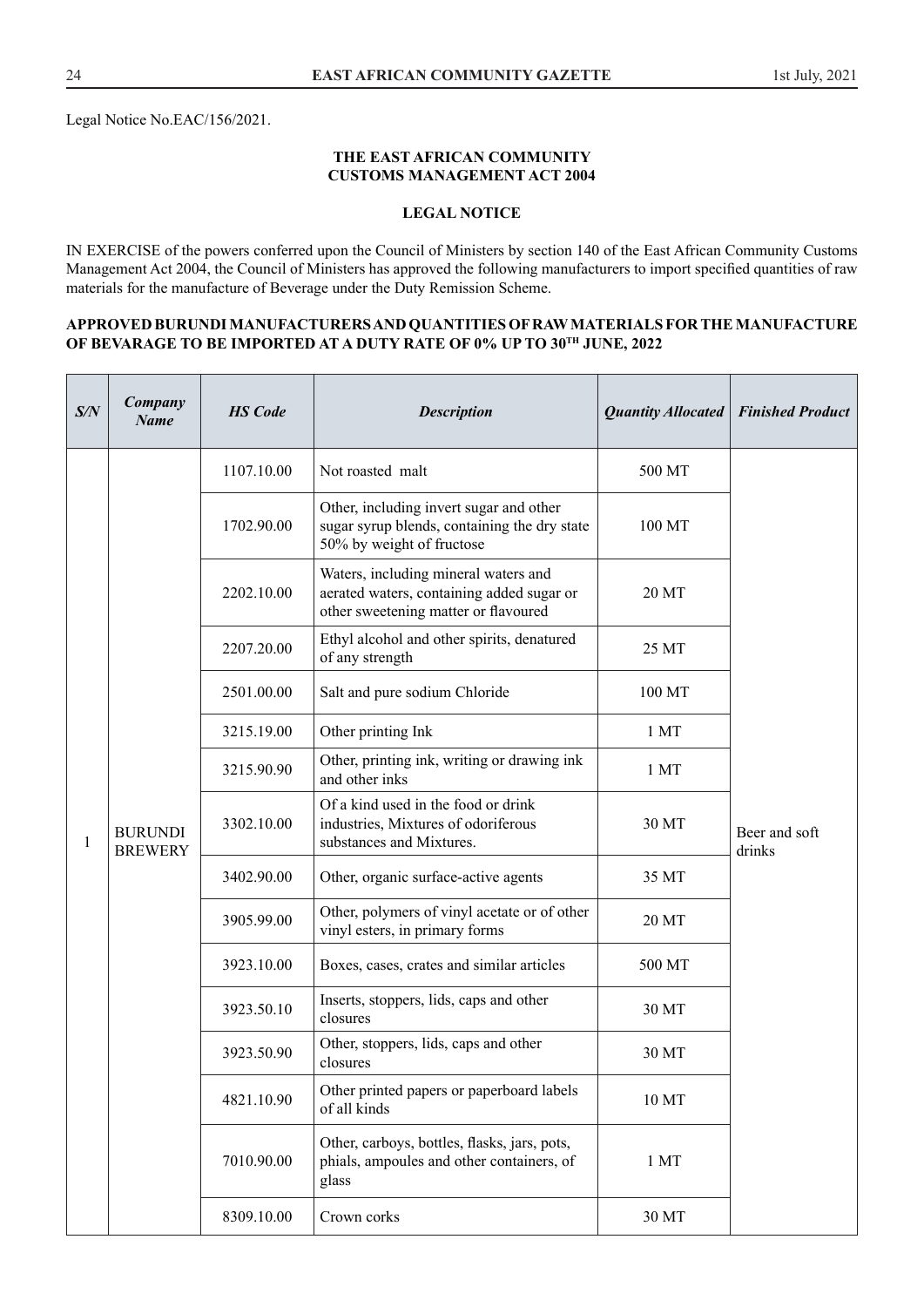| S/N            | Company<br><b>Name</b>      | <b>HS</b> Code | <b>Description</b>                                                                                  | <b>Quantity Allocated</b> | <b>Finished Product</b>   |
|----------------|-----------------------------|----------------|-----------------------------------------------------------------------------------------------------|---------------------------|---------------------------|
|                |                             | 1107.10.00     | Malt not roasted/roasted                                                                            | 20145122 KG               |                           |
|                |                             | 1702.90.00     | Maldex                                                                                              | 50350 KG                  |                           |
|                |                             | 1702.90.00     | Caramel                                                                                             | 37534 KG                  | Beer                      |
|                |                             | 1007.90.00     | Grain Sorghum                                                                                       | 15000000 KG               |                           |
|                |                             | 2106.90.20     | Concentrated soft drink (Syrup soft drink)                                                          | <b>27455 UNITS</b>        | Soft Drink                |
|                |                             | 2501.00.00     | Chlorure de Sodium (Sel)                                                                            | 329208 KG                 | Beer & Soft Drink         |
|                |                             | 2207.10.00     | Ethyl Alchool                                                                                       | 49893 Liters              |                           |
|                |                             | 2807.00.00     | Sulphuric acid                                                                                      | 10000 KG                  |                           |
|                |                             | 3906.90.00     | Aqua oxy 1                                                                                          | 1000 KG                   |                           |
|                |                             | 3302.10.00     | <b>AML Bock</b>                                                                                     | 30351 KG                  | Beer                      |
| $\overline{2}$ | <b>BRARUDI</b><br><b>SA</b> | 3402.20.00     | Divo                                                                                                | 4000 KG                   |                           |
|                |                             | 3402.90.00     | Chlorosept B                                                                                        | 10000 KG                  | Beer & Soft Drink         |
|                |                             | 3501.90.00     | casein glues                                                                                        | 119725 KG                 | Beer &<br>Schweppes Tonic |
|                |                             | 3905.99.00     | Polyclar 10 (PVPP)                                                                                  | 55354 KG                  | Beer                      |
|                |                             | 4821.10.90     | Labels                                                                                              | 833745631 PCS             | Beer &<br>Schweppes Tonic |
|                |                             | 7010.90.00     | <b>Bottles</b>                                                                                      | 19331460 PCS              | Beer & Soft Drink         |
|                |                             | 8309.10.00     | Crown corks or capsules for bottles                                                                 | 621456789 PCS             |                           |
|                |                             | 2102.10.00     | Active yeasts                                                                                       | 50 KG                     | Beer                      |
|                |                             | 3215.11.00     | Ink Cartridge                                                                                       | 165 Liters                | Beer & Soft Drink         |
|                |                             | 3302.10.00     | Arome Banana Beer                                                                                   | 500 KG                    | Beer                      |
|                |                             | 3302.10.00     | Givadaun flavors                                                                                    | 8000 KG                   |                           |
|                |                             | 1701.99.10     | Sugar for industrial use                                                                            | 5000000 KG                |                           |
|                |                             | 2106.90.20     | Preparation of a kind used in<br>manufacturing of beverages                                         | 500000 KG                 |                           |
|                | <b>LIQUIDS</b>              | 2106.90.10     | Other specially prepared for infants                                                                | 100000 KG                 |                           |
| $\mathfrak{Z}$ | S.P.R.L                     | 2106.90.99     | Food preparation not elsewhere specified or<br>included other                                       | 50000 KG                  | Juice                     |
|                |                             | 3302.10.00     | Of a kind used in the food or drink<br>industries, Mixture of odorifeous<br>substances and mixtures | 300000 KG                 |                           |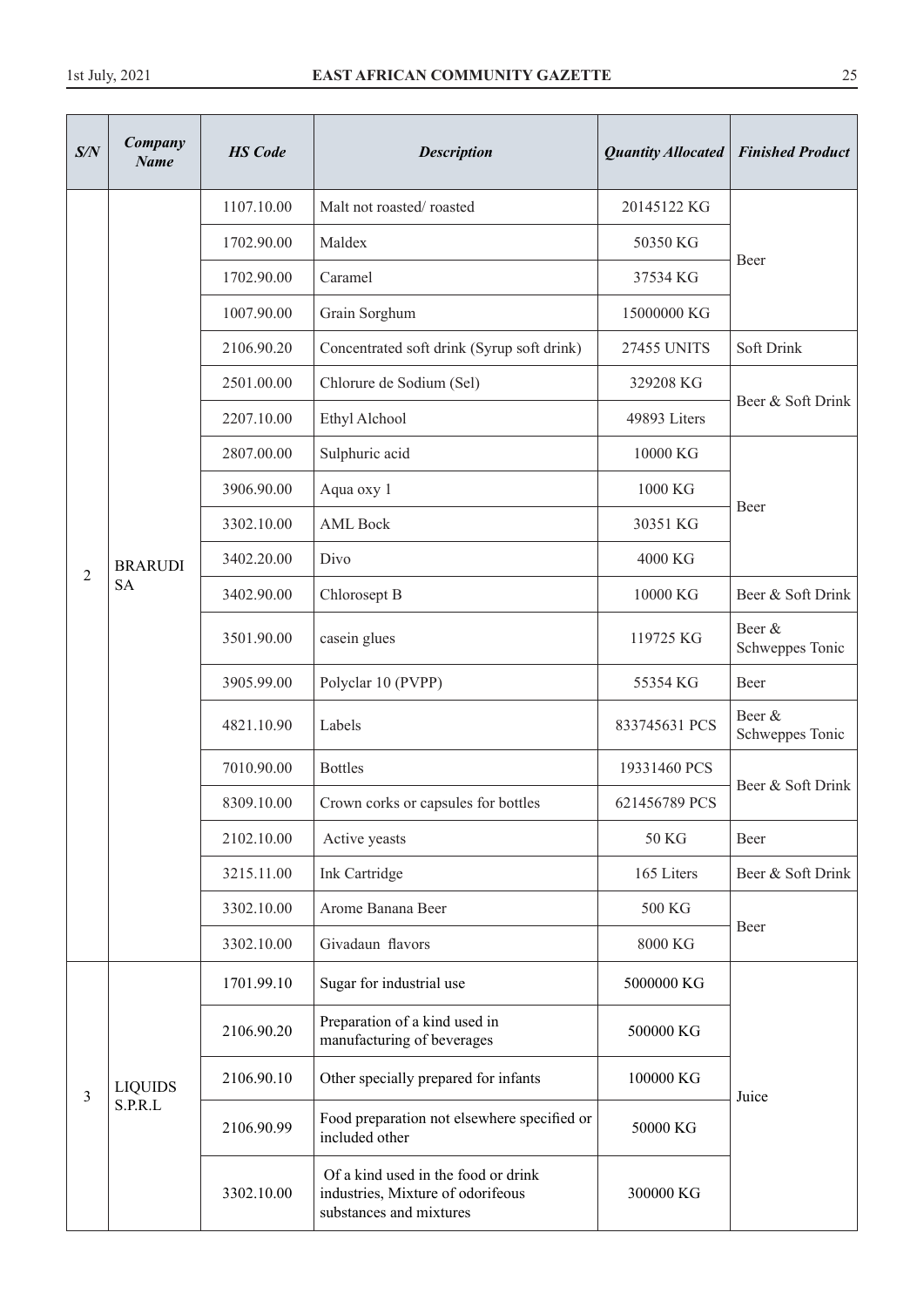#### **EAST AFRICAN COMMUNITY GAZETTE**

|  | 1st July, 2021 |
|--|----------------|
|  |                |

| S/N | Company<br><b>Name</b> | <b>HS</b> Code | <b>Description</b>                                                                                | <b>Quantity Allocated</b> | <b>Finished Product</b>                      |
|-----|------------------------|----------------|---------------------------------------------------------------------------------------------------|---------------------------|----------------------------------------------|
|     |                        | 3923.30.00     | Carboys, botttles, flasks and similar support                                                     | 100000 PCS                |                                              |
|     |                        | 3923.40.00     | Spools, cops, bobbins and similar articles                                                        | 100000 PCS                |                                              |
|     |                        | 3923.50.10     | Inserts, stoppers, lids, caps and other<br>closures                                               | 500000 PCS                | Packaging                                    |
|     |                        | 3923.50.90     | Other, stoppers, lids, caps, and other<br>closures                                                | 300000 PCS                | materials                                    |
|     |                        | 3921.90.00     | Other printed plates, sheets, films, foil and<br>strip of plastics                                | 100000 PCS                |                                              |
|     |                        | 3921.19.90     | Other unprinted plates, sheets, films, foil<br>and strip of plastics                              | 100000 PCS                |                                              |
|     |                        | 3215.19.00     | Other printing ink, writing or drawing ink<br>others inks, wether or not concentrated or<br>solid | 50 KG                     | Printing date on<br>bottles                  |
|     |                        | 3923.50.10     | Inserts, Stoppers, lids, caps and other<br>closures                                               | 3750 KG                   | Plugging of 20L<br>bottles                   |
| 4   | <b>TANGA</b>           | 3923.30.00     | Carboys, bottles, flasks and similar<br>supports                                                  | 4000 KG                   | Bottling of water                            |
|     | <b>DRINKS</b>          | 3923.50.10     | Stopper, lids, caps and other closure                                                             | 3500 KG                   | Bottling of bottles                          |
|     |                        | 3923.50.90     | Other, stoppers, lids, caps, and other<br>closures                                                | 3000 KG                   | Corking of bottles<br>of 500ml, 1L &<br>1,51 |
|     |                        | 4821.10.90     | Other printed paper or paperboard labels of<br>all kinds                                          | 1000 KG                   | Labeling                                     |

**The sale of the above finished products shall be subject to the following condition:**

**In the event that such goods are sold in the EAC Customs Territory, such goods shall attract duties, levies and other charges provided in the EAC Common External Tariff.** 

# **HON. ADAN MOHAMED, EGH**

*Chairperson Council of Ministers*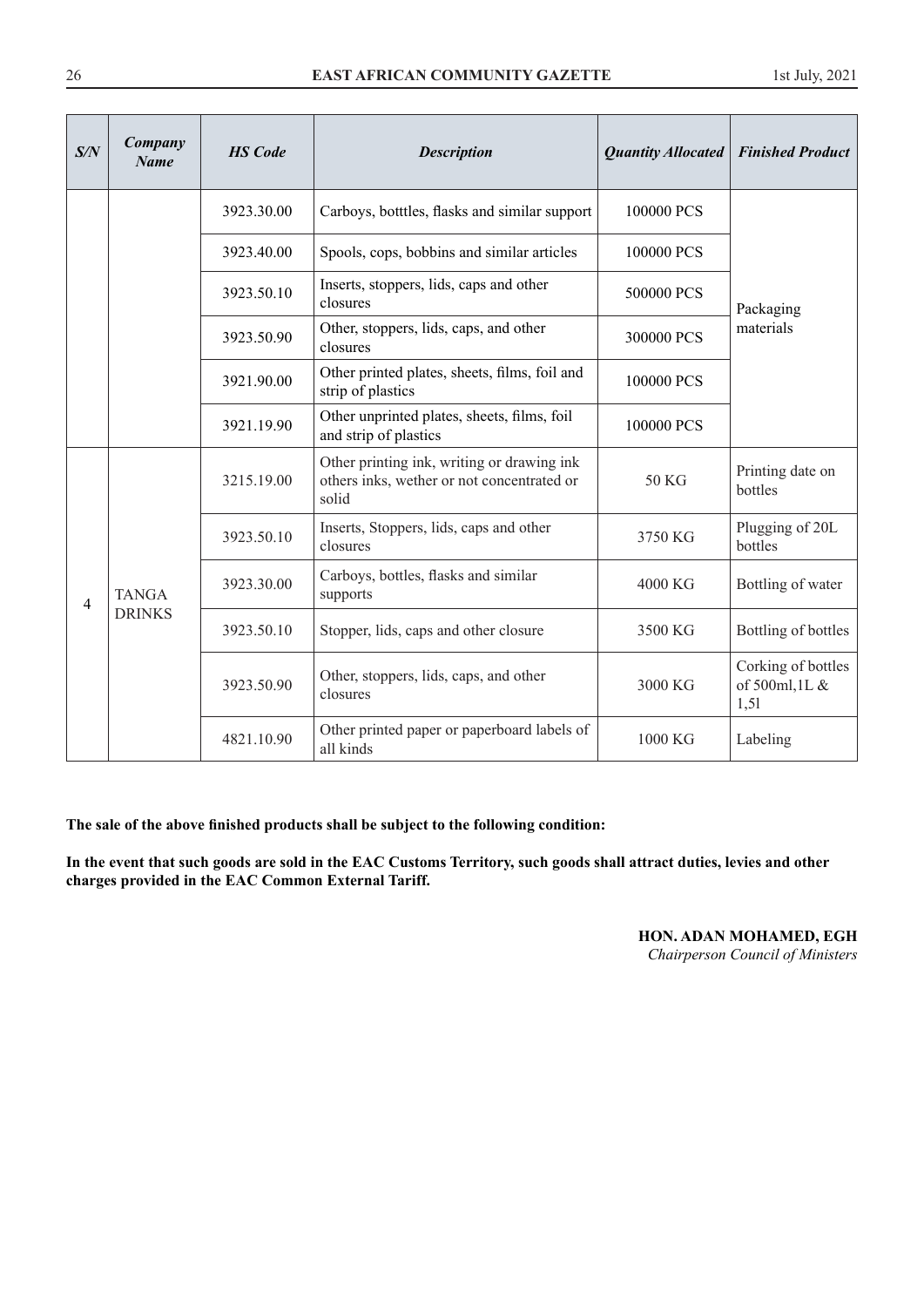Legal Notice No.EAC/157/2021.

#### **THE EAST AFRICAN COMMUNITY CUSTOMS MANAGEMENT ACT 2004**

#### **LEGAL NOTICE**

IN EXERCISE of the powers conferred upon the Council of Ministers by section 140 of the East African Community Customs Management Act 2004, the Council of Ministers has approved the following manufacturer to import specified quantities of raw materials for the manufacture of Brake Fluid, Thinner and Coolant under the Duty Remission Scheme.

#### **APPROVED BURUNDI MANUFACTURER AND QUANTITIES OF RAW MATERIALS FOR THE MANUFACTURE OF BRAKE FLUID, THINER AND COOLANT TO BE IMPORTED AT A DUTY RATE OF 0% UP TO 30TH JUNE, 2022**

| S/N | <b>Company Name</b>               | <b>HS</b> Code | <b>Description</b>                                                      | <b>Quantity Allocated</b><br>in Kilogrammes<br>(KG) | <b>Finished Product</b> |
|-----|-----------------------------------|----------------|-------------------------------------------------------------------------|-----------------------------------------------------|-------------------------|
|     | <b>COMFORT FOAM</b><br><b>LTD</b> | 3923.30.00     | <b>Plastics Bottles</b>                                                 | 301,770                                             | Brake Fluid & Thinner   |
|     |                                   | 3923.90.90     | <b>Plastic Bottles with Labels</b>                                      | 405,000                                             | Brake Fluid & Coolant   |
|     |                                   | 3820.00.00     | Anti-freezing preparations<br>and prepared de-icing fluids<br>- Coolant | 55,200                                              | Coolant                 |

**The sale of the above finished products shall be subject to the following condition:**

**In the event that such goods are sold in the EAC Customs Territory, such goods shall attract duties, levies and other charges provided in the EAC Common External Tariff.** 

#### **HON. ADAN MOHAMED, EGH**

*Chairperson Council of Ministers*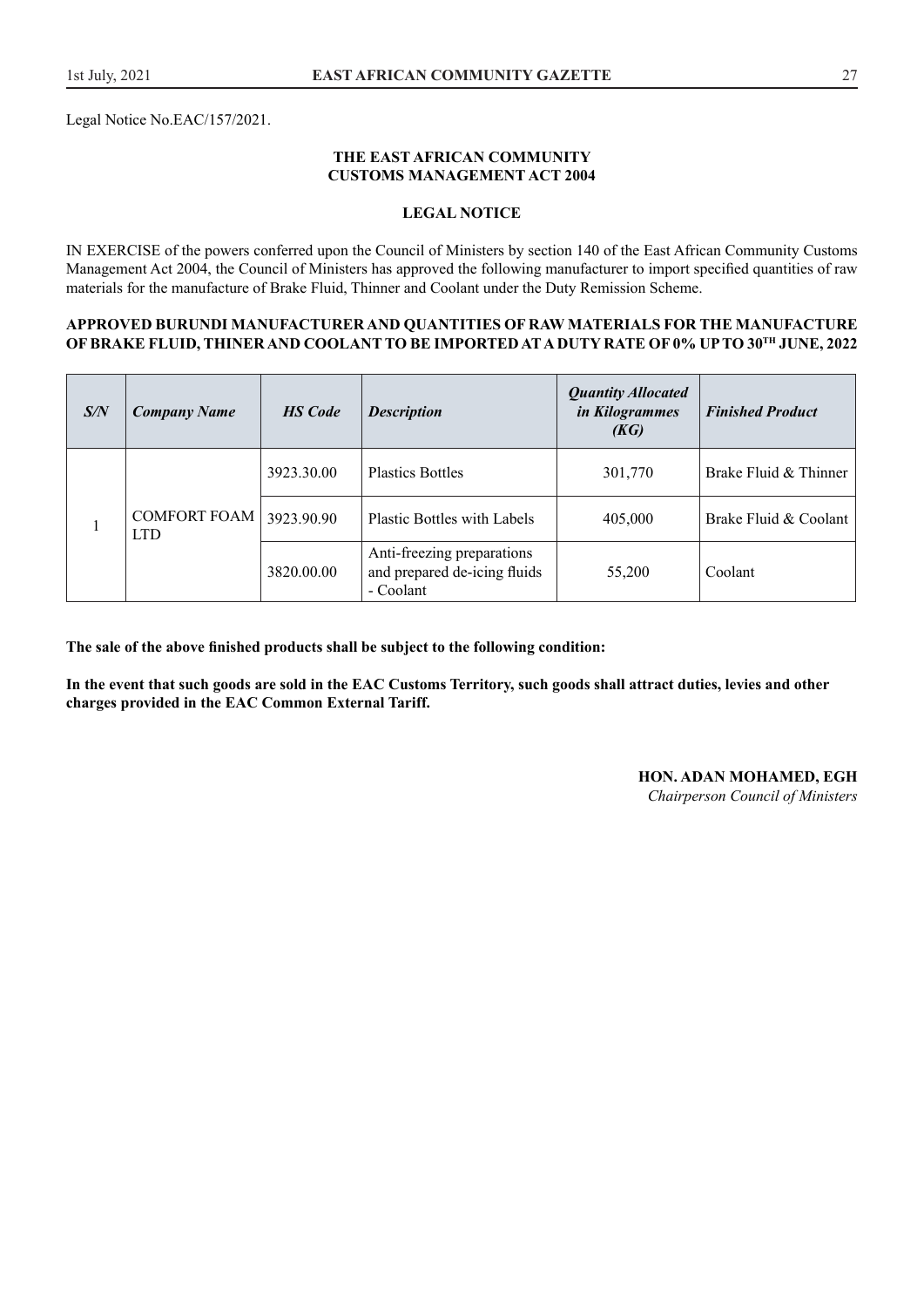Legal Notice No.EAC/158/2021.

#### **THE EAST AFRICAN COMMUNITY CUSTOMS MANAGEMENT ACT 2004**

#### **LEGAL NOTICE**

IN EXERCISE of the powers conferred upon the Council of Ministers by section 140 of the East African Community Customs Management Act 2004, the Council of Ministers has approved the following manufacturer to import specified quantities of raw materials for the manufacture of Electric Cables under the Duty Remission Scheme.

#### **APPROVED BURUNDI MANUFACTURER AND QUANTITIES OF RAW MATERIALS FOR THE MANUFACTURE OF ELECTRIC CABLES TO BE IMPORTED AT A DUTY RATE OF 0% UP TO 30TH JUNE, 2022**

| S/N | <b>Company Name</b>   | <b>HS</b> Code | <b>Description</b>     | <b>Quantity Allocated</b><br>in Metric Tons (MT) | <b>Finished Product</b> |
|-----|-----------------------|----------------|------------------------|--------------------------------------------------|-------------------------|
|     | <b>AFRICAN CABLES</b> | 3923.21.00     | Packing Sacks          | 2                                                |                         |
|     | <b>SPRL</b>           | 7408.19.00     | Copper Clad Steel Wire | 100                                              | Electrics Cables        |

**The sale of the above finished products shall be subject to the following condition:**

**In the event that such goods are sold in the Customs Territory (EAC), such goods shall attract duties, levies and other charges provided in the EAC Common External Tariff.**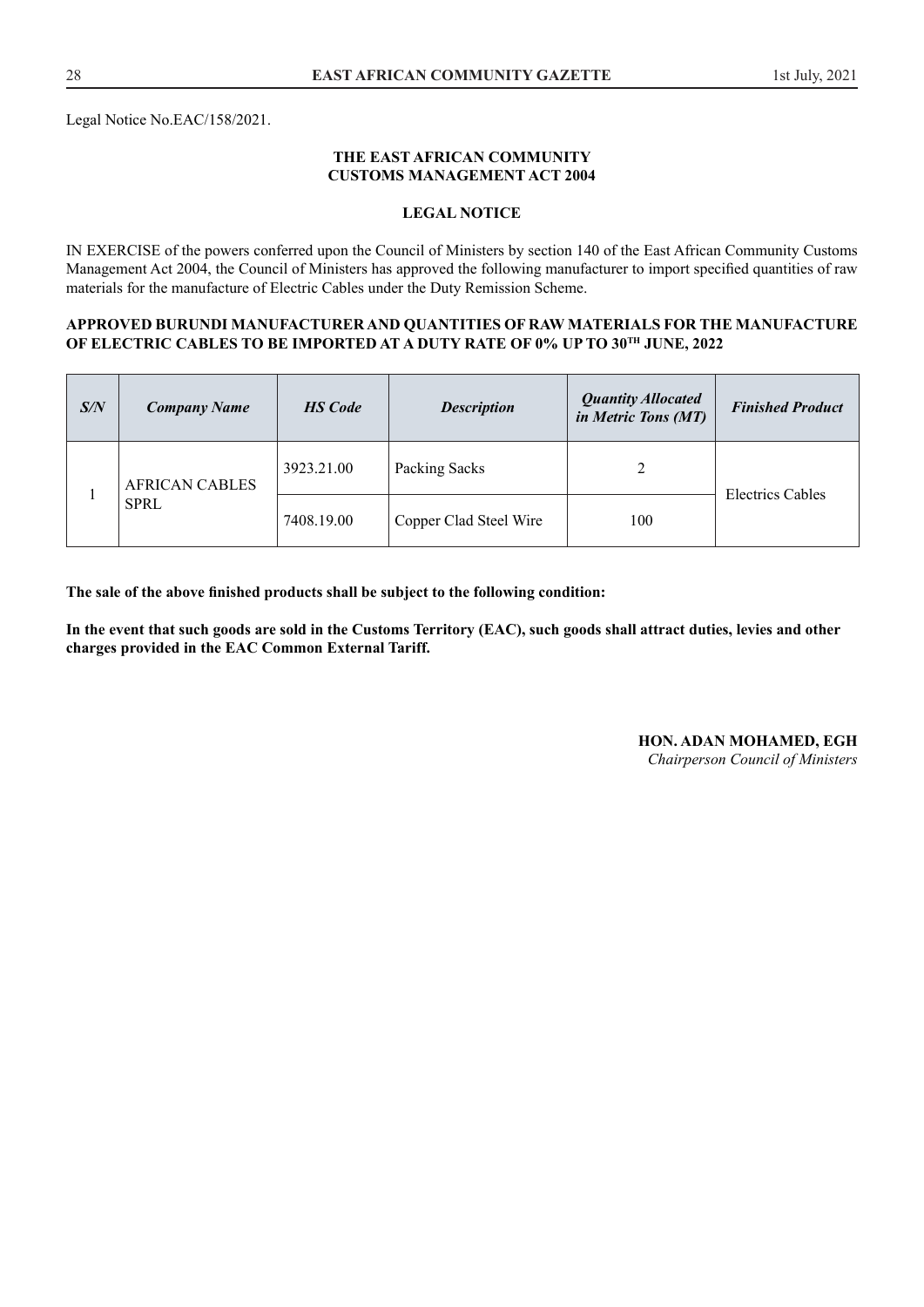Legal Notice No.EAC/159/2021.

#### **THE EAST AFRICAN COMMUNITY CUSTOMS MANAGEMENT ACT 2004**

#### **LEGAL NOTICE**

IN EXERCISE of the powers conferred upon the Council of Ministers by section 140 of the East African Community Customs Management Act 2004, the Council of Ministers has approved the following manufacturer to import specified quantities of raw materials for the manufacture of Cement under the Duty Remission Scheme.

#### **APPROVED BURUNDI MANUFACTURER AND QUANTITIES OF RAW MATERIALS FOR THE MANUFACTURE OF CEMENT TO BE IMPORTED AT A DUTY RATE OF 0% UP TO 30TH JUNE, 2022**

| S/N          | Company<br><b>Name</b> | <b>HS</b> Code | <b>Description</b>           | <b>Quantity Allocated</b> | <b>Finished</b><br><b>Product</b> |
|--------------|------------------------|----------------|------------------------------|---------------------------|-----------------------------------|
|              |                        | 2521.00.00     | Limestone                    | 150,000 MT                |                                   |
|              |                        | 2523.10.00     | Clinker                      | 144,000 MT                |                                   |
|              |                        | 2807.00.00     | Sulphuric acid AR            | 5 LITERS                  |                                   |
|              |                        | 3213.90.00     | Methyl Orange indicator      | 25 Grams                  |                                   |
|              |                        | 3213.90.00     | Sodium Oxalate AR            | 100 Grams                 |                                   |
| $\mathbf{1}$ | <b>BUCECO</b>          | 3213.90.00     | Patton and Readers indicator | 50 Grams                  | Cement                            |
|              |                        | 3213.90.00     | Thymol blue indicator        | 50 Grams                  |                                   |
|              |                        | 3213.90.00     | Thymolphthalein indicator    | 50 Grams                  |                                   |
|              |                        | 3213.90.00     | Methyl Red indicator         | 50 Grams                  |                                   |
|              |                        | 3825.49.00     | Sodium molybdate             | $2,500$ Grams             |                                   |
|              |                        | 6305.33.00     | PP Wooven bags               | 430 MT                    |                                   |

**The sale of the above finished products shall be subject to the following condition:**

**In the event that such goods are sold in the EAC Customs Territory, such goods shall attract duties, levies and other charges provided in the EAC Common External Tariff.**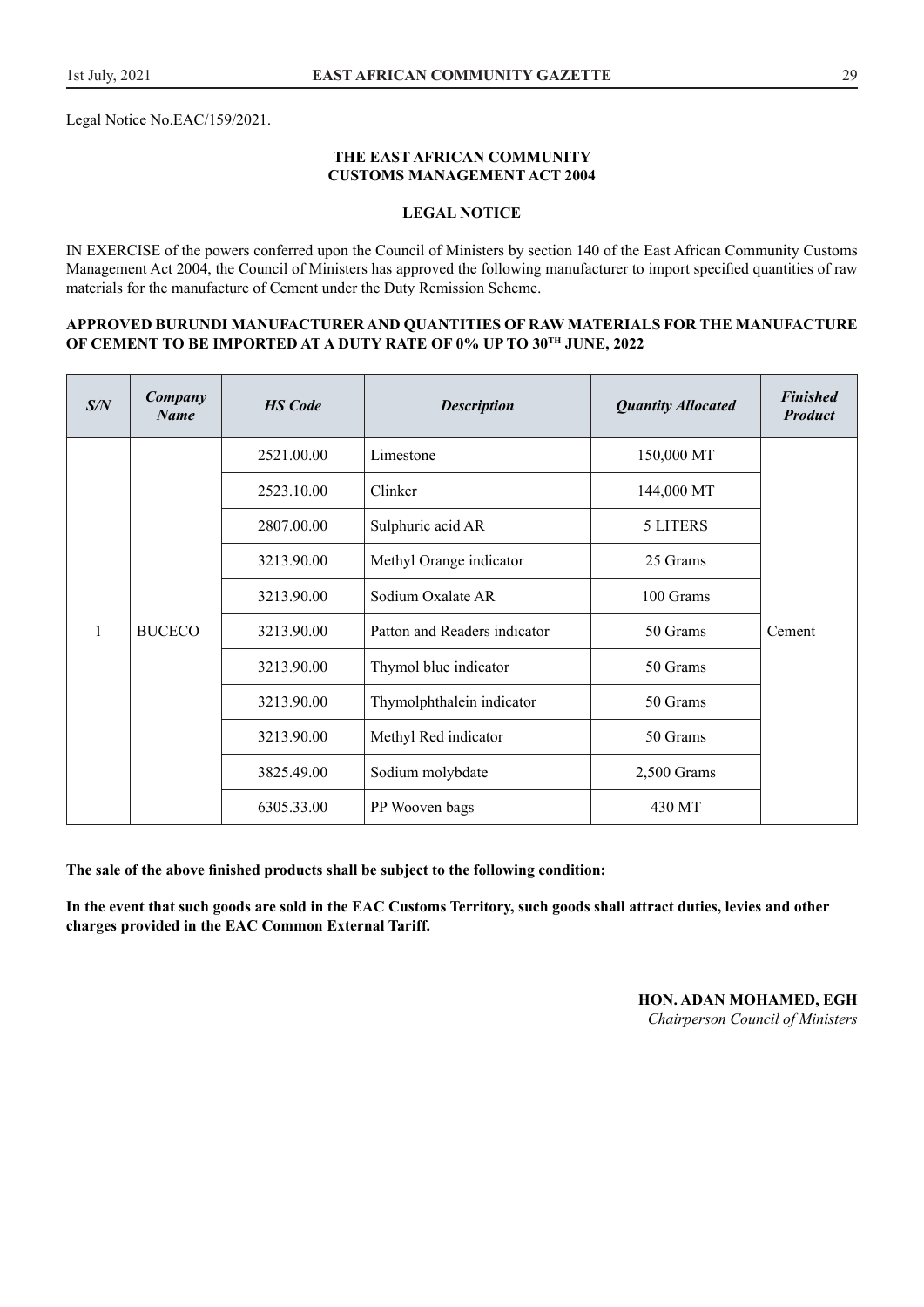Legal Notice No.EAC/160/2021.

#### **THE EAST AFRICAN COMMUNITY CUSTOMS MANAGEMENT ACT 2004**

#### **LEGAL NOTICE**

IN EXERCISE of the powers conferred upon the Council of Ministers by section 140 of the East African Community Customs Management Act 2004, the Council of Ministers has approved the following manufacturer to import specified quantities of raw materials for the manufacture of Sugar under the Duty Remission Scheme.

#### **APPROVED BURUNDI MANUFACTURER AND QUANTITIES OF RAW MATERIALS FOR THE MANUFACTURE OF SUGAR TO BE IMPORTED AT A DUTY RATE OF 0% UP TO 30TH JUNE, 2022**

| S/N | <b>Company</b><br><b>Name</b> | <b>HS</b> Code | <b>Description</b>             | <b>Quantity Allocated</b> | <b>Finished Product</b> |
|-----|-------------------------------|----------------|--------------------------------|---------------------------|-------------------------|
|     | SOSUMO                        | 2501.00.00     | Denatured salt and pure sodium | $6,000$ KG                |                         |
|     |                               | 2710.19.56     | Giran $320$ (oil)              | 3,150 LITERS              | Sugar                   |

**The sale of the above finished products shall be subject to the following condition:**

**In the event that such goods are sold in the EAC Customs Territory, such goods shall attract duties, levies and other charges provided in the EAC Common External Tariff.**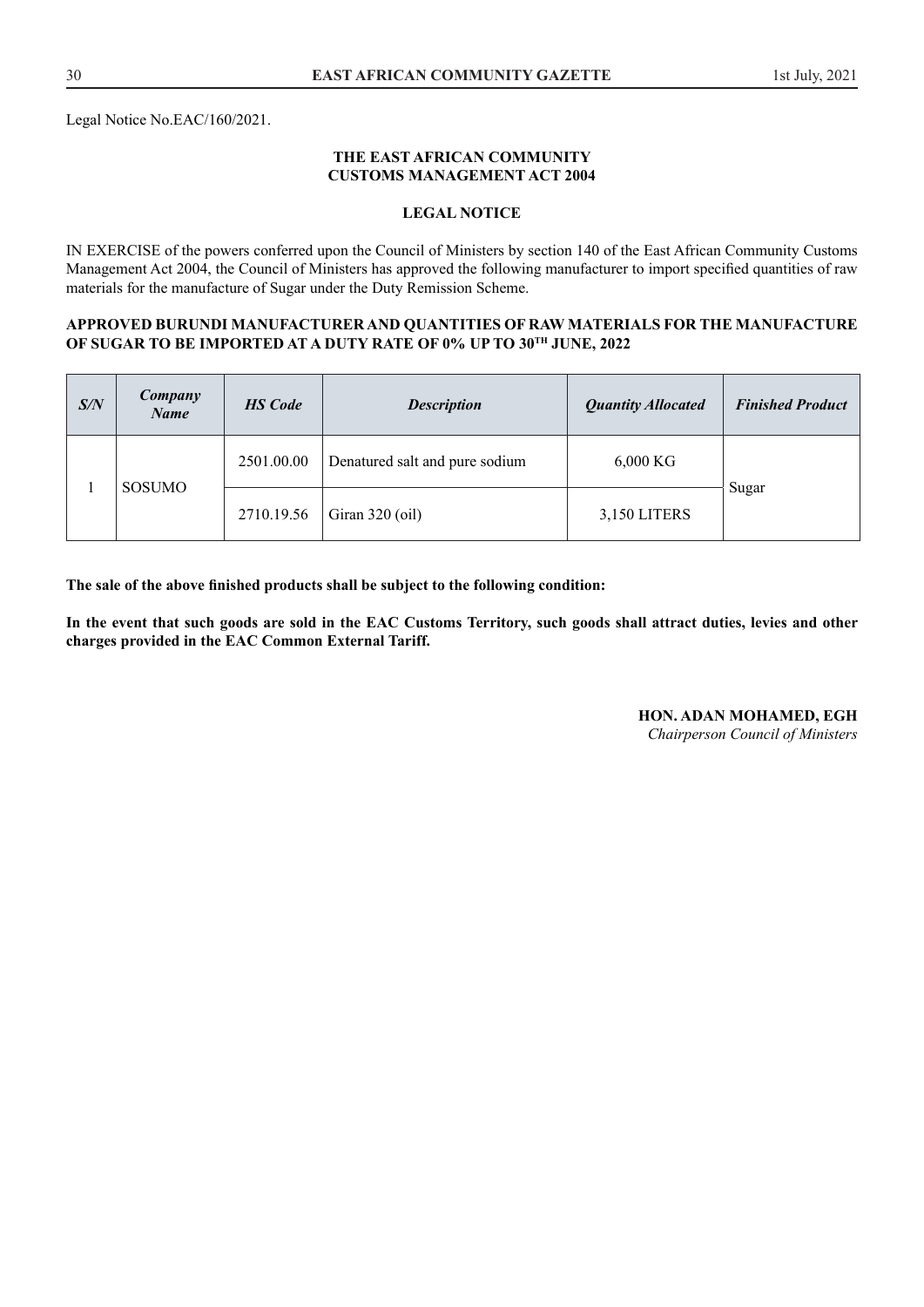Legal Notice No.EAC/161/2021.

#### **THE EAST AFRICAN COMMUNITY CUSTOMS MANAGEMENT ACT 2004**

# **LEGAL NOTICE**

IN EXERCISE of the powers conferred upon the Council of Ministers by section 140 of the East African Community Customs Management Act 2004, the Council of Ministers has approved the following manufacturers to import specified quantities of raw materials for the manufacture of Construction Materials under the Duty Remission Scheme.

#### **APPROVED BURUNDI MANUFACTURERS AND QUANTITIES OF RAW MATERIALS FOR THE MANUFACTURE OF CONSTRUCTION MATERIALS TO BE IMPORTED AT A DUTY RATE OF 0% UP TO 30TH JUNE, 2022**

| S/N            | Company<br><b>Name</b>                    | <b>HS</b> Code | <b>Description</b>                                                                                                               | <b>Quantity</b><br><b>Allocated in</b><br><b>Metric Tons</b><br>(MT)                  | <b>Finished</b><br><b>Product</b>                                                                     |     |                      |
|----------------|-------------------------------------------|----------------|----------------------------------------------------------------------------------------------------------------------------------|---------------------------------------------------------------------------------------|-------------------------------------------------------------------------------------------------------|-----|----------------------|
|                |                                           | 7213.99.00     | Bars and rods, hot-rolled, in irregularly<br>wound coils, of iron or non-alloy steel.                                            | 500                                                                                   |                                                                                                       |     |                      |
|                |                                           | 7217.10.00     | Wire of iron or non-alloy steel. - Not plated<br>or coated, whether or not polished                                              | 500                                                                                   |                                                                                                       |     |                      |
|                |                                           | 7217.90.00     | Wire of iron or non-alloy steel. - - Other                                                                                       | 500                                                                                   | Nails (Clous)                                                                                         |     |                      |
|                |                                           | 6305.33.00     | Sacks and bags, of a kind used for the pack-<br>ing of goods. -- -- Other, of polyethylene or<br>polypropylene strip or the like | 20,000                                                                                |                                                                                                       |     |                      |
| $\mathbf{1}$   | <b>ADAMS</b><br><b>TRADING</b><br>S.A     | 7210.70.00     | Flat-rolled products of iron or non-alloy steel,<br>Painted, Vanished or coated with plastics                                    | 520                                                                                   |                                                                                                       |     |                      |
|                |                                           |                |                                                                                                                                  | 7211.23.00                                                                            | Flat-rolled products of iron or non-alloy steel,<br>Containing by weight less than 0.25% of<br>carbon | 520 | Construction         |
|                |                                           |                |                                                                                                                                  | 7209.16.00                                                                            | Flat-rolled products of iron or non-alloy steel,<br>of a thickness exceeding 1mm                      | 520 | Materials<br>(Toles) |
|                |                                           |                | 7209.18.00                                                                                                                       | Flat-rolled products of iron or non-alloy steel,<br>of a thickness of less than 0.5mm | 520                                                                                                   |     |                      |
|                |                                           | 7210.61.00     | Flat-rolled products of iron or non-alloy steel,<br>plated or coated with aluminium-zinc alloys                                  | 520                                                                                   |                                                                                                       |     |                      |
| $\overline{2}$ | <b>HOUSE</b><br>OF AFRI-<br><b>CANTEA</b> | 7217.90.00     | Iron Wire Roll                                                                                                                   | 150                                                                                   | Nails                                                                                                 |     |                      |
|                |                                           | 7905.00.00     | Zinc plates, sheets, strip and foil                                                                                              | 4,200                                                                                 |                                                                                                       |     |                      |
|                |                                           | 7209.16.00     | In coils, of a thickness exceeding 1mm but<br>less than 3mm                                                                      | 2,400                                                                                 |                                                                                                       |     |                      |
| 3              | MUSUM-                                    | 7209.18.00     | In coils, of a thickness exceeding less than<br>0.5 <sub>mm</sub>                                                                | 35,000                                                                                |                                                                                                       |     |                      |
|                | <b>BA STEEL</b>                           | 7212.20.00     | Electronically plated or coated with zinc                                                                                        | 1,800                                                                                 | Roofing sheets                                                                                        |     |                      |
|                |                                           | 7210.61.00     | Plated or coated with aluminium zinc alloys                                                                                      | 12,000                                                                                |                                                                                                       |     |                      |
|                |                                           | 7210.70.00     | Painted, vanished or coated with plastics                                                                                        | 9,600                                                                                 |                                                                                                       |     |                      |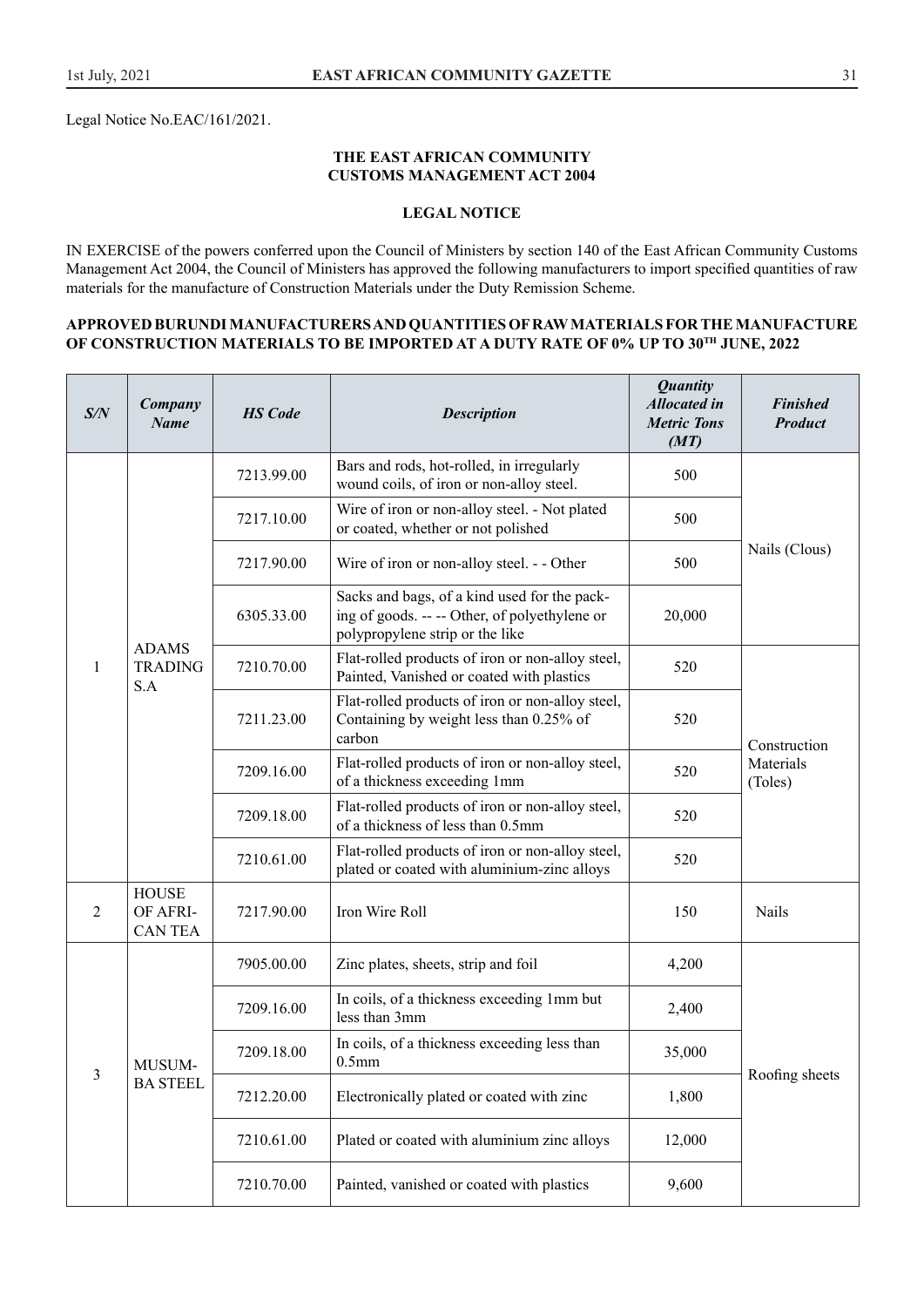| S/N            | Company<br><b>Name</b>                          | <b>HS</b> Code | <b>Description</b>                                                                                    | <b>Quantity</b><br><b>Allocated in</b><br><b>Metric Tons</b><br>(MT) | <b>Finished</b><br><b>Product</b>                                                                                       |
|----------------|-------------------------------------------------|----------------|-------------------------------------------------------------------------------------------------------|----------------------------------------------------------------------|-------------------------------------------------------------------------------------------------------------------------|
|                |                                                 | 7211.23.00     | Flat-rolled products of iron or non-alloy steel,<br>Containing by weight less than 0.25% of<br>carbon | 1,200                                                                | Hollow section,<br>Door frames                                                                                          |
|                |                                                 | 4008.11.00     | Plates, sheets and strip                                                                              | 240                                                                  | Mild steel plates                                                                                                       |
|                |                                                 | 7326.20.00     | Articles of iron or steel wire                                                                        | 1,800                                                                | Nails                                                                                                                   |
|                |                                                 | 4411.12.00     | Of a thickness not exceeding 5 mm                                                                     | 1,000                                                                |                                                                                                                         |
|                |                                                 | 4411.13.00     | Of a thickness exceeding 5 mm but not ex-<br>ceeding 9 mm                                             | 1,000                                                                | Aluminium wall                                                                                                          |
|                |                                                 | 4411.14.00     | Of a thickness exceeding 9 mm                                                                         | 1,000                                                                |                                                                                                                         |
|                |                                                 | 7213.99.00     | Other Bars and rods                                                                                   | 3,360                                                                | Nails                                                                                                                   |
|                | <b>UTEMA</b>                                    | 7210.61.00     | Plated or Coated with aluminium-zinc alloys                                                           | 140                                                                  |                                                                                                                         |
| $\overline{4}$ | TRAVHY-<br>DRO BU-                              | 7211.23.00     | Containing by weight less than 0,25% of<br>carbon                                                     | 15                                                                   | Roofings sheets                                                                                                         |
|                | <b>RUNDI</b>                                    | 7212.40.00     | Painted, varnished or coated with plastics                                                            | 20                                                                   |                                                                                                                         |
|                | <b>BRA</b><br>MANU-<br>FACTUR-<br><b>ING SA</b> | 7317.00.00     | Hooks                                                                                                 | 100                                                                  | Concertina<br>Razor Wire                                                                                                |
| 5              |                                                 | 7213.99.00     | Galvanized Wire 0.8mm, 2.5mm, 3mm, 4mm<br>Galvanized Coil: wigth 21mm tickness :0,2-<br>$0,4$ mm      | 1,000                                                                | Barbed Wire,<br><b>Buckets Han-</b><br>dles, Trellis,<br>Chicken Net,<br>Coffee Net,<br>Concertina<br><b>Razor Wire</b> |

**The sale of the above finished products shall be subject to the following condition:**

**In the event that such goods are sold in the EAC Customs Territory, such goods shall attract duties, levies and other charges provided in the EAC Common External Tariff.** 

**HON. ADAN MOHAMED, EGH** 

*Chairperson Council of Ministers*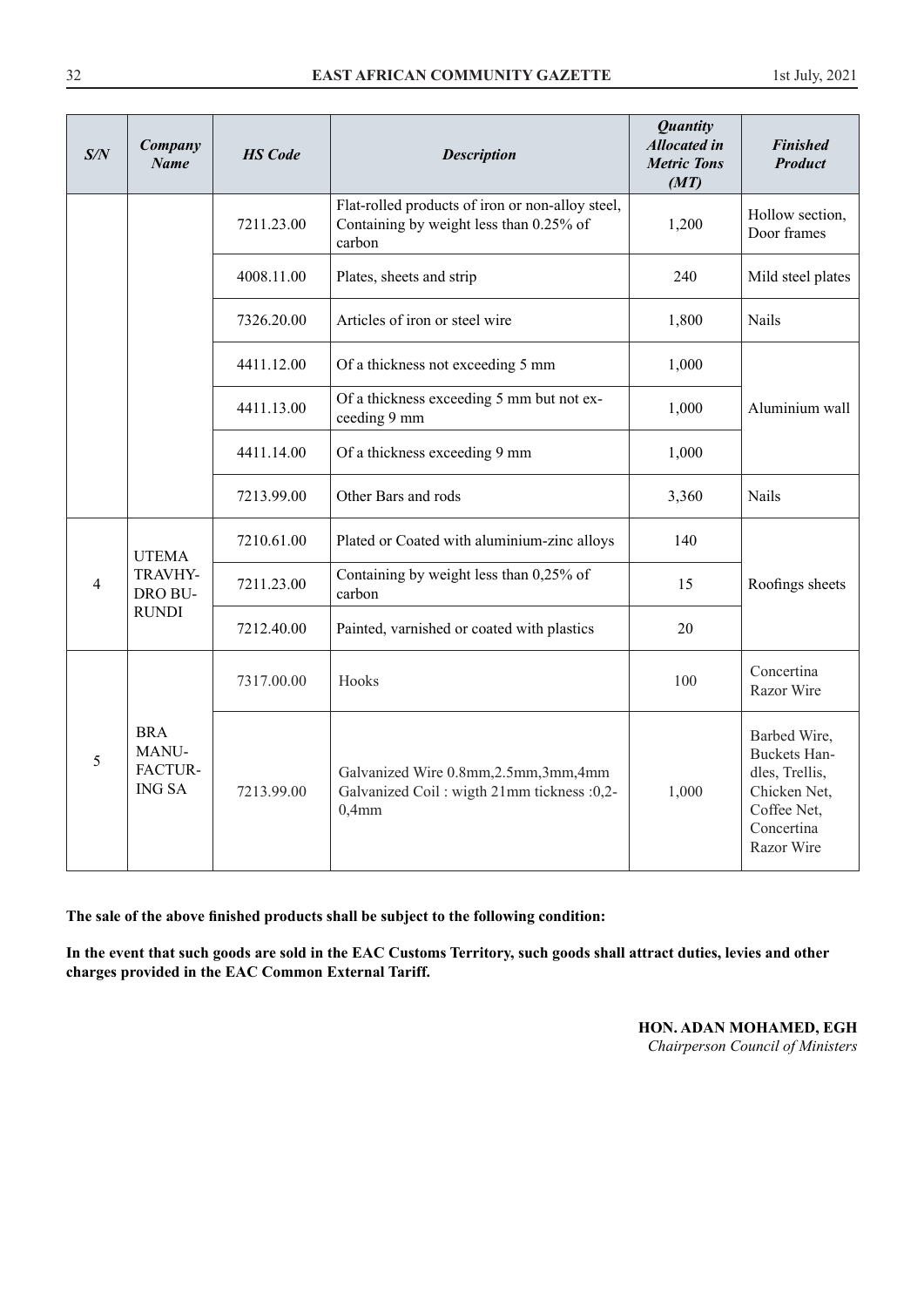#### **THE EAST AFRICAN COMMUNITY CUSTOMS MANAGEMENT ACT 2004**

#### **LEGAL NOTICE**

IN EXERCISE of the powers conferred upon the Council of Ministers by section 140 of the East African Community Customs Management Act 2004, the Council of Ministers has approved the following manufacturers to import the specified quantities of inputs and raw materials for the manufacture of Mattresses under the Duty Remission Scheme.

#### **APPROVED BURUNDI MANUFACTURERS AND QUANTITIES OF INPUTS AND RAW MATERIALS FOR THE MANUFACTURE OF MATTRESSES TO BE IMPORTED AT A DUTY RATE OF 0% UP TO 30TH JUNE, 2022**

| S/N | <b>Company Name</b>               | <b>HS</b> Code | <b>Description</b>                                                                                                                                                                          | <b>Quantity</b><br><b>Allocated</b> | <b>Finished</b><br><b>Product</b> |
|-----|-----------------------------------|----------------|---------------------------------------------------------------------------------------------------------------------------------------------------------------------------------------------|-------------------------------------|-----------------------------------|
|     |                                   | 3505.20.00     | Glue                                                                                                                                                                                        | 24 MT                               |                                   |
|     |                                   | 5512.29.00     | Woven fabrics of synthetic staple fibres,<br>containing 85% or more by weight of syn-<br>thetic staple fibres. - (Jacquard Fabric)                                                          | 30 MT                               |                                   |
|     |                                   | 4804.59.00     | Kraftliner - Kraft Paper                                                                                                                                                                    | 28 MT                               |                                   |
|     |                                   | 7117.11.00     | Imitation jewellery. _Cuff-links and studs<br>-- (Mattress button, Mattress handle)                                                                                                         | 400 KG                              |                                   |
|     |                                   | 5508.10.00     | Sewing thread of synthetic staple fibres-<br>(Mattress Tread)                                                                                                                               | 14 MT                               |                                   |
|     |                                   | 3815.90.00     | Catalyst -(Amine)                                                                                                                                                                           | 4 MT                                |                                   |
| 1   | <b>COMFORT</b><br><b>FOAM LTD</b> | 6005.44.00     | Warp knit fabrics (including those made<br>on galloon knitting machines), other than<br>those of headings $60.01$ to $60.04$ - (Print-<br>ed Wrap Knitted Fabric, Printed Tricot<br>Fabric) | <b>80 MT</b>                        | Mattress                          |
|     |                                   | 5407.61.00     | Woven fabrics of synthetic filament yarn,<br>including woven fabrics obtained from<br>materials of heading 54.04.- (BALONNE,<br>Printed Brushed Polyester Fabric, Printed<br>Pongee Fabric) | 120 MT                              |                                   |
|     |                                   | 3920.10.90     | Printed PVC Transparent Sheet                                                                                                                                                               | 80 MT                               |                                   |
|     |                                   | 3920.43.10     | Polymers of ethylene - (PVC Plastic Film)                                                                                                                                                   | 40 MT                               |                                   |
|     |                                   | 5801.10.00     | Polyester Velvet Fabric                                                                                                                                                                     | 16 MT                               | Cushion &<br>Pillow               |
|     |                                   | 3926.90.90     | Self-adhesive plates, sheets, film, foil,<br>tape, strip and other flat shapes, of plas-<br>tics, whether or not in rolls - (Stitching<br>Corner Label)                                     | 900 KG                              | Mattress                          |
|     |                                   | 9404.10.00     | Mattress Supports - (Quilting Panel, Quilt-<br>ing Rolls and Mattress Tape)                                                                                                                 | 115 MT                              |                                   |
|     |                                   | 2707.50.00     | Solvent Naptha                                                                                                                                                                              | 141500 KG                           | Thinner                           |
|     |                                   | 6005.42.00     | Printed Wrap Knitted Fabrics of 100%<br>polyester                                                                                                                                           | 35 MT                               | Mattress                          |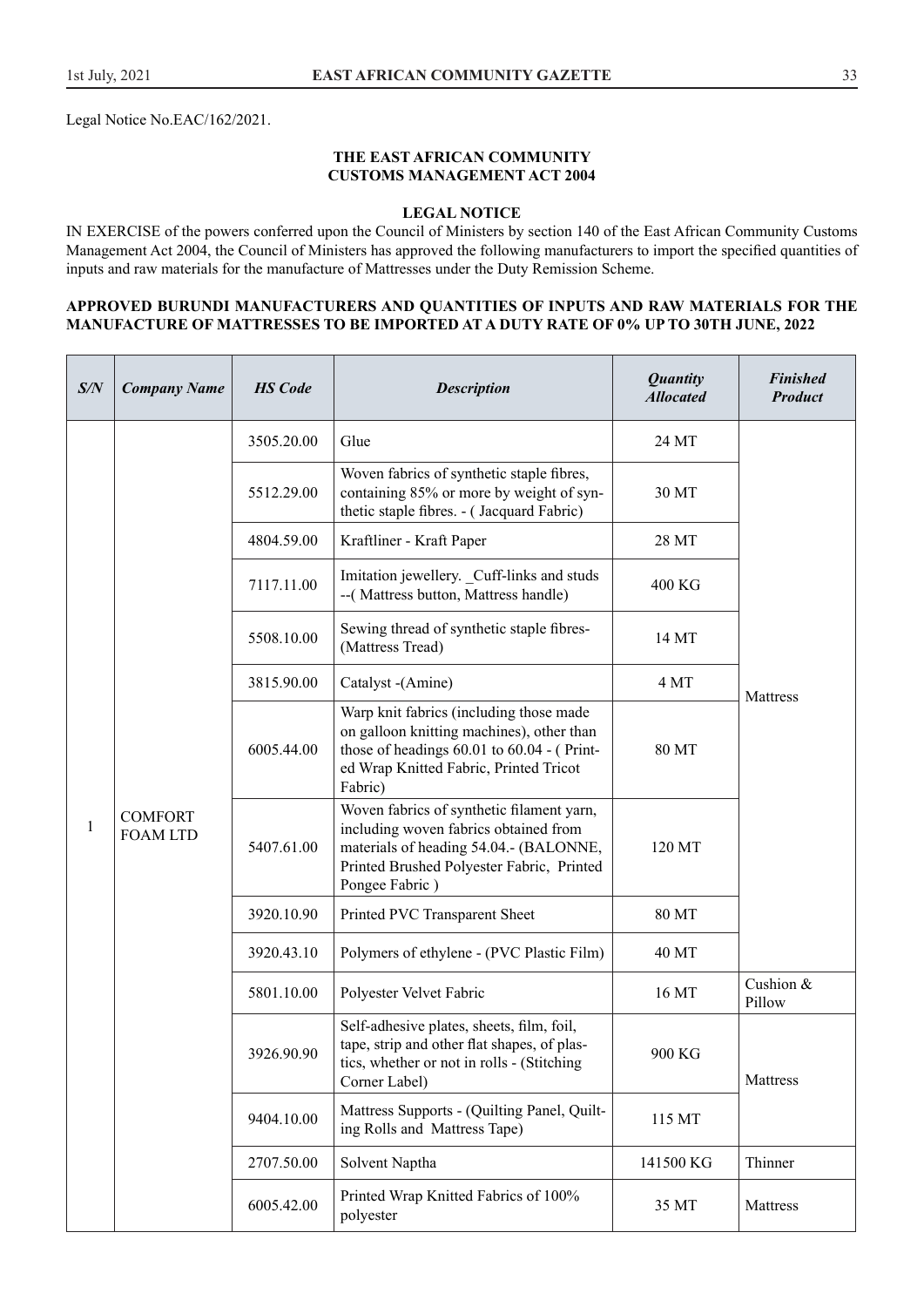| S/N            | <b>Company Name</b> | <b>HS</b> Code                                | <b>Description</b>                                                                                                                                                                       | <b>Quantity</b><br><b>Allocated</b> | <b>Finished</b><br><b>Product</b> |
|----------------|---------------------|-----------------------------------------------|------------------------------------------------------------------------------------------------------------------------------------------------------------------------------------------|-------------------------------------|-----------------------------------|
|                |                     | 3909.50.00                                    | Polyeruthanes - (Foam Hardener)                                                                                                                                                          | 15 MT                               |                                   |
|                |                     | 3505.20.00                                    | Glue                                                                                                                                                                                     | 5 MT                                |                                   |
|                |                     | 3815.90.00                                    | Catalyst - (Foam Hardener)                                                                                                                                                               | 15 MT                               |                                   |
|                |                     | 3919.10.00                                    | Self-adhesive plates, sheets, film, foil,<br>tape, strip and other flat shapes, of plas-<br>tics, whether or not in rolls of a width<br>not exceeding 20 cm- (Stitching Corner<br>Label) | 5 MT                                |                                   |
|                |                     | 3920.10.90                                    | Printed PVC Transparent Sheet                                                                                                                                                            | 15 MT                               |                                   |
|                |                     | 3920.43.10                                    | Polymers of ethylene - (PVC Plastic Film)                                                                                                                                                | 15 MT                               |                                   |
|                |                     | 4804.59.00                                    | Kraftliner - Kraft Paper                                                                                                                                                                 | 5 MT                                |                                   |
|                | BFI s.a             | 5208.52.90                                    | Woven fabrics of cotton, containing 85 %<br>or more by weight of 2 cotton, weighing<br>not more than 200 g/m                                                                             | 15 MT                               | Mattress                          |
| $\overline{2}$ |                     | 5407.61.00<br><b>Brushed Polyester Fabric</b> | Woven fabrics of synthetic filament yarn,<br>including woven fabrics obtained from<br>materials of heading 54.04. - Printed                                                              | 15 MT                               |                                   |
|                |                     | 5508.10.00                                    | Sewing thread of man-made staple fibres                                                                                                                                                  | 5 MT                                |                                   |
|                |                     | 5512.29.00                                    | Woven fabrics of synthetic staple fibres,<br>containing 85% or more by weight of syn-<br>thetic staple fibres - (Jacquard Fabric)                                                        | 15 MT                               |                                   |
|                |                     | 5514.49.00                                    | Woven fabrics of synthetic staple fibres,<br>containing less than 85% by weight of<br>such fibres, mixed mainly or solely with<br>cotton, of a weight exceeding 170 g/m2                 | 15 MT                               |                                   |
|                |                     | 6005.24.00                                    | Warp knit fabrics (including those made<br>on galloon knitting machines), other than<br>those of headings 60.01 to 60.04                                                                 | 15 MT                               |                                   |
|                |                     | 6005.44.00                                    | Warp knit fabrics (including those made<br>on galloon knitting machines), other than<br>those of headings 60.01 to 60.04 - Printed<br><b>Tricot Fabric</b>                               | 15 MT                               |                                   |
|                |                     | 9404.10.00                                    | Mattress supports - Quilting Panel                                                                                                                                                       | 5 MT                                |                                   |

**The sale of the above finished products shall be subject to the following condition:** 

**In the event that such goods are sold in the EAC Customs Territory, such goods shall attract duties, levies and other charges provided in the EAC Common External Tariff.**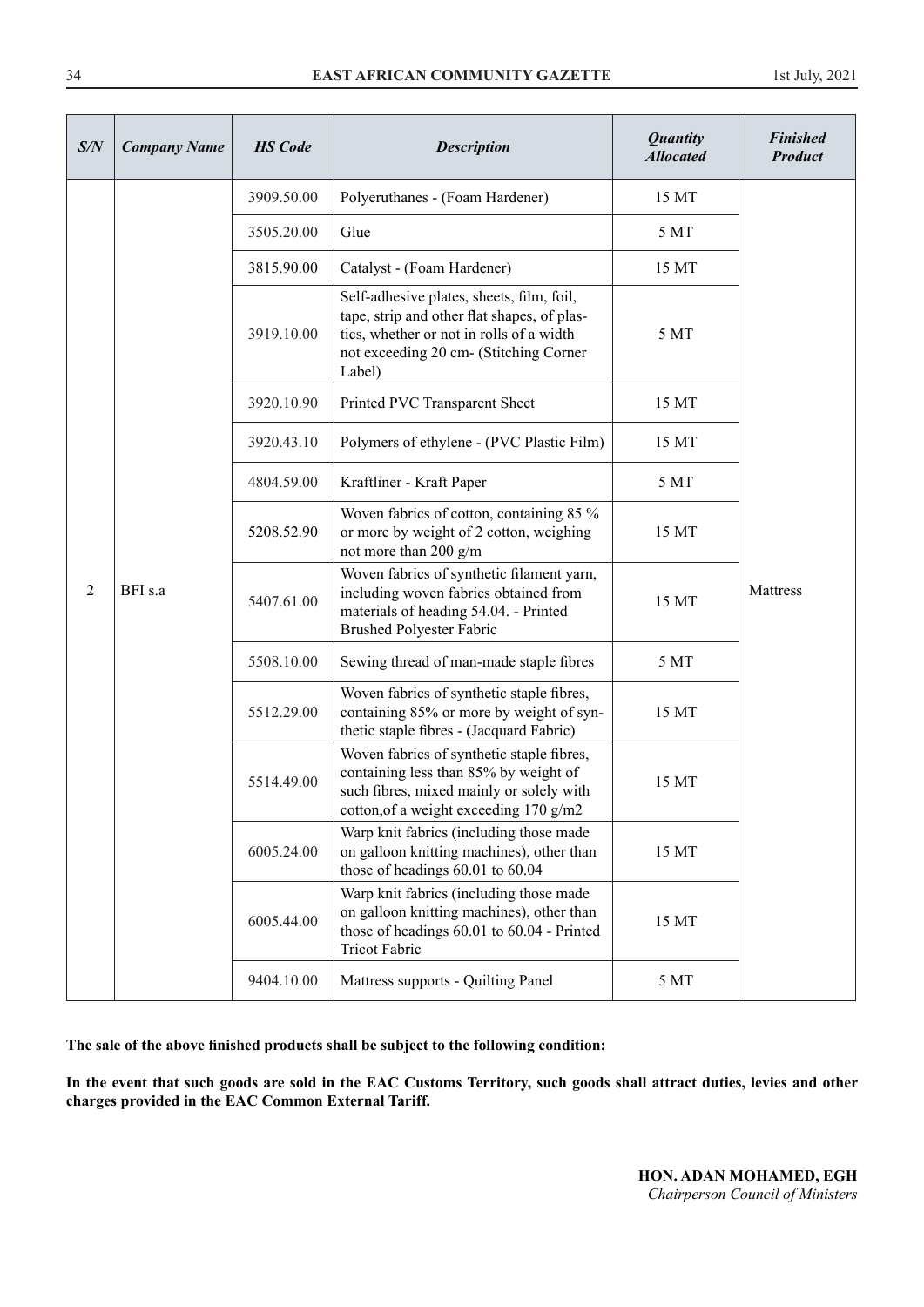Legal Notice No.EAC/163/2021.

#### **THE EAST AFRICAN COMMUNITY CUSTOMS MANAGEMENT ACT 2004**

#### **LEGAL NOTICE**

IN EXERCISE of the powers conferred upon the Council of Ministers by section 140 of the East African Community Customs Management Act 2004, the Council of Ministers has approved the following Manufacturer to import specified quantities of Completely Knocked Down Motorcycle Kits for assembly of Motorcycles under the Duty Remission Scheme.

#### **APPROVED BURUNDI MANUFACTURER AND QUANTITIES OF COMPLETELY KNOCKED DOWN MOTORCYCLE KITS FOR THE ASSEMBLY OF MOTORCYCLES TO BE IMPORTED AT A DUTY RATE OF 10% UP TO 30TH JUNE, 2022**

| S/N | Company<br><b>Name</b>                     | <b>HS</b> Code | <b>Description</b>                                              | <b>Quantity Allo-</b><br>cated in Units | <b>Finished Product</b> |
|-----|--------------------------------------------|----------------|-----------------------------------------------------------------|-----------------------------------------|-------------------------|
|     | <b>GROUPE</b><br><b>LADAK</b><br><b>SA</b> | 8711.20.90     | Completly Knocked Down Motorcycles<br>(CKD) Model TVS HLX 125CC | 7,000                                   |                         |
|     |                                            | 8711.20.90     | Completly Knocked Down Motorcycles<br>(CKD) Model TVS HLX 150CC | 1,000                                   | Motorcycles             |
|     |                                            | 8711.20.90     | Completly Knocked Down Motorcycles<br>(CKD) Model TVS XL 100CC  | 1,000                                   |                         |

# **HON. ADAN MOHAMED, EGH**

*Chairperson Council of Ministers*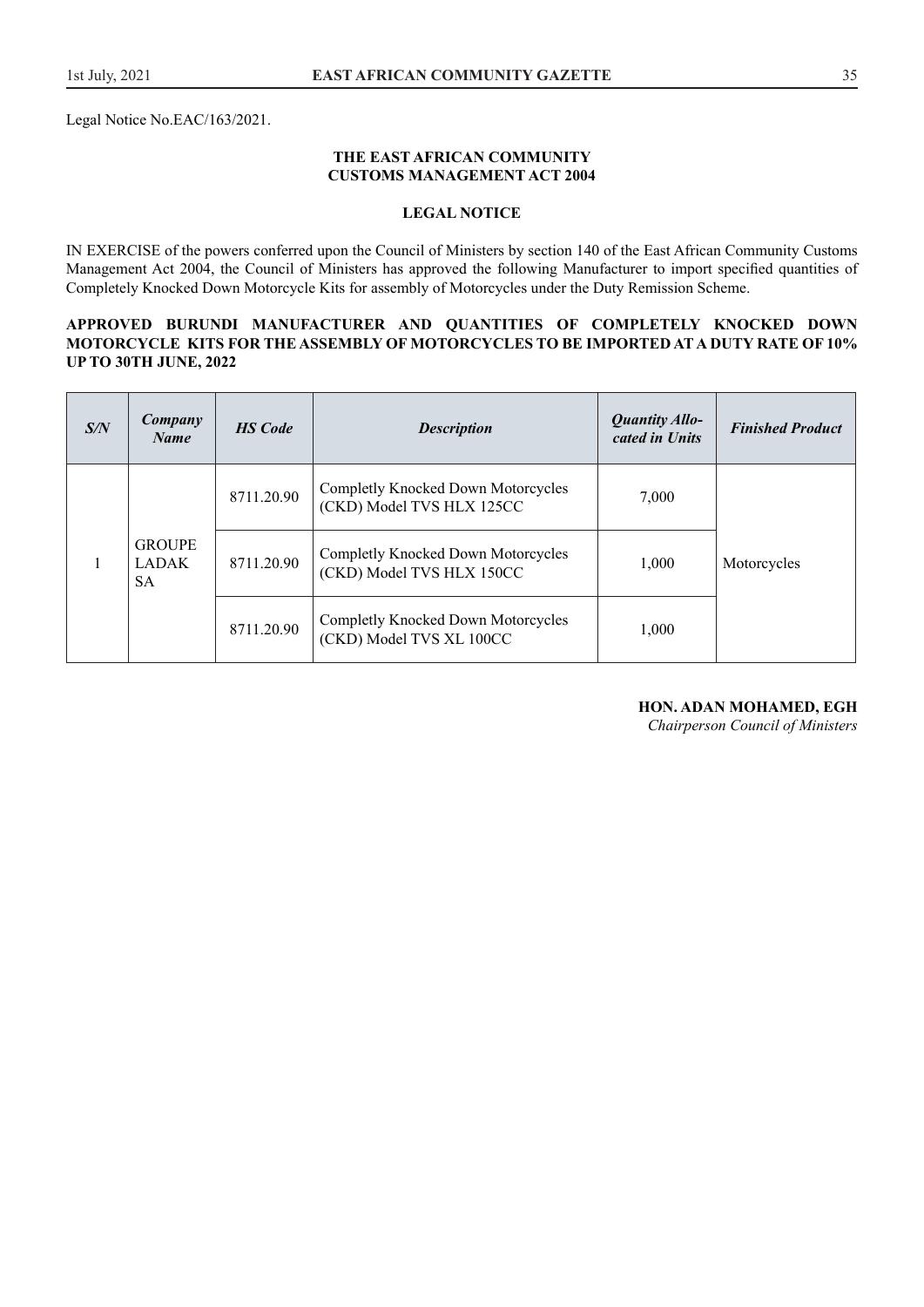#### **THE EAST AFRICAN COMMUNITY CUSTOMS MANAGEMENT ACT 2004**

#### **LEGAL NOTICE**

IN EXERCISE of the powers conferred upon the Council of Ministers by section 140 of the East African Community Customs Management Act 2004, the Council of Ministers has approved the following manufacturers to import the specified quantities of Hard Wheat and other Raw Materials for the manufacture and packaging of Wheat flour, Bran and Pollard under the Duty Remission Scheme.

#### **APPROVED BURUNDI MANUFACTURERS AND QUANTITIES OF HARD WHEAT AND OTHER RAW MATERI-ALS FOR THE MANUFACTURE AND PACKAGING OF WHEAT FLOUR, BRAN AND POLLARD TO BE IMPORT-ED AT A DUTY RATE OF 0% UNDER DUTY REMISSION SCHEME UP TO 30TH JUNE, 2022**

| S/N          | <b>Company Name</b>                                                          | <b>HS</b> Code | <b>Description</b>                                                                                    | <b>Quantity</b><br><b>Allocated</b> | <b>Finished Product</b>                                                   |
|--------------|------------------------------------------------------------------------------|----------------|-------------------------------------------------------------------------------------------------------|-------------------------------------|---------------------------------------------------------------------------|
| $\mathbf{1}$ | <b>BAKHRESA</b><br><b>GRAIN</b><br><b>MILLING</b><br>(BURUNDI)<br><b>LTD</b> | 1001.99.10     | Wheat Grain                                                                                           | 80000 MT                            | Wheat Flour                                                               |
|              |                                                                              | 1001.99.90     | Other wheat & meslim                                                                                  | 75000 MT                            |                                                                           |
|              |                                                                              | 3215.11.00     | Black printing ink, writing or drawing<br>ink and other inks, whether or not<br>concentrated or solid | 240 Liters                          | Printing date on<br>Wheat Flour /<br>Bran / Pollard<br><b>Bags</b>        |
|              |                                                                              | 3215.19.00     | Other printing ink                                                                                    | 160 Liters                          |                                                                           |
|              |                                                                              | 5204.11.00     | Cotton sewing thread, whether or not<br>put for sale containing 85% or more by<br>weight of cotton    | 17900 KG                            | Packaging<br>Materials for<br>Flour / Bran /<br>Pollard                   |
|              |                                                                              | 5204.19.00     | Others cottons                                                                                        | 14500 KG                            |                                                                           |
|              |                                                                              | 2102.10.00     | Active yeasts                                                                                         | 21000 KG                            | Wheat Flour                                                               |
|              |                                                                              | 2102.30.00     | Prepared baking powders                                                                               | 8500 KG                             |                                                                           |
|              |                                                                              | 6305.33.00     | Other, of polyethlylene or polypropylene<br>strip of the like                                         | 721000 KG                           | Packaging<br>Materials for<br>Wheat Flour /<br>Bran / Pollard             |
|              |                                                                              | 6305.90.00     | Sacks and bags, of a kind used for<br>the packing of goods, of other textile<br>materials             | 544000 KG                           |                                                                           |
|              |                                                                              | 2106.90.99     | Others minerals                                                                                       | 28 MT                               | Fortified Wheat<br>Flour                                                  |
| 2            | <b>NGAGARA</b><br><b>GRAIN</b><br><b>MILLING</b><br><b>COMPANY</b>           | 1001.99.10     | Hard Wheat                                                                                            | 40000 MT                            | Wheat Flour                                                               |
|              |                                                                              | 1001.99.90     | Wheat others                                                                                          | 50000 MT                            |                                                                           |
|              |                                                                              | 2102.30.00     | Prepared baking powders                                                                               | 4000 KG                             |                                                                           |
|              |                                                                              | 2106.90.99     | Other minerals                                                                                        | 12 MT                               |                                                                           |
|              |                                                                              | 3215.11.00     | Black printing ink                                                                                    | 180 LITERS                          | <b>Printing Date</b><br>On Wheat Flour<br>/ Bran / Pollard<br><b>Bags</b> |
|              |                                                                              | 3215.19.00     | Ink Jet for bags printings                                                                            | 150 LITERS                          |                                                                           |
|              |                                                                              | 2102.10.00     | Yeast                                                                                                 | 12 MT                               | <b>Wheat Flour</b>                                                        |